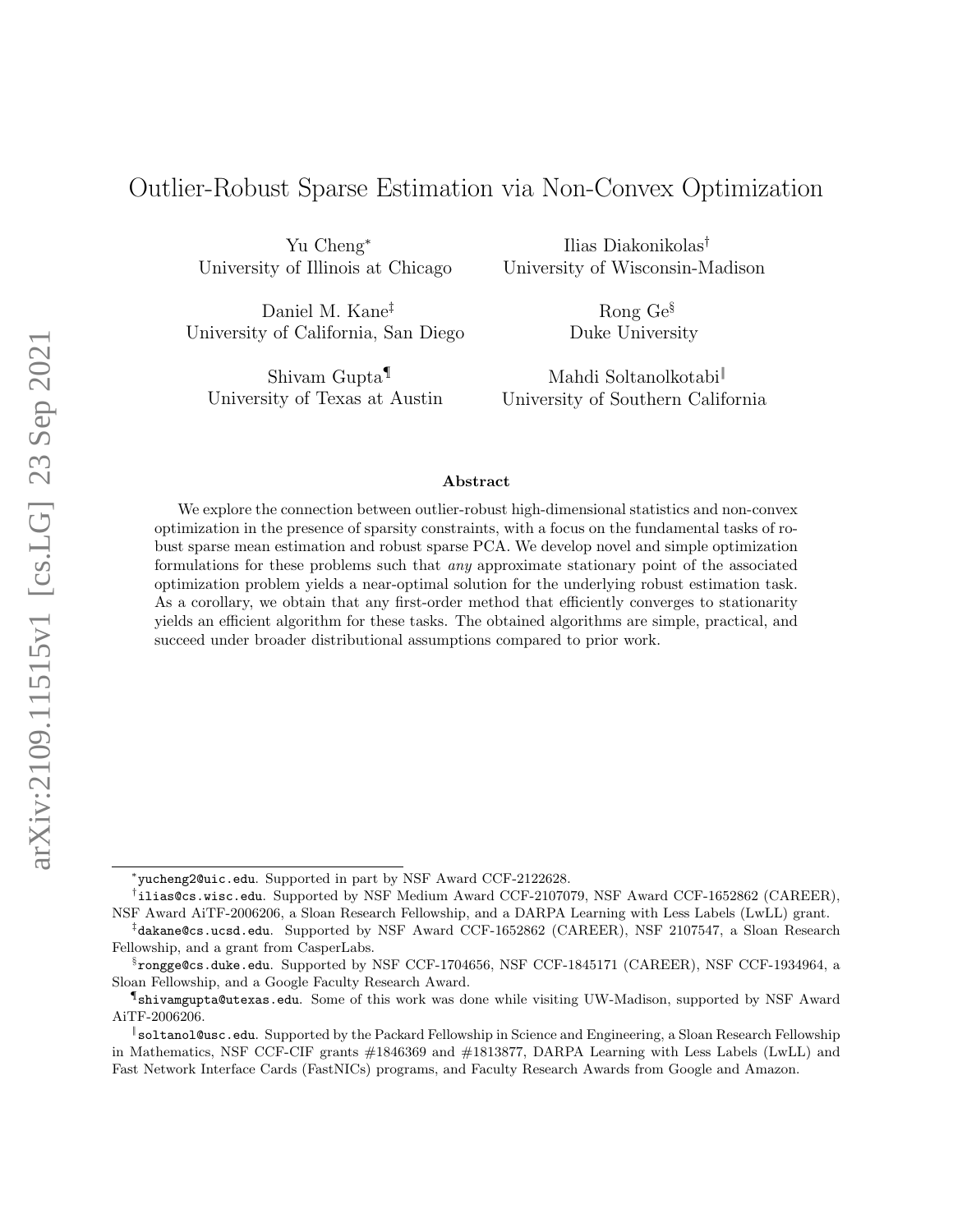### 1 Introduction

In several modern machine learning (ML) applications, such as ML security [\[BNJT10,](#page-13-0) [BNL12,](#page-13-1) [SKL17,](#page-14-0) [DKK](#page-13-2)<sup>+</sup>19a] and exploratory analysis of real datasets, e.g., in population genetics  $\text{RPW}^+02$ , [PLJD10,](#page-14-2)  $LAT^{+}08$ ,  $DKK^{+}17$ , typical datasets contain a non-trivial fraction of arbitrary (or even adversarial) outliers. Robust statistics is the subfield of statistics [\[HRRS86,](#page-14-4) [HR09\]](#page-14-5) aiming to design estimators that are tolerant to a *constant fraction* of outliers, independent of the dimensionality of the data. Early work in this field, see, e.g., [\[Tuk60,](#page-15-0) [Hub64,](#page-14-6) [Tuk75\]](#page-15-1) developed sample-efficient robust estimators for various basic tasks, alas with runtime exponential in the dimension. During the past five years, a line of work in computer science, starting with [\[DKK](#page-13-4)+16, [LRV16\]](#page-14-7), has developed the first *computationally efficient* robust high-dimensional estimators for a range of tasks. This progress has led to a revival of robust statistics from an algorithmic perspective, see, e.g., [\[DK19,](#page-13-5) [DKK](#page-14-8)+21] for surveys on the topic.

In this work, we continue this line of investigation with a focus on high-dimensional estimation tasks in the presence of sparsity constraints. To rigorously study these problems, we need to formally define the model of data corruption. Throughout this work, we focus on the following standard contamination model.

**Definition 1.1** (Strong Contamination Model, see [\[DKK](#page-13-4)<sup>+</sup>16]). Given a parameter  $0 < \epsilon < 1/2$ and a distribution family  $\mathcal D$  on  $\mathbb R^d$ , the adversary operates as follows: The algorithm specifies a number of samples n, and n samples are drawn from some unknown  $D \in \mathcal{D}$ . The adversary is allowed to inspect the samples, remove up to  $\epsilon n$  of them and replace them with arbitrary points. This modified set of n points is then given as input to the algorithm. We say that a set of samples is  $\epsilon$ -corrupted if it is generated by the above process.

Concretely, in the context of robust sparse mean estimation (one of the tasks studied in this work), we are given access to an  $\epsilon$ -corrupted set of samples from a "nice" distribution whose unknown mean vector  $\mu$  is sparse, and the goal of the learner is to approximately reconstruct  $\mu$ .

At a high level, high-dimensional robust statistics is algorithmically challenging because the natural optimization formulations of such tasks are typically non-convex. The recent line of work on algorithmic robust statistics has led to a range of sophisticated algorithms. In some cases, such algorithms require solving large convex relaxations, rendering them computationally prohibitive for large-scale problems. In other cases, they involve a number of hyper-parameters that may require careful tuning. Motivated by these shortcomings of known algorithms, recent work [\[CDGS20,](#page-13-6) [ZJS20\]](#page-15-2) established an intriguing connection between high-dimensional robust estimation and nonconvex optimization. The high-level idea is quite simple: Even though typical robust statistics tasks lead to non-convex formulations, it may still be possible to leverage the underlying structure to show that standard first-order methods provably and efficiently reach near-optimal solutions. Indeed, [\[CDGS20,](#page-13-6) [ZJS20\]](#page-15-2) were able to prove such statements for robust mean estimation under natural distributional assumptions. Specifically, these works established that any (approximate) stationary point of a well-studied non-convex formulation for robust mean estimation yields a nearoptimal solution for the underlying robust estimation task.

In this work, we continue this line of work with a focus on *sparse* estimation tasks. Leveraging sparsity in high-dimensional datasets is a fundamental problem of significant practical importance. Various formalizations of this problem have been investigated in statistics and machine learning for at least the past two decades (see, e.g., [\[HTW15\]](#page-14-9) for a textbook on the topic). Here we focus on robust sparse mean estimation and robust sparse PCA. Sparse mean estimation is arguably one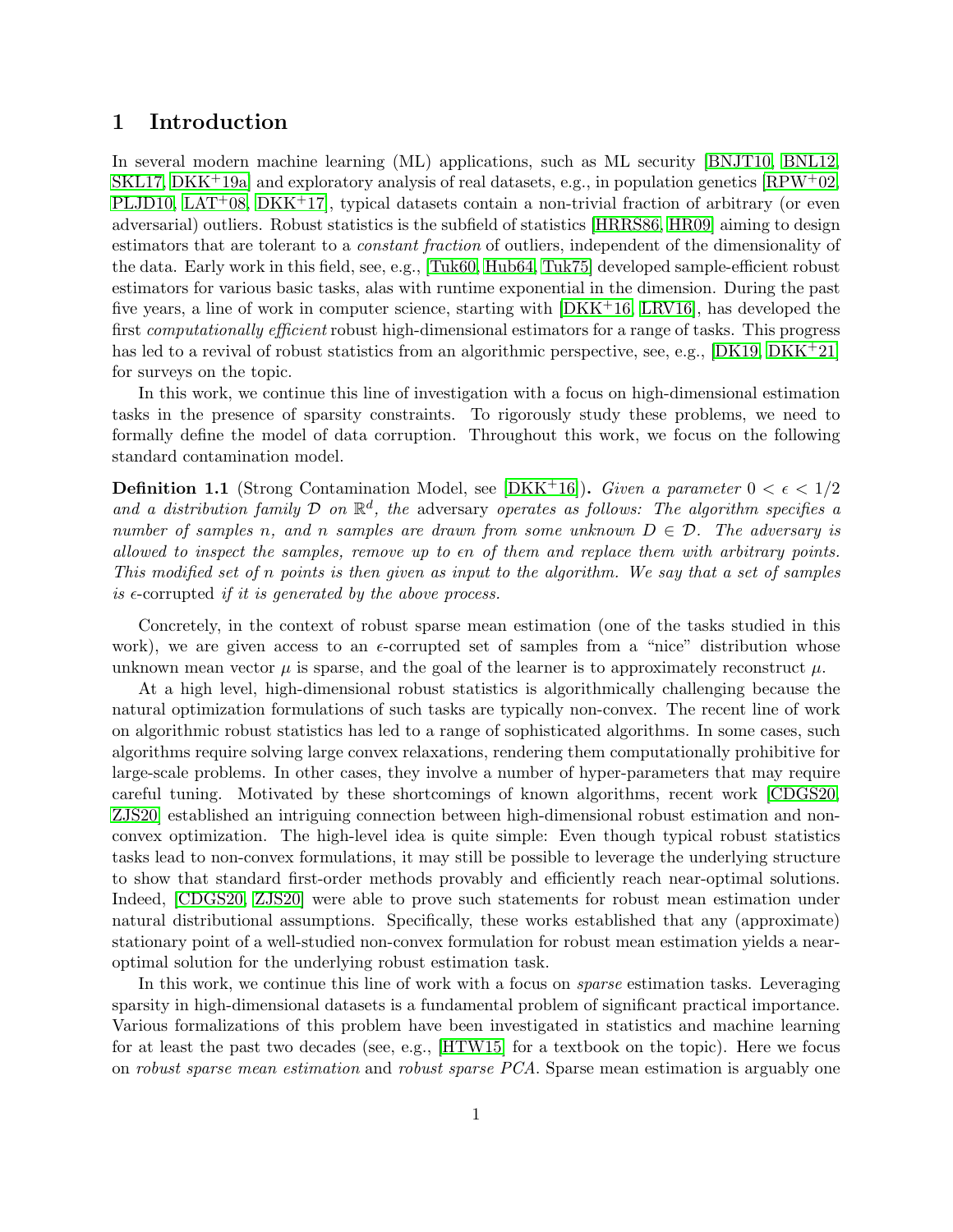of the most fundamental sparse estimation tasks and is closely related to the Gaussian sequence model [\[Tsy08,](#page-15-3) [Joh17\]](#page-14-10). The task of sparse PCA in the spiked covariance model, initiated in [\[Joh01\]](#page-14-11), has been extensively investigated (see Chapter 8 of [\[HTW15\]](#page-14-9) and references therein).

In the context of robust sparse mean estimation, we are given an  $\epsilon$ -corrupted set of samples from a structured distribution, where the unknown mean  $\mu \in \mathbb{R}^d$  is k-sparse, and we want to compute a good approximation  $\hat{\mu}$  close to  $\mu$ . In the context of robust sparse PCA (in the spiked covariance model), we are given an  $\epsilon$ -corrupted set of samples from a distribution with covariance matrix  $I + \rho v v^T$ , where  $v \in \mathbb{R}^d$  is k-sparse and the goal is to approximate v. It is worth noting that for both problems, we have access to much fewer samples compared to the non-sparse case (roughly  $O(k^2 \log d)$  instead of  $\Omega(d)$ ). Consequently, the design and analysis of optimization formulations for robust sparse estimation requires new ideas and techniques that significantly deviate from the standard (non-sparse) case.

As our main contribution, we show that standard first-order methods lead to robust and efficient algorithms for both of these problems. In more detail, for both of these problems, we provide novel optimization formulations and show that approximate stationarity suffices for near-optimality. As a result, we show that gradient descent (or any other first-order methods converging to stationarity) suffices to near-optimally solve these problems. In addition to their simplicity and practicality, our methods provably succeed under more general distributional assumptions compared to prior work.

#### 1.1 Our Results and Contributions

Our main contribution is to propose novel (non-convex) optimization formulations for the tasks of robust sparse mean estimation and robust sparse PCA, and to establish landscape (structural) results showing that *any* approximate stationary point of our objective functions yields a nearoptimal solution. Importantly, the gradients of our objectives can be computed efficiently via a small number of basic matrix operations. Our results provide new insights and techniques in designing and analyzing (non-convex) optimization formulations of robust estimation tasks, and our formulations and structural results immediately lead to simple and practical algorithms for robust sparse estimation.

For robust sparse mean estimation and robust sparse PCA, our landscape results work under simple deterministic conditions on the original set of good samples. We refer to these conditions as stability conditions (Definitions [2.1](#page-5-0) and [2.2\)](#page-6-0). At a high level, they state that the first and second moments of the good samples are stable when a small fraction of the samples are removed. These stability conditions are tailored to the new objective functions we propose, and they hold with high probability for natural families of distributions (e.g., subgaussian) with a small number of samples.

For robust sparse mean estimation, we establish the following result.

<span id="page-2-0"></span>**Theorem 1.2** (Robust Sparse Mean Estimation). Fix  $0 < \epsilon < 1/3$  and  $\delta > \epsilon$ . Let  $G^*$  be a set of n samples that is  $(k, \epsilon, \delta)$ -stable (per Definition [2.1\)](#page-5-0) w.r.t. a distribution with unknown k-sparse mean  $\mu \in \mathbb{R}^d$ . Let  $S = (X_i)_{i=1}^n$  be an  $\epsilon$ -corrupted version of  $G^*$ . There is an algorithm that on inputs S, k,  $\epsilon$ , and  $\delta$ , runs in polynomial time and returns a vector  $\hat{\mu}$  such that  $\|\hat{\mu} - \mu\|_2 \leq O(\delta)$ .

We emphasize that a key novelty of Theorem [1.2](#page-2-0) is that the underlying algorithm is a *first-order* method applied to a *novel non-convex formulation* of the problem. The major advantage of our algorithm over prior work [\[BDLS17,](#page-13-7)  $DKK^+19b$ ] is its simplicity, practicality, and the fact that it seamlessly applies for a wider class of distributions on the clean data.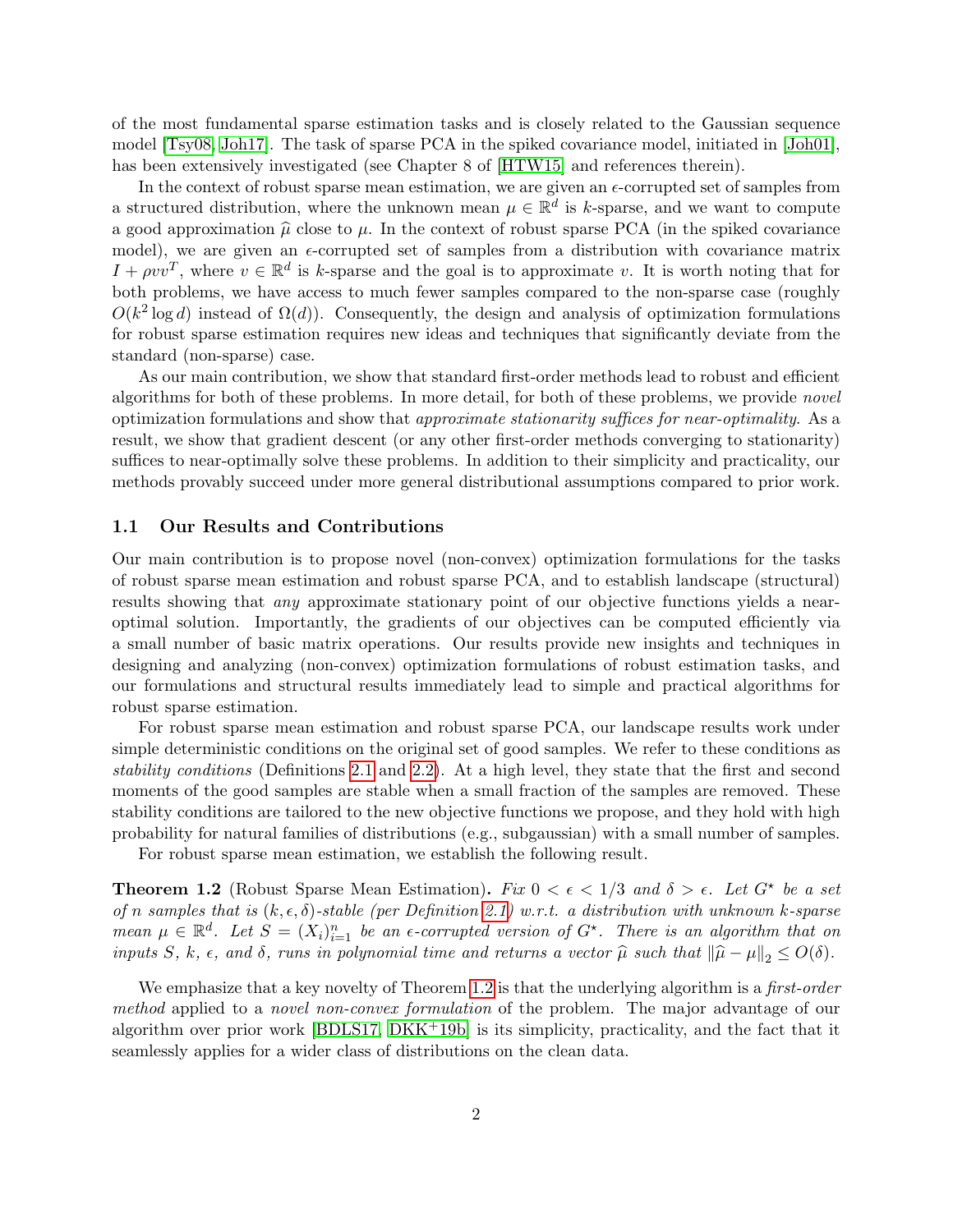Some additional comments are in order. As we will discuss in Section [3,](#page-6-1) when the ground-truth distribution D is subgaussian with unknown k-sparse mean  $\mu \in \mathbb{R}^d$  and identity covariance, a set  $G^*$  of  $n = \tilde{\Omega}(k^2 \log d/\epsilon^2)$  samples drawn from D is  $(k, \epsilon, \delta)$ -stable (Definition [2.1\)](#page-5-0) with respect to D with high probability, for  $\delta = O(\epsilon \sqrt{\log(1/\epsilon)})$ . It follows as an immediate corollary of The-orem [1.2](#page-2-0) that, given as input an  $\epsilon$ -corrupted version of  $G^*$ , we can compute a vector  $\hat{\mu}$  that is  $O(\delta) = O(\epsilon \sqrt{\log(1/\epsilon)})$  glog to the true mean  $\mu$ . This sample complexity upper bound matches the  $O(\delta) = O(\epsilon \sqrt{\log(1/\epsilon)})$  close to the true mean  $\mu$ . This sample complexity upper bound matches the known computational-statistical lower bounds [\[DKS17,](#page-14-12) [BB20\]](#page-13-9) for this problem. More generally, one can relax the concentration assumption on the clean data and obtain qualitatively similar error guarantees.

Next we state our main result for robust sparse PCA.

<span id="page-3-0"></span>**Theorem 1.3** (Robust Sparse PCA). Let  $0 < \rho \le 1$  and  $0 < \epsilon < \epsilon_0$ . Let  $G^*$  be a set of n samples that is  $(k, \epsilon, \delta)$ -stable (as in Definition [2.2\)](#page-6-0) w.r.t. a centered distribution with covariance  $\Sigma = I + \rho vv^{\top}$ , for an unknown k-sparse unit vector  $v \in \mathbb{R}^d$ . Let  $S = (X_i)_{i=1}^n$  be an  $\epsilon$ -corrupted version of  $G^*$ . There is an algorithm that on inputs S, k, and  $\epsilon$ , runs in polynomial time and returns a vector u such that  $||uu<sup>T</sup> - vv<sup>T</sup>||<sub>F</sub> = O(\sqrt{\delta/\rho}).$ 

Interestingly, our algorithm for robust sparse PCA is a first-order method applied to a simple convex formulation of the problem. We view the existence of a convex formulation as an intriguing fact that, surprisingly, was not observed in prior work.

As we will discuss in Section [4,](#page-9-0) when the ground-truth distribution  $D$  is centered subgaussian with covariance  $\Sigma = I + \rho v v^{\top}$ , for an unknown k-sparse unit vector  $v \in \mathbb{R}^d$ , a set  $G^*$ of  $n = \tilde{\Omega}(k^2 \log d/\epsilon^2)$  samples drawn from D is  $(k, \epsilon, \delta)$ -stable (Definition [2.2\)](#page-6-0) with respect to D with high probability, for  $\delta = O(\epsilon \log(1/\epsilon))$ . Therefore, our algorithm outputs a vector v that is  $O(\sqrt{\epsilon \log(1/\epsilon)/\rho})$  close to the true direction v. The sample complexity upper bound implied by Theorem [1.3](#page-3-0) in this case nearly matches the computational-statistical lower bound of  $\Omega(k^2 \log d/\epsilon^2)$  [\[BR13\]](#page-13-10) which holds even without corruptions.

While the error guarantee of our algorithm is quantitatively somewhat worse compared to prior work [\[BDLS17,](#page-13-7) [DKK](#page-13-8)<sup>+</sup>19b] for Gaussian data, we note that our algorithm succeeds for a broader family of distributions.

Prior Work on Robust Sparse Estimation. We provide a detailed summary of prior work here, for comparison. [\[BDLS17\]](#page-13-7) obtained the first sample-efficient and polynomial-time algorithms for robust sparse mean estimation and robust sparse PCA. These algorithms succeed for Gaussian inliers and inherently use the ellipsoid method. Importantly, the separation oracle required for the ellipsoid algorithm turns out to be another convex program — corresponding to an SDP to solve sparse PCA. As a consequence, the running time of these algorithms, while polynomially bounded, is impractically high. [\[LLC19\]](#page-14-13) proposed an algorithm for robust sparse mean estimation via iterative trimmed hard thresholding, which can only tolerate a sub-constant fraction of corruptions. [\[DKK](#page-13-8)+19b] gave iterative spectral robust algorithms for sparse mean estimation and sparse PCA. These algorithms are still quite complex and are only shown to succeed under Gaussian inliers.

#### 1.2 Overview of Our Approach

At a very high level, we follow the framework introduced in  $[DKK+16]$  $[DKK+16]$  to assign a nonnegative weight to each data point quantifying our "belief" about whether the point is corrupted. The goal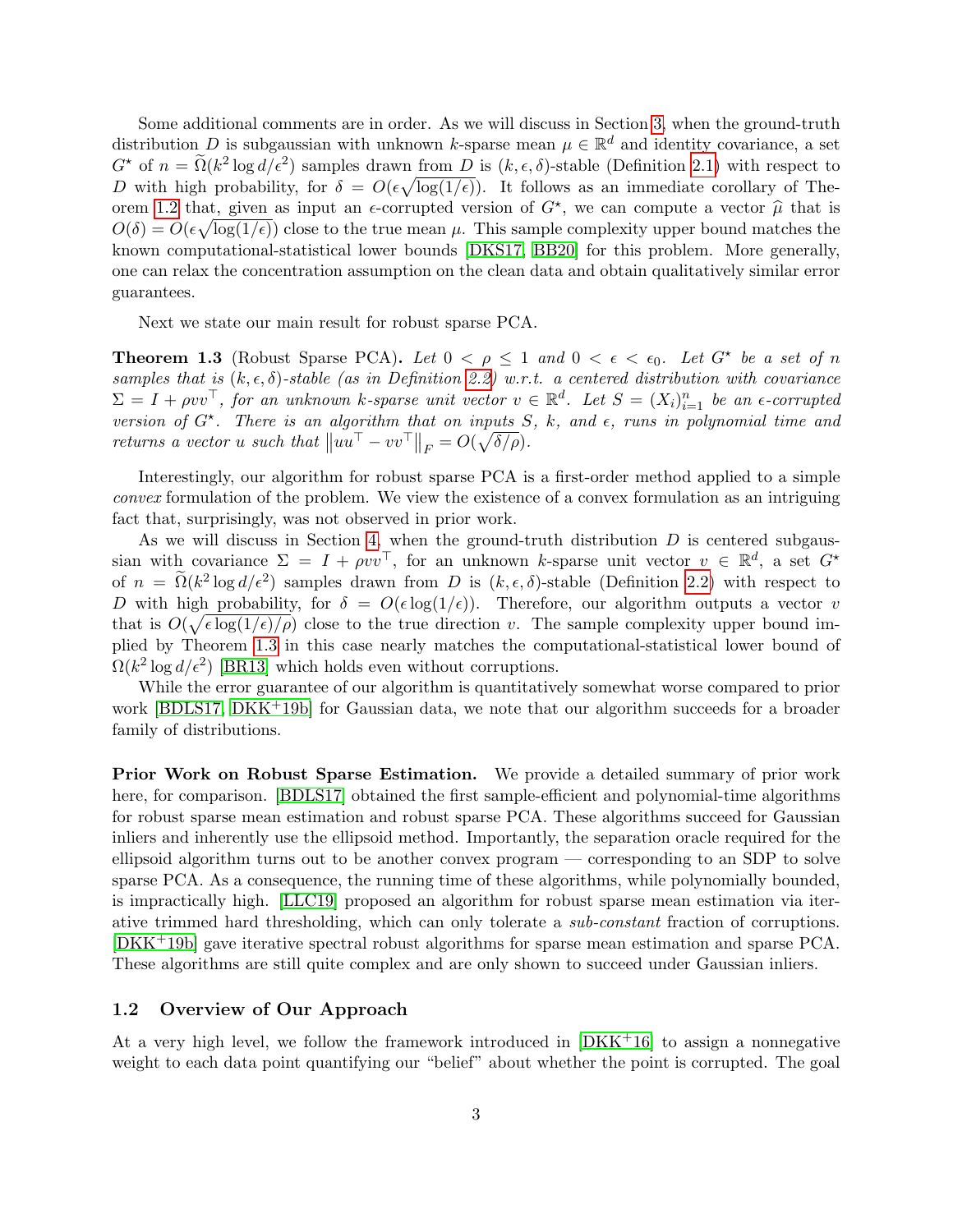is to find a weight vector such that the weighted empirical mean is close to the true mean. The constraint on the chosen weight vector is that it represents at least a (fractional) set of  $(1 - \epsilon)$ portion of the input dataset. Formally, given n datapoints  $(X_i)_{i=1}^n$ , the goal is to find a weight vector  $w \in \mathbb{R}^n$  such that  $\mu_w = \sum_i w_i X_i$  is close to the true mean  $\mu$ . The constraint on w is that it belongs to the set

$$
\Delta_{n,\epsilon} = \left\{ w \in \mathbb{R}^n : ||w||_1 = 1 \text{ and } 0 \le w_i \le \frac{1}{(1-\epsilon)n} \ \forall i \right\},\,
$$

which is the convex hull of all uniform distributions over subsets  $S \subseteq [n]$  of size  $|S| = (1 - \epsilon)n$ .

Let  $\Sigma_w = \sum_i w_i (X_i - \mu_w) (X_i - \mu_w)^\top$  denote the weighted empirical covariance matrix. It is well-known that if one can find  $w \in \Delta_{n,\epsilon}$  that minimizes the weighted empirical variance  $v^{\top} \Sigma_w v$ for all k-sparse unit vectors v, then  $\mu_w$  must be close to  $\mu$ . Unfortunately, it is NP-Hard to find the sparse direction  $v$  with the largest variance. To get around this issue, [\[BDLS17\]](#page-13-7) considered the following convex relaxation, minimizing the variance for convex combinations of sparse directions:

<span id="page-4-0"></span>
$$
\min_{w} \max_{\text{tr}(A)=1,\sum_{ij}|A_{ij}| \le k, A \succeq 0} (A \bullet \Sigma_w) \ . \tag{1}
$$

Given w, the optimal A can be found using semidefinite programming (SDP). [\[ZJS20\]](#page-15-2) observed that any stationary point  $w$  of  $(1)$  gives a good solution for robust sparse mean estimation. However, solving [\(1\)](#page-4-0) requires convex programming to compute the gradient in each iteration. As explained in the proceeding discussion, our approach circumvents this shortcoming, leading to a formulation for which each gradient can be computed using only basic matrix operations.

In more detail, in this work, we propose and study the following optimization problem:

$$
\min_{w} f(w) = \|\Sigma_{w} - I\|_{F,k,k} \quad \text{ subject to } w \in \Delta_{n,\epsilon} ,
$$

where  $||A||_{F,k,k}$  is the Frobenius norm of the  $k^2$  entries of A with largest magnitude, with the additional constraint that these entries are chosen from  $k$  rows with  $k$  entries in each row. Because our objective function is the Frobenius norm on a subset of entries, and appropriately defined gradient  $\nabla f(w)$  can be computed via basic operations  $(\nabla f(w))$  is given explicitly in Appendix [C\)](#page-25-0).

Our main structural result characterizes the landscape of the above non-convex optimization problem. We prove that any stationary point of  $f(w)$  yields a good solution for robust sparse mean estimation. Here we provide a brief overview of the proof; see Section [3](#page-6-1) for more details. Given a weight vector w, we show that if w is not a good solution, then moving toward  $w^*$  (the weight vector corresponding to the uniform distribution on the clean input samples) will decrease the objective value. Formally, we will show that, for any  $0 < \eta < 1$ ,

$$
\Sigma_{(1-\eta)w+\eta w^*} = (1-\eta)\Sigma_w + \eta \Sigma_{w^*} + \eta(1-\eta)(\mu_w - \mu_{w^*})(\mu_w - \mu_{w^*})^\top.
$$

We can then take  $\|\cdot\|_{F,k,k}$  norm on both sides (after subtracting the identity matrix) and show that the third term can be essentially ignored. If the third term were not there, we would have

$$
f((1 - \eta)w + \eta w^*) = ||\Sigma_{(1 - \eta)w + \eta w^*} - I||_{F,k,k}
$$
  
\n
$$
\leq (1 - \eta) ||\Sigma_w - I||_{F,k,k} + \eta ||\Sigma_{w^*} - I||_{F,k,k} = (1 - \eta)f(w) + \eta f(w^*) .
$$

We can show that if w is a bad solution, then  $f(w)$  must be much larger than  $f(w^*)$ , and therefore, the objective function must decrease when we move from w to  $(1 - \eta)w + \eta w^*$ .

Remark 1.4. The technical overview for robust sparse PCA follows a similar high-level approach, but is somewhat more technical. It is deferred to Section [4.](#page-9-0)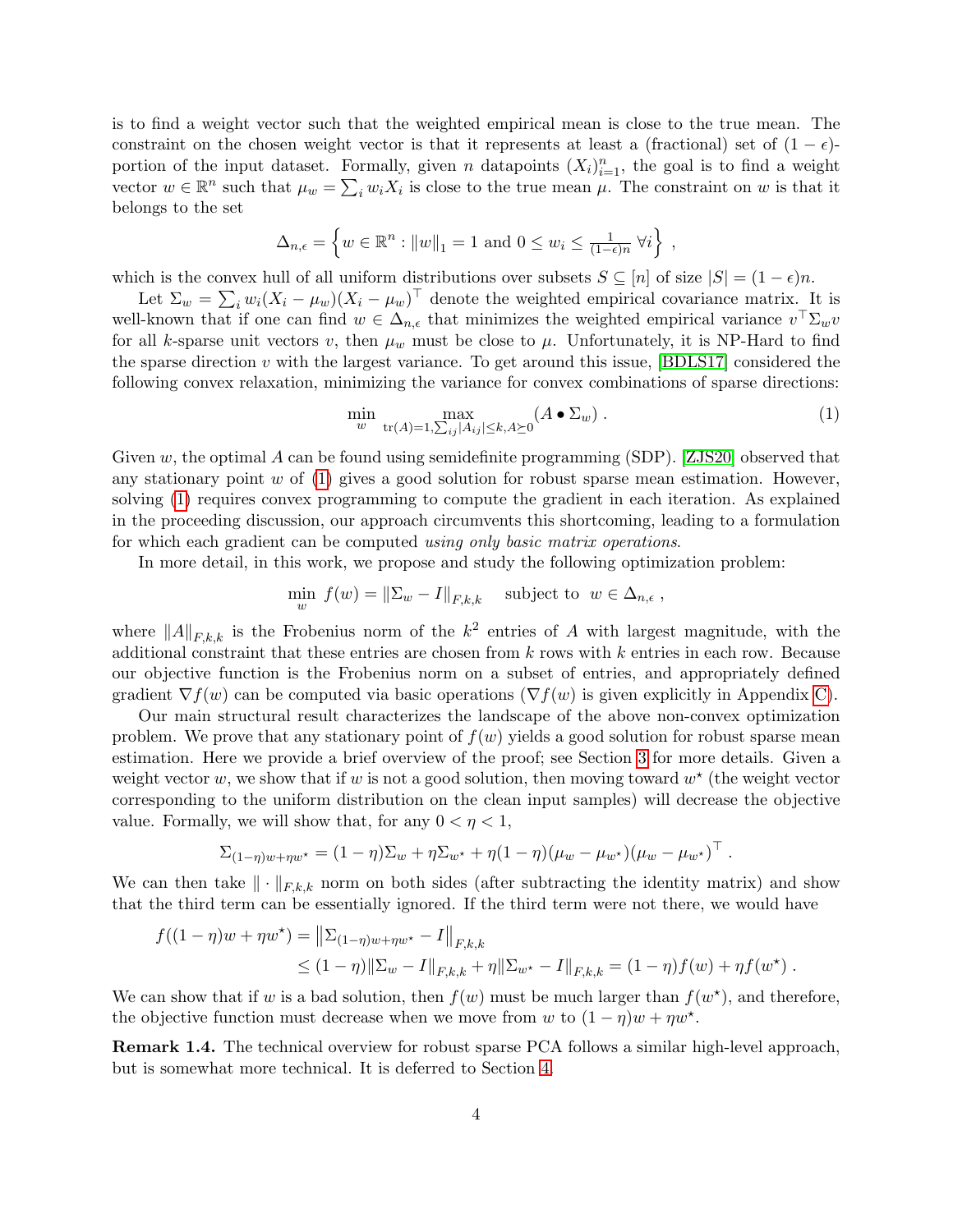Roadmap. In Section [2,](#page-5-1) we introduce basic notations and the deterministic stability conditions that we require on the good samples. We present our algorithms and analysis for robust sparse mean estimation in Section [3](#page-6-1) and robust sparse PCA in Section [4.](#page-9-0) In Section [5,](#page-10-0) we evaluate our algorithm on synthetic datasets and show that it achieves good statistical accuracy under various noise models.

### <span id="page-5-1"></span>2 Preliminaries and Background

**Notation.** For a positive integer n, let  $[n] = \{1, \ldots, n\}$ . For a vector v, we use  $||v||_0$ ,  $||v||_1$ ,  $||v||_2$ , and  $||v||_{\infty}$  for the number of non-zeros, the  $\ell_1$ ,  $\ell_2$ , and  $\ell_{\infty}$  norm of v respectively. Let I be the identity matrix. For a matrix A, we use  $||A||_2$ ,  $||A||_F$ ,  $\text{tr}(A)$  for the spectral norm, Frobenius norm, and trace of A respectively. For two vectors  $x, y$ , let  $x^{\top}y$  denote their inner product. For two matrices A, B, we use  $A \bullet B = \text{tr}(A^\top B)$  for their entrywise inner product. A matrix A is said to be positive semidefinite (PSD) if  $x^{\top}Ax \geq 0$  for all x. We write  $A \preceq B$  iff  $(B - A)$  is PSD.

For a vector  $w \in \mathbb{R}^n$ , let  $diag(w) \in \mathbb{R}^{n \times n}$  denote a diagonal matrix with w on the diagonal. For a matrix  $A \in \mathbb{R}^{n \times n}$ , let  $\text{diag}(A) \in \mathbb{R}^n$  denote a column vector with the diagonal of A. For a vector  $v \in \mathbb{R}^d$  and a set  $S \subseteq [d]$ , we write  $v_S \in \mathbb{R}^d$  for a vector that is equal to v on S and zero everywhere else. Similarly, for a matrix  $A \in \mathbb{R}^{d \times d}$  and a set  $S \subseteq (d] \times [d]$ , we write  $A_S$  for a matrix that is equal to  $A$  on  $S$  and zero everywhere else.

For a vector v, we define  $||v||_{2,k} = \max_{|S|=k} ||v_S||_2$  to be the maximum  $\ell_2$ -norm of any k entries of v. For a matrix A, we define  $||A||_{F,k^2}$  to be the maximum Frobenius norm of any  $k^2$  entries of A. Moreover, we define  $||A||_{F,k,k}$  to be the maximum Frobenius norm of any  $k^2$  entries with the extra requirement that these entries must be chosen from  $k$  rows with  $k$  entries in each row:

<span id="page-5-2"></span>
$$
||A||_{F,k^2} = \max_{|Q|=k^2} ||A_Q||_2 \text{ and } ||A||_{F,k,k}^2 = \max_{|S|=k} \sum_{i \in S} ||A_i||_{2,k}^2 \text{ where } A_i \text{ is the } i\text{-th row of } A. \tag{2}
$$

**Sample Reweighting Framework.** We use n for the number of samples, d for the dimension, and  $\epsilon$  for the fraction of corrupted samples. For sparse estimation, we use k for the sparsity of the ground-truth parameters. We use  $G^*$  for the original set of n good samples. We use  $S = G \cup B$ for the input samples after the adversary replaced  $\epsilon$ -fraction of  $G^*$ , where  $G \subset G^*$  is the set of remaining good samples and  $B$  is the set of bad samples (outliers) added by the adversary. Note that  $|G| = (1 - \epsilon)n$  and  $|B| = \epsilon n$ .

Given n samples  $X_1, \ldots, X_n$ , we write  $X \in \mathbb{R}^{d \times n}$  as the sample matrix where the *i*-th column is  $X_i$ . For a weight vector  $w \in \mathbb{R}^n$ , we use  $\mu_w = Xw = \sum_i w_i X_i$  for the weighted empirical mean and  $\Sigma_w = X \text{ diag}(w) X - \mu_w \mu_w^{\top} = \sum_i w_i (X_i - \mu_w) (X_i - \mu_w)^{\top}$  for the weighted empirical covariance. Let  $\Delta_{n,\epsilon}$  be the convex hull of all uniform distributions over subsets  $S \subseteq [n]$  of size  $|S| = (1 - \epsilon)n$ :  $\Delta_{n,\epsilon} = \{w \in \mathbb{R}^n : ||w||_1 = 1 \text{ and } 0 \leq w_i \leq \frac{1}{(1-\epsilon)}\}$  $\frac{1}{(1-\epsilon)n}$   $\forall i$ }, In other words, every  $w \in \Delta_{n,\epsilon}$  corresponds to a fractional set of  $(1 - \epsilon)n$  samples. We use  $w^*$  to denote the uniform distribution on G (the remaining good samples in  $S$ ).

Deterministic Stability Conditions. For robust sparse mean estimation, we require the following stability conditions (Definition [2.1\)](#page-5-0).

<span id="page-5-0"></span>**Definition 2.1** (Stability Conditions for Sparse Mean). A set of n samples  $G^* = (X_i)_{i=1}^n$  is said to be  $(k, \epsilon, \delta)$ -stable (w.r.t. a distribution with mean  $\mu$ ) iff for any weight vector  $w \in \Delta_{n,2\epsilon}$ , we have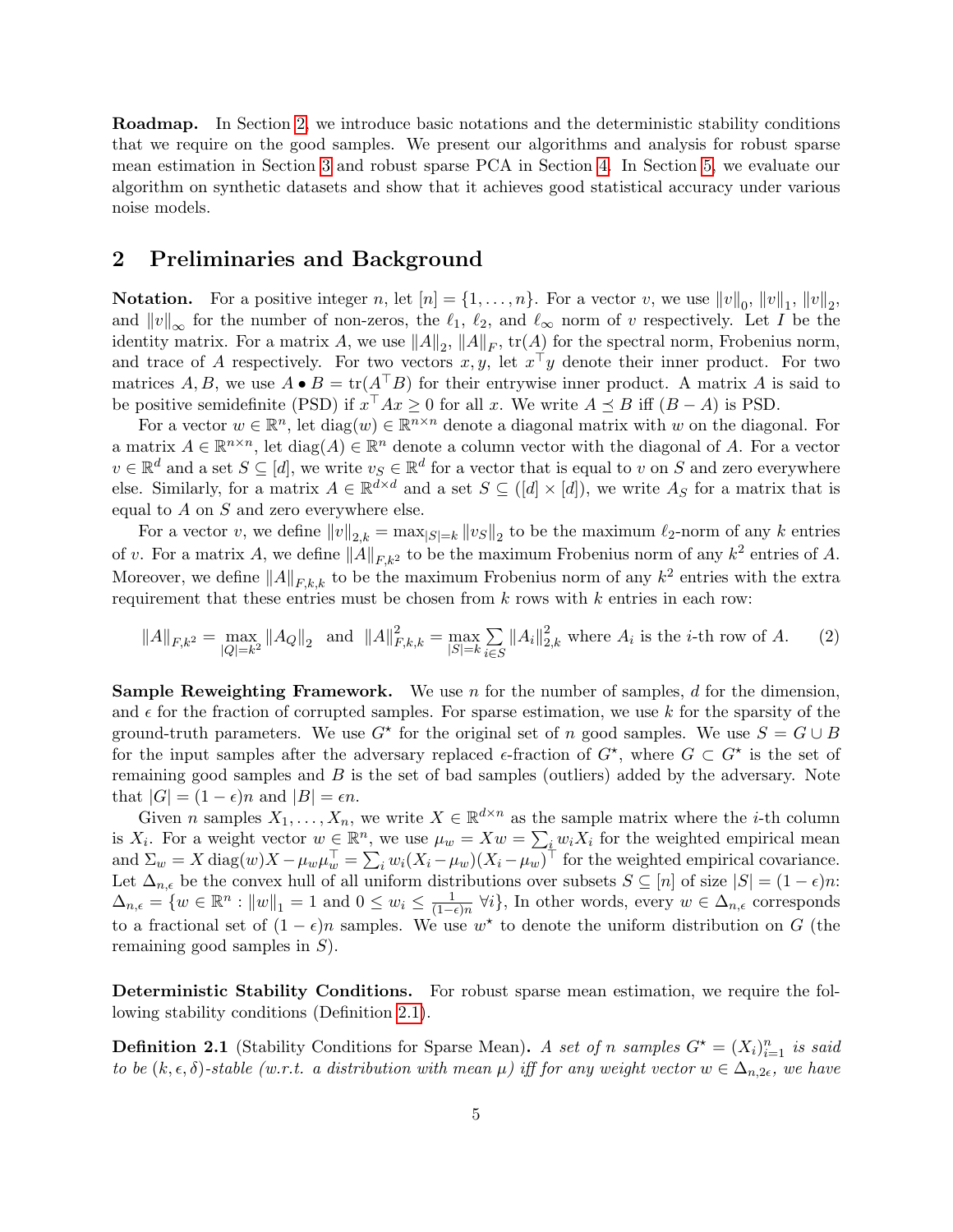$\|\mu_w - \mu\|_{2,k} \leq \delta$  and  $\|\Sigma_w - I\|_{F,k,k} \leq \delta^2/\epsilon$ , where  $\mu_w$  and  $\Sigma_w$  are the weighted empirical mean and covariance matrix respectively, and the  $\lVert \cdot \rVert_{F,k,k}$  norm is defined in [\(2\)](#page-5-2).

For robust sparse PCA, we require the following stability conditions (Definition [2.2\)](#page-6-0).

<span id="page-6-0"></span>**Definition 2.2** (Stability Conditions for Sparse PCA). A set of n samples  $G^* = (X_i)_{i=1}^n$  is  $(k, \epsilon, \delta)$ stable (w.r.t. a centered distribution with covariance  $I + \rho v v^{\top}$ ) iff for any weight vector  $w \in \Delta_{n,2\epsilon}$ ,  $\|M_w - (I + \rho vv^\top)\|_{F,2k^2} \le \delta$ , where  $M_w = \sum_i w_i X_i X_i^\top$  and the  $\|\cdot\|_{F,2k^2}$  norm is defined in [\(2\)](#page-5-2).

First-Order Stationary Points. We give a formal definition of the notion of (approximate) first-order stationary point that we use in this paper.

<span id="page-6-5"></span>**Definition 2.3** (Approximate Stationary Points). Fix a convex set K and a differentiable function f. For  $\gamma \geq 0$ , we say that  $x \in \mathcal{K}$  is a  $\gamma$ -stationary point of f iff the following condition holds: For any unit vector u where  $x + \alpha u \in \mathcal{K}$  for some  $\alpha > 0$ , we have  $u^{\top} \nabla f(x) \geq -\gamma$ .

We note that the objective functions studied in this paper are not everywhere differentiable. This is because, taking the  $\lVert \cdot \rVert_{F,k,k}$  norm as an example, there can be ties in choosing the largest  $k^2$  entries. When the function f is not differentiable, we use  $\nabla f$  informally to denote an element of the sub-differential. We will show in Appendix [C](#page-25-0) that, while  $f$  is not differentiable, it does have a nonempty subdifferential, as it can be written as the pointwise maximum of differentiable functions.

### <span id="page-6-1"></span>3 Robust Sparse Mean Estimation

In this section, we present our non-convex approach for robust sparse mean estimation. We will optimize the following objective:

<span id="page-6-2"></span>
$$
\min_{w} \|\Sigma_{w} - I\|_{F,k,k} \quad \text{subject to } w \in \Delta_{n,\epsilon} \,, \tag{3}
$$

where  $\lVert \cdot \rVert_{F,k,k}$  is defined in Equation [\(2\)](#page-5-2).

Our main contribution in this section is to prove the following landscape result: we show that the objective function [\(3\)](#page-6-2) has no bad first-order stationary points. In other words, any stationary point of  $f$  can yield a good estimate to the true mean. We will provide some intuition for our choice of [\(3\)](#page-6-2) after we state our algorithm and main results.

Our algorithm is stated in Algorithm [1.](#page-7-0) As a consequence of our landscape result (Theorem [3.1\)](#page-6-3), we know that Algorithm [1](#page-7-0) works no matter how one finds a local optimum of  $f(w)$ . Due to this reason, we do not specify how to minimize  $f$  and focus on analyzing its landscape. We defer the algorithmic results of optimizing  $f(w)$  to Appendix [C.](#page-25-0)

Formally, we first prove that Algorithm [1](#page-7-0) can output a vector  $\hat{\mu} \in \mathbb{R}^d$  that is close to  $\mu$  in  $\|\cdot\|_{2,k}$ <br>m es long as the good samples satisfies the stability condition in Definition 2.1 norm, as long as the good samples satisfies the stability condition in Definition [2.1.](#page-5-0)

<span id="page-6-3"></span>**Theorem 3.1.** Fix  $k > 0$ ,  $0 < \epsilon < 1/3$ , and  $\delta > \epsilon$ . Let  $G^*$  be a set of n samples that is  $(k, \epsilon, \delta)$ -stable (as in Definition [2.1\)](#page-5-0) w.r.t. a distribution with unknown k-sparse mean  $\mu \in \mathbb{R}^d$ . Let  $S = (X_i)_{i=1}^n$  be an  $\epsilon$ -corrupted version of  $G^*$ . Let  $f(w) = ||\Sigma_w - I||_{F,k,k}$ . Let  $\gamma = O(n^{1/2}\delta^2 \epsilon^{-3/2})$ . Then, for any  $w \in \Delta_{n,\epsilon}$  that is a  $\gamma$ -stationary point of  $f(w)$ , we have  $\|\mu_w - \mu\|_{2,k} = O(\delta)$ .

<span id="page-6-4"></span><sup>&</sup>lt;sup>1</sup>Notice that without loss of generality we can assume that  $\epsilon$  and  $k$  are given to the algorithm. This is because we can run a binary search to determine  $\epsilon$ : if our guess of  $\epsilon$  is too small, then the algorithm will output a w whose objective value  $f(w)$  is much larger than it should be. The value of k can be inferred using a similar binary search.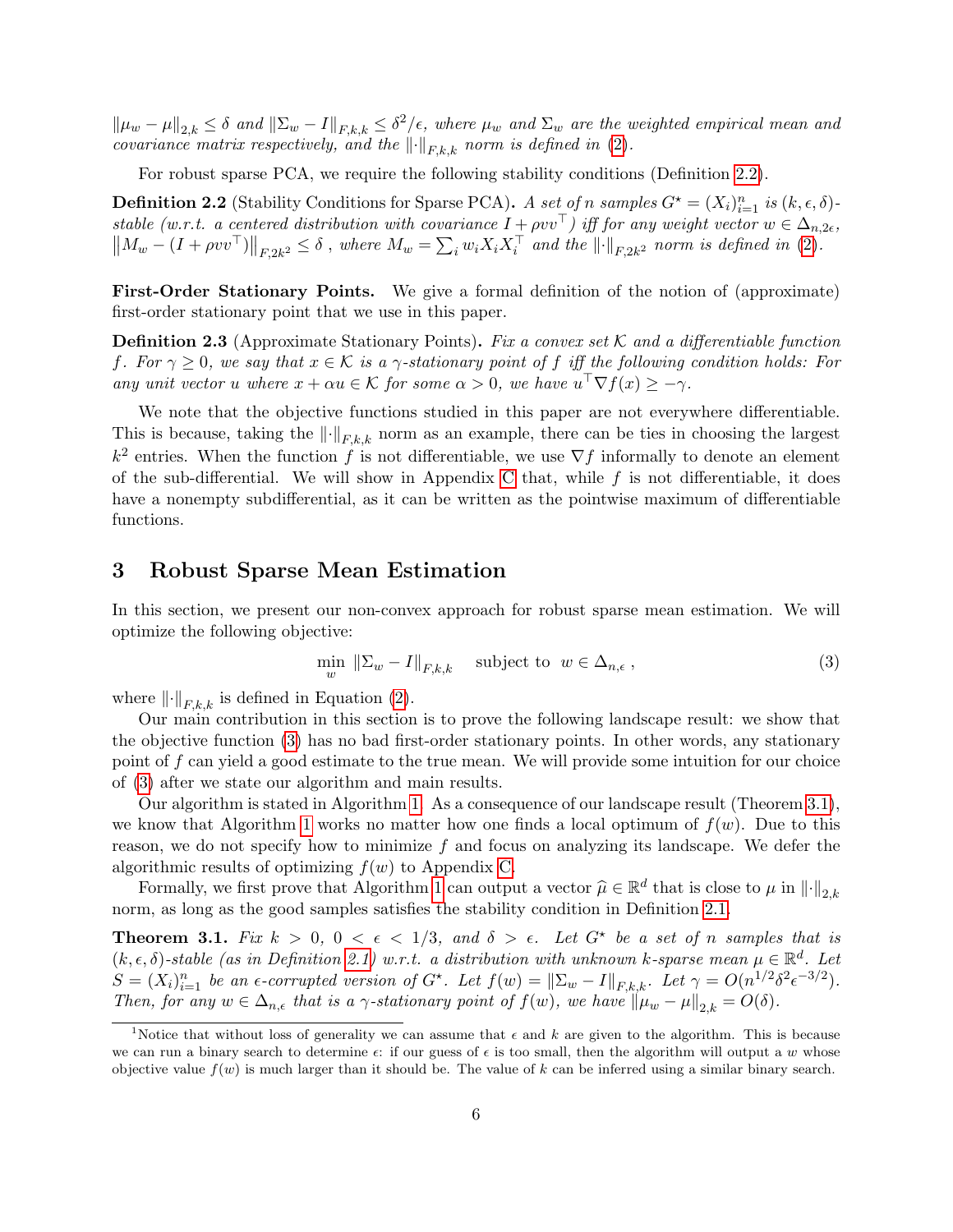| Algorithm 1: Robust sparse mean estimation. |  |  |  |  |  |
|---------------------------------------------|--|--|--|--|--|
|---------------------------------------------|--|--|--|--|--|

**Data:**  $k > 0$ ,  $0 < \epsilon < 1/3$ , and an  $\epsilon$ -corrupted set of samples  $(X_i)_{i=1}^n$  drawn from a distribution with k-sparse mean  $\mu$ .<sup>[1](#page-6-4)</sup> **Result:** a vector  $\hat{\mu}$  that is close to  $\mu$ . Find  $w \in \Delta_{n,\epsilon}$  that minimizes  $f(w) = \|\Sigma_w - I\|_{F[k,k)}$ ; Return  $\hat{\mu} = (\mu_w)_Q$  where Q is a set of k entries of  $\mu_w$  with largest magnitude;

<span id="page-7-0"></span>Once we have a vector  $\mu_w$  that is  $O(\delta)$ -close to  $\mu$  in  $\lVert \cdot \rVert_{2,k}$  norm, we can guarantee that a truncated version of  $\mu_w$  (the output  $\hat{\mu}$  of Algorithm [1\)](#page-7-0) is  $O(\delta)$ -close to  $\mu$  in the  $\ell_2$ -norm:

<span id="page-7-1"></span>**Lemma 3.2.** Fix two vectors  $x, y$  with  $||x||_0 \le k$  and  $||x - y||_{2,k} \le \delta$ . Let z be a vector that keeps the k entries of y with largest absolute values and sets the rest to 0. We have  $||x - z||_2 \leq \sqrt{5\delta}$ .

Theorem [1.2](#page-2-0) follows immediately from Theorem [3.1](#page-6-3) and Lemma [3.2.](#page-7-1) We can apply Theorem [1.2](#page-2-0) to get an end-to-end result for subgaussian distributions. We show that the stability condition is satisfied with a small number of samples (Lemma [3.3\)](#page-7-2).

<span id="page-7-2"></span>**Lemma 3.3.** Fix  $k > 0$ ,  $0 < \epsilon < 1/3$ . Let  $G^*$  be a set of n samples that is generated according to a subgaussian distribution with mean  $\mu$  and covariance I. If  $n = \Omega(k^2 \log d/\epsilon^2)$ , then with probability at least  $1 - \exp(-\Omega(k^2 \log d))$ ,  $G^*$  is  $(k, \epsilon, \delta)$ -stable (as in Definition [2.1\)](#page-5-0) for  $\delta = O(\epsilon \log(1/\epsilon))$ .

Combining Theorems [1.2](#page-2-0) and Lemma [3.3,](#page-7-2) we know that given as input an  $\epsilon$ -corrupted set of  $O(k^2 \log d/\epsilon^2)$  samples drawn from a subgaussian distribution with k-sparse mean  $\mu$ , the output of Algorithm [1](#page-7-0) is  $O(\epsilon \sqrt{\log(1/\epsilon)})$ -close to the true mean  $\mu$ .

In the rest of this section, we will prove Theorem [3.1.](#page-6-3) All omitted proofs in this section are deferred to Appendix [A.](#page-15-4)

We start with some intuition on why we choose our objective function [\(3\)](#page-6-2). We would like  $f(w) = g(\Sigma_w - I)$  to satisfy the following properties:

- 1.  $g(\Sigma_w I)$  is an upper bound on  $v^{\top}(\Sigma_w I)v$  for all k-sparse unit vectors  $v \in \mathbb{R}^d$ .
- 2.  $g(\Sigma_{w^*} I)$  is small for  $w^*$  (the uniform distribution on G). This guarantees a good w exists.
- 3. Triangle inequality on g. This allows us to upper bound the objective value when we move  $w$ toward  $w^*$  by the sum of  $g(\cdot)$  of each term on the right-hand side:

$$
\Sigma_{(1-\eta)w+\eta w^*} - I = (1-\eta)(\Sigma_w - I) + \eta(\Sigma_{w^*} - I) + \eta(1-\eta)(\mu_w - \mu_{w^*})(\mu_w - \mu_{w^*})^\top.
$$

4.  $g(uu^{\top})$  is close to  $g(vv^{\top})$  where v keeps only the k largest entries of u. We want to approximate  $\mu$  in  $\|\cdot\|_{2,k}$  norm, so  $g(\Sigma_w - I)$  should depend only on the largest k entries of  $(\mu_w - \mu)$ .

Our choice of  $f(w) = g(\Sigma_w - I) = ||\Sigma - I||_{F,k,k}$  is motivated by and satisfies all these properties.

<span id="page-7-3"></span>**Lemma 3.4.** Fix  $A \in \mathbb{R}^{d \times d}$ . We have  $|v^{\top}Av| \le ||A||_{F,k,k}$  for any k-sparse unit vector  $v \in \mathbb{R}^d$ .

<span id="page-7-4"></span>**Lemma 3.5.** Fix a vector  $v \in \mathbb{R}^d$ . We have  $||vv^{\top}||_{F,k,k} = ||v||_{2,k}^2$ .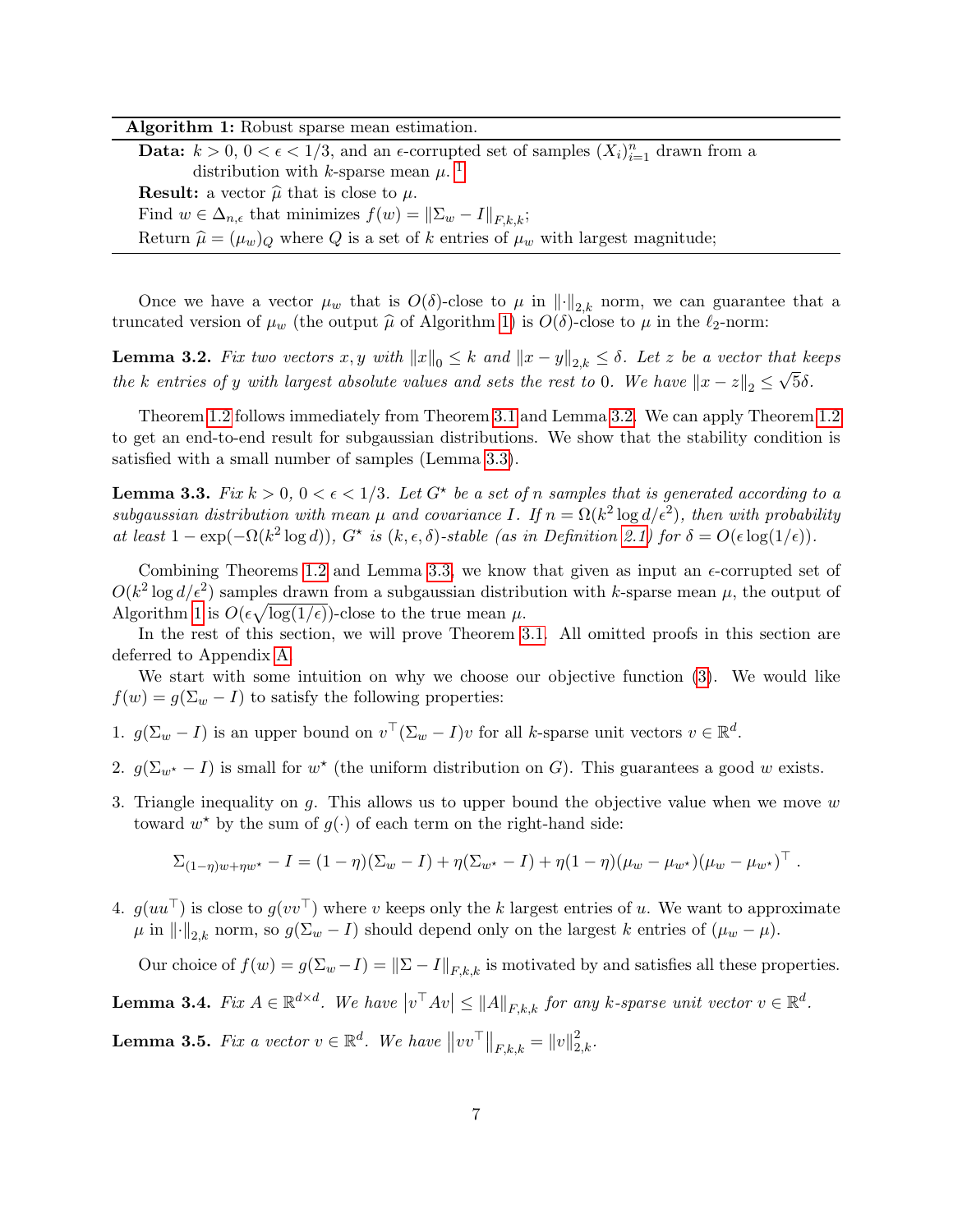We now continue to present key technical lemmas for proving our main structural result (Theorem [3.1\)](#page-6-3). Lemma [3.6](#page-8-0) gives the weighted empirical covariance for a convex combination of two weight vectors.

<span id="page-8-0"></span>**Lemma 3.6.** Fix n samples  $X_1, \ldots, X_n \in \mathbb{R}^d$ . Let  $\overline{w}, \widehat{w} \in \mathbb{R}^n$  be two non-negative weight vectors with  $\|\overline{w}\|_1 = \|\widehat{w}\|_1 = 1$ . For any  $\alpha, \beta \geq 0$  with  $\alpha + \beta = 1$ , letting  $w = \alpha \overline{w} + \beta \widehat{w}$ , we have

$$
\Sigma_w = \alpha \Sigma_{\overline{w}} + \beta \Sigma_{\widehat{w}} + \alpha \beta (\mu_{\overline{w}} - \mu_{\widehat{w}}) (\mu_{\overline{w}} - \mu_{\widehat{w}})^{\top}.
$$

*Proof.* Because  $w = \alpha \overline{w} + \beta \hat{w}$  and  $\mu_w$  is linear in w, we have  $\mu_w = \alpha \mu_{\overline{w}} + \beta \mu_{\hat{w}}$ . The lemma follows from the following calculations:

$$
\Sigma_w = \sum_i w_i X_i X_i^\top - \mu_w \mu_w^\top = \sum_i \alpha \overline{w}_i X_i X_i^\top - \alpha \mu_{\overline{w}} \mu_{\overline{w}}^\top + \sum_i \beta \widehat{w}_i X_i X_i^\top - \beta \mu_{\widehat{w}} \mu_{\widehat{w}}^\top + \alpha \mu_{\overline{w}} \mu_{\overline{w}}^\top + \beta \mu_{\widehat{w}} \mu_{\widehat{w}}^\top - (\alpha \mu_{\overline{w}} + \beta \mu_{\widehat{w}}) (\alpha \mu_{\overline{w}} + \beta \mu_{\widehat{w}})^\top = \alpha \Sigma_{\overline{w}} + \beta \Sigma_{\widehat{w}} + \alpha \beta (\mu_{\overline{w}} - \mu_{\widehat{w}}) (\mu_{\overline{w}} - \mu_{\widehat{w}})^\top.
$$

The last step uses  $\alpha - \alpha^2 = \beta - \beta^2 = \alpha \beta$  since  $\alpha + \beta = 1$ .

Let  $w^*$  denote the uniform distribution on G, i.e.,  $w_i^* = \frac{1}{(1 - \mu)^2}$  $\frac{1}{(1-\epsilon)n}$  if  $i \in G$  and  $w_i^* = 0$  otherwise. By Lemma [3.6,](#page-8-0) for any weight vector  $w \in \Delta_{n,\epsilon}$ , if we move toward  $w^*$ , we get

$$
\Sigma_{(1-\eta)w+\eta w^*} = (1-\eta)\Sigma_w + \eta \Sigma_{w^*} + \eta(1-\eta)(\mu_w - \mu_{w^*})(\mu_w - \mu_{w^*})^\top.
$$

At a high level, we show that if w is a bad solution (that is,  $\mu_w$  is far from the true mean), then moving w toward  $w^*$  yields a weighted covariance matrix  $\Sigma_{(1-\eta)w+\eta w^*}$  with a smaller objective value.

We will use the Lemma [3.7](#page-8-1) to relate the norm of the rank-one matrix  $(\mu_w - \mu_{w_\star})(\mu_w - \mu_{w_\star})^\top$ to the norm of  $\Sigma_w - I$ , showing that we can essentially ignore this rank-one matrix.

<span id="page-8-1"></span>**Lemma 3.7.** Let  $G^*$  be a  $(k, \epsilon, \delta)$ -stable set of samples with respect to the ground-truth distribution with  $0 < \epsilon \leq \delta$ . Let S be an  $\epsilon$ -corrupted version of  $G^*$ . Then, we have

$$
\left\| (\mu_w - \mu_{w_\star})(\mu_w - \mu_{w_\star})^\top \right\|_{F,k,k} \leq 4\epsilon \left( \|\Sigma_w - I\|_{F,k,k} + O(\tfrac{\delta^2}{\epsilon}) \right) .
$$

We are now ready to prove our main result of this section (Theorem [3.1\)](#page-6-3).

*Proof of Theorem [3.1.](#page-6-3)* Fix any weight vector  $w \in \Delta_{n,\epsilon}$ . We will show that if w is a bad solution, then w cannot be an approximate first-order stationary point.

Let  $c_1$  be the constant in  $O(\cdot)$  in Lemma [3.7.](#page-8-1) By Lemma [3.7,](#page-8-1) if  $\|\mu_w - \mu\|_{2,k} \geq c_2 \delta$  for a sufficiently large constant  $c_2$ , then we have  $\|\Sigma_w - I\|_{F,k,k} \ge \frac{\|\mu_w - \mu\|_2^2}{4\epsilon} - c_1 \delta^2 \ge (\frac{c_2^2}{4} - c_1) \frac{\delta^2}{\epsilon} = \Omega(\frac{\delta^2}{\epsilon})$  $(\frac{\epsilon}{\epsilon}).$ We will show that  $f(w) = ||\Sigma_w - I||_2$  decreases if w moves toward w<sup>\*</sup>. By Lemma [3.6,](#page-8-0)

$$
\Sigma_{(1-\eta)w+\eta w^*} - I = (1-\eta)(\Sigma_w - I) + \eta(\Sigma_{w^*} - I) + \eta(1-\eta)(\mu_w - \mu_{w^*})(\mu_w - \mu_{w^*})^\top.
$$

Using the triangle inequality for  $\|\cdot\|_{F,k,k}$ , we have

$$
\|\Sigma_{(1-\eta)w+\eta w^*} - I\|_{F,k,k} \le (1-\eta) \|\Sigma_w - I\|_{F,k,k} + \eta \|\Sigma_{w^*} - I\|_{F,k,k} + \eta (1-\eta) \left\| (\mu_w - \mu_{w^*}) (\mu_w - \mu_{w^*})^\top \right\|_{F,k,k}.
$$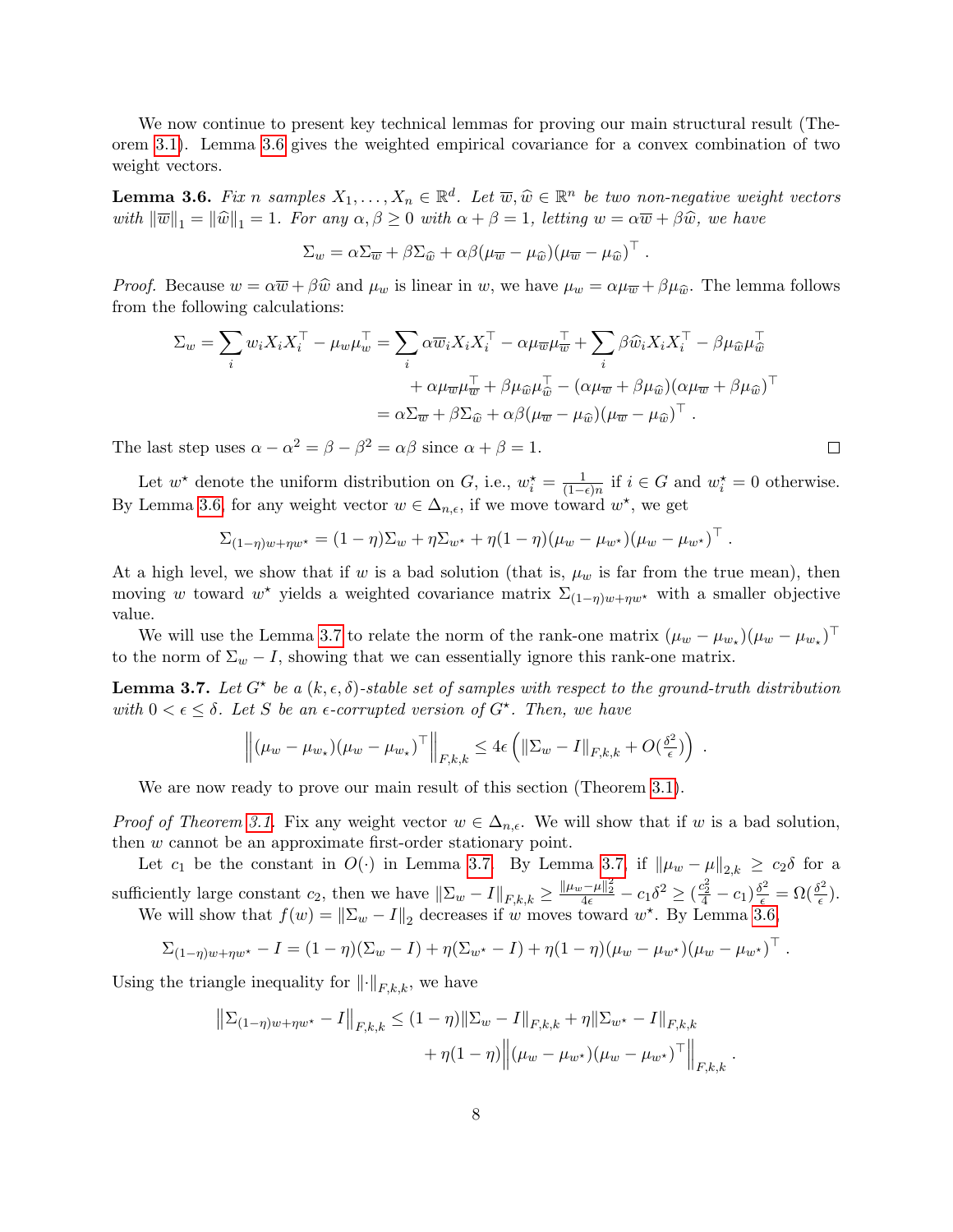We know that  $\|\Sigma_{w^\star} - I\|_{F,k,k} \leq \frac{\delta^2}{\epsilon}$  $\frac{\partial^2}{\partial \epsilon}$  by the stability condition in Definition [2.1.](#page-5-0) Using Lemma [3.7](#page-8-1) and that  $\|\Sigma_w - I\|_{F,k,k} = \Omega(\frac{\delta^2}{\epsilon})$  $\left(\frac{\mu}{\epsilon}\right)$ , we can show that for all  $0 < \eta < 1$ ,

$$
f((1 - \eta)w + \eta w^*) = ||\Sigma_{(1 - \eta)w + \eta w^*} - I||_{F,k,k}
$$
  
\n
$$
\leq (1 - \eta) ||\Sigma_w - I||_{F,k,k} + \frac{\eta \delta^2}{\epsilon} + 4\epsilon \eta \left( ||\Sigma_w - I||_{F,k,k} + O(\frac{\delta^2}{\epsilon}) \right)
$$
  
\n
$$
\leq (1 - \eta + 4\epsilon \eta) ||\Sigma_w - I||_{F,k,k} + (4c_1 + 1) \frac{\eta \delta^2}{\epsilon}
$$
  
\n
$$
\leq (1 - \frac{\eta}{2}) ||\Sigma_w - I||_{F,k,k} = (1 - \frac{\eta}{2}) f(w).
$$
 (4)

The last step uses  $(\frac{1}{2} - 4\epsilon) \|\Sigma_w - I\|_2 \ge (4c_1 + 1)\frac{\delta^2}{\epsilon}$  which holds if  $\epsilon \le 1/10$  and  $c_2^2 \ge 164 c_1 + 40$ . (See Remark [A.1](#page-17-0) on how to slightly modify the proof to work for all  $\epsilon < 1/3$ .)

It follows immediately that w cannot be a stationary point of f. Let  $u = \frac{w^* - w}{\|w^* - w\|}$  $\frac{w^{\star}-w}{\|w^{\star}-w\|_2}$  and  $h =$  $\eta \|w^* - w\|_2$ . We have  $w + hu = (1 - \eta)w + \eta w^* \in \Delta_{n,\epsilon}$ . Since  $\|w^* - w\|_2 = O(\sqrt{\epsilon/n}),$ 

$$
u^{\top} \nabla f(w) = \lim_{h \to 0} \frac{f(w + hu) - f(w)}{h} \le \lim_{\eta \to 0} \frac{-(\eta/2)f(w)}{\eta \|w^* - w\|_2} \le -\frac{\Omega(\delta^2/\epsilon)}{\|w^* - w\|_2} \le -\Omega(n^{1/2}\delta^2 \epsilon^{-3/2}).
$$

By Definition [2.3,](#page-6-5) we know w cannot be a  $\gamma$ -stationary point of f for some  $\gamma = O(n^{1/2} \delta^2 \epsilon^{-3/2})$ .

## <span id="page-9-0"></span>4 Robust Sparse PCA

We consider a spiked covariance model for the sparse PCA problem. In this model, there is a special sparse direction  $v \in \mathbb{R}^d$  with at most k nonzero entries. The good samples are drawn from a ground-truth distribution with covariance  $\Sigma = I + \rho v v^{\top}$ , where  $\rho > 0$  is a parameter that intuitively measures the strength of the signal. We consider the more interesting case when  $\rho \leq 1$  (if  $\rho$  is larger the problem becomes easier). We further assume that the ground-truth distribution is subgaussian.

To solve the sparse PCA problem, we consider the following optimization problem:

$$
\min_{w} f(w) = \|M_w - I\|_{F, 2k^2} \quad \text{subject to } w \in \Delta_{n, \epsilon}, \tag{5}
$$

where  $M_w = \sum_i w_i X_i X_i^{\top}$  and  $||A||_{F,2k^2} = \max_{Q \subseteq ([d] \times [d]), |Q| = 2k^2} ||A_Q||_F$ .

The objective function minimizes the norm of the  $2k^2$  entries with largest magnitude of  $M_w$  a reweighted second-moment matrix. Intuitively, let R be the support of  $vv^{\top}$ , we hope most of the  $k^2$  entries in R will be the largest entries, and all the other entries are small. Note that  $f(w)$  is actually convex in w. This is because the second-moment matrix  $M_w$  is linear in w and the  $\lVert \cdot \rVert_{F,2k^2}$ norm is convex. Once we optimize this objective function, it is not difficult to find a vector  $u$  that is close to v, the detailed algorithm is given in Algorithm [2.](#page-10-1)

The guarantee of Algorithm [2](#page-10-1) depends on the stability conditions (Definition [2.2\)](#page-6-0) of the original good samples  $G^*$ . We show that these conditions are satisfied when the number of samples is large enough.

<span id="page-9-1"></span>**Lemma 4.1.** Let  $0 < \rho \leq 1$  and  $0 < \epsilon < \epsilon_0$ . Let D be a centered subgaussian distribution with covariance  $I + \rho v v^{\top}$  for a k-sparse unit vector  $v \in \mathbb{R}^d$ . Let  $G^*$  be a set of  $n = \Omega(k^2 \log d/\delta^2)$  samples drawn from D. Then then with probability at least  $1 - \exp(-\Omega(k^2 \log d))$ ,  $G^*$  is  $(k, \epsilon, \delta)$ -stable (as in Definition [2.2\)](#page-6-0) w.r.t. D for  $\delta = O(\epsilon \log(1/\epsilon)).$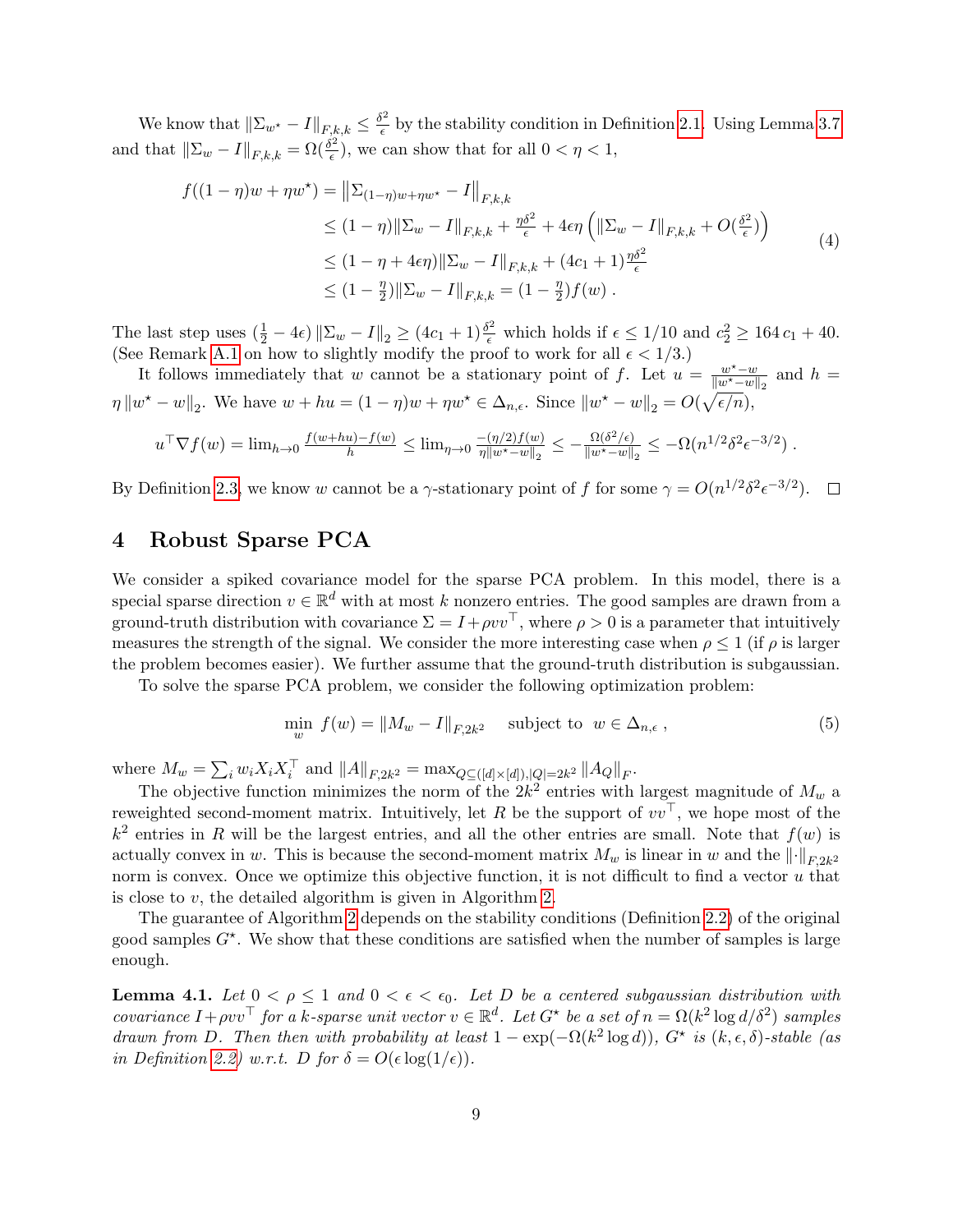Algorithm 2: Robust sparse PCA.

Data:  $k > 0$ ,  $0 < \epsilon < 1/3$ , an  $\epsilon$ -corrupted set of samples  $(X_i)_{i=1}^n$  drawn from a distribution with covariance  $I + \rho v v^{\top}$  for a k-sparse unit vector v. **Result:** a vector  $u$  thst is close to  $v$ . Find  $w \in \Delta_{n,\epsilon}$  that minimizes  $f(w) = ||M_w - I||_{F,2k^2}$ ; Let  $A = M_w - I$ . Let Q be the  $k^2$  entries of A with largest magnitude; Return  $u =$  the top eigenvector of  $(A_Q + A_Q^{\top});$ 

<span id="page-10-1"></span>With the stability conditions, we can now state the guarantee of Algorithm [2.](#page-10-1)

<span id="page-10-2"></span>**Theorem 4.2.** Let  $0 < \rho \leq 1$ ,  $0 < \epsilon < \epsilon_0$ , and  $\delta > \epsilon$ . Let  $G^*$  be a set of n samples that is  $(k, \epsilon, \delta)$ -stable (as in Definition [2.2\)](#page-6-0) w.r.t. a centered distribution with covariance  $I + \rho vv^{\top}$  for an unknown k-sparse unit vector  $v \in \mathbb{R}^d$ . Let  $S = (X_i)_{i=1}^n$  be an  $\epsilon$ -corrupted version of  $G^*$ . Then the output u of Algorithm [2](#page-10-1) satisfies that  $||uu<sup>T</sup> - vv<sup>T</sup>||<sub>F</sub> = O(\sqrt{\delta/\rho}).$ 

We note that Theorem [1.3](#page-3-0) is an immediate corollary of Lemma [4.1](#page-9-1) and Theorem [4.2.](#page-10-2) That is, given an  $\epsilon$ -corrupted set of  $n = \tilde{Q}(k^2 \log d/\epsilon^2)$  samples drawn from a centered subgaussian distribution with covariance  $I + \rho v v^{\top}$ , Algorithm [2](#page-10-1) returns a vector u with  $||u u^{\top} - v v^{\top}||_F =$  $O(\sqrt{\epsilon \log(1/\epsilon)/\rho}).$ 

We defer the proofs of Lemma [4.1](#page-9-1) and Theorem [4.2](#page-10-2) to Appendix [B](#page-21-0) and give a brief overview of how we prove Theorem [4.2.](#page-10-2)

**Proof Ideas for Theorem [4.2.](#page-10-2)** Because the objective function  $f(w)$  is convex, any stationary point will be a global optimal. Consequently, we can use the stability conditions to upper bound the optimal objective value: note that for  $w^*$  (the uniform distribution on remaining good samples), we must have  $||M_{w^*} - (I + \rho v v^\top)||_{F,2k^2} \le \delta$  by the stability conditions, therefore  $||M_{w^*} - I||_{F,2k^2} \le$  $||M_{w^*} - (I + \rho vv^\top)||_{F,2k^2} + ||\rho vv^\top||_{F,2k^2} \leq \rho + \delta$ . By the optimality condition, any stationary point w must satisfy  $f(w) \leq \rho + \delta$ .

On the other hand, the stability conditions implies for any  $w$ , the projection in  $v$  direction must be large (formally  $v^{\top}(M_w - I)v \ge \rho - \delta$ ). Let R be the support of  $vv^{\top}$  and let Q be the set of  $k^2$ largest entries of  $(M_w - I)$ . Because the objective function measures the norm of the largest  $2k^2$ entries of  $(M_w - I)$  and it is not much larger than the norm of the largest  $k^2$  entries, we can argue that  $(M_w - I)_R$  and  $(M_w - I)_Q$  are close, so  $v^{\top} (M_w - I)_Q v \ge \rho - O(\delta)$ .

Now for any stationary point w,  $(M_w - I)_Q$  is a matrix with Frobenius norm at most  $\rho + \delta$ , while also having  $v^{\top} (M_w - I)_{Q} v \ge \rho - O(\delta)$ . Together these imply that the norm of  $(M_w - I)_{Q}$  in direction also having  $v^{\text{(}}(m_w-1)Qv \geq p-\text{O}(v)$ . Toget<br>orthogonal to  $vv^{\top}$  must be bounded by  $O(\sqrt{v^{\top}})$  $\overline{\rho\delta}$ , and then by standard matrix perturbation bounds we know the top eigenvector of  $((M_w - I)_{Q} + (M_w - I)_{Q}^{\top})$  is  $O(\sqrt{\delta/\rho})$  close to v.

### <span id="page-10-0"></span>5 Experiments

We perform an experimental evaluation of our robust sparse mean estimation algorithm on synthetic datasets with a focus on statistical accuracy  $(\ell_2$ -distance between the output and the true sparse mean). We evaluate our algorithm (which we term Sparse Gradient Descent, Sparse GD) on different noise models, and compare it to the following previous algorithms: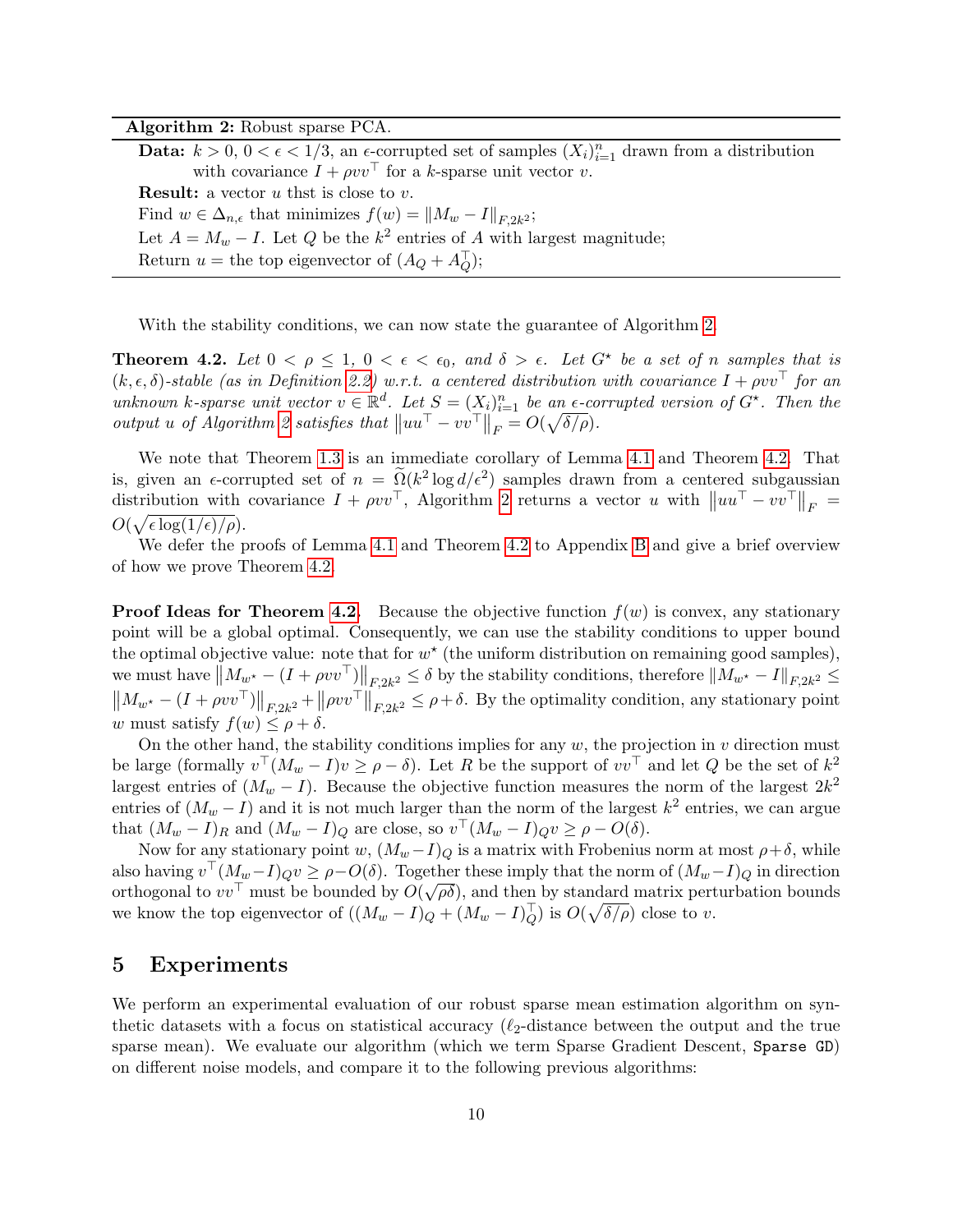- oracle, which is told exactly which samples are inliers, and outputs their empirical mean,
- the robust sparse mean estimation algorithm RME sp from  $[DKK^+19b]$  $[DKK^+19b]$ ,
- NP, the naive pruning algorithm that removes samples too far from the empirical median, and outputs the mean of the remaining samples,
- RANSAC, which randomly selects half of the points and computes their mean. One solution is preferred to another if it has more points in a ball of radius  $O(\sqrt{d})$  around it.

For algorithms that output non-sparse vectors, we take the largest  $k$  entries before measuring the  $\ell_2$  distance to the true mean. We evaluate the algorithms on various noise models (see also  $[DKK^+19b]$  $[DKK^+19b]$ :

- Linear-hiding noise. The inliers are drawn from  $\mathcal{N}(0, I)$ . Let S be a size k set. Then, half the outliers are drawn from  $\mathcal{N}(1_S, I)$  and other other half are drawn from  $\mathcal{N}(0, 2I - I_S)$ .
- Tail-flipping noise. This noise model picks a k-sparse direction v and replaces the  $\epsilon$  fraction of points farthest in the  $-v$  direction with points in the  $+v$  direction.
- Constant-bias noise. This model adds a constant to every coordinate of the outlier points. In Figure [3,](#page-12-0) we add 2 to every coordinate of every outlier point.

We ran our experiments on a computer with a 1.6 GHz Intel Core i5 processor and 8 GB RAM. We build on the code used in  $[DKK^+19b]^2$  $[DKK^+19b]^2$  $[DKK^+19b]^2$ , and implemented our new algorithm for the experiments. For each pair of algorithm and noise model, we repeat the same experiment 10 times and plot the median value of the measurements. We shade the interquartile region around the reported points in the figure as confidence intervals.

Our experimental results are summarized in Figures [1,](#page-12-1) [2](#page-12-2) and [3.](#page-12-0) For the linear-hiding and constant-bias noise models, we run two experiments: 1) fix the sparsity  $k$  and change the number of samples n, and 2) fix n and change k. For the tail-flipping noise model, we run two experiments: 1) fix the sparsity k and change the number of samples n, and 2) fix k and n and change the fraction of corruption  $\epsilon$ .

In terms of statistical accuracy, our algorithm, Sparse GD, outperforms the filter-based RME<sub>-sp</sub> algorithm [\[DKK](#page-13-8)+19b] in the linear-hiding noise model when the number of samples or the sparsity is small, as shown in Figure [1,](#page-12-1) and matches its performance under the tail flipping and constant-bias noise models, as shown in Figures [2](#page-12-2) and [3.](#page-12-0)

Matching our theoretical results, our Sparse GD algorithm has accuracy  $O(\epsilon \sqrt{\log(1/\epsilon)})$  and is within a constant factor of the  $\Omega(\epsilon \sqrt{\log(1/\epsilon)})$  worst-case performance of the **oracle**. In contrast, the naive algorithms NP and RANSAC both incur error that scales as  $\epsilon \sqrt{k}$ .

The tail-flipping noise illustrates that  $\Omega(\epsilon \sqrt{\log(1/\epsilon)})$  error can occur no matter which algorithm is used. In Figure [2,](#page-12-2) even the oracle has  $\Omega(\epsilon \sqrt{\log(1/\epsilon)})$  error from the missing points, and the algorithms have twice this error from not being able to remove the newly added points.

<span id="page-11-0"></span> $2A$ vailable here: [https://github.com/sushrutk/robust\\_sparse\\_mean\\_estimation](https://github.com/sushrutk/robust_sparse_mean_estimation), MIT license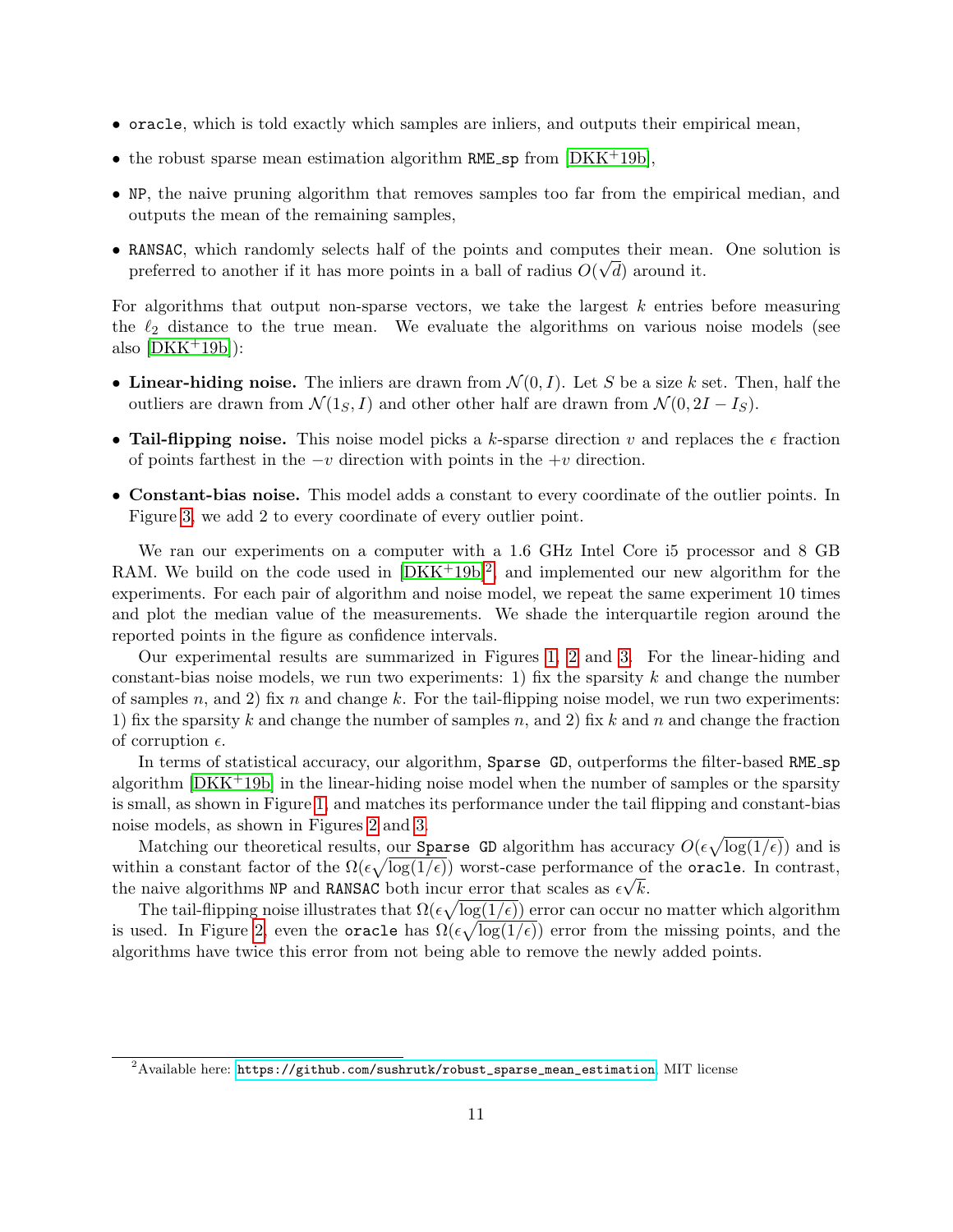<span id="page-12-1"></span>

(a) Fix the sparsity  $k$  and change the number of samples  $n$ .



<span id="page-12-2"></span>Figure 1: The performance of various algorithms under linear-hiding noise. Notably, when the number of samples is small, our algorithm Sparse GD outperforms RME sp as shown on the left.



(a) Fix the sparsity  $k$  and change the number of samples n.



(b) Fix  $n, k$  and change the fraction of corruption  $\epsilon$ .

Figure 2: The performance of various algorithms in the tail-flipping noise model.

<span id="page-12-0"></span>

(a) Fix the sparsity  $k$  and change the number of samples n.

(b) Fix  $n$  and change the sparsity  $k$ .

Figure 3: The performance of various algorithms in the constant-bias noise model.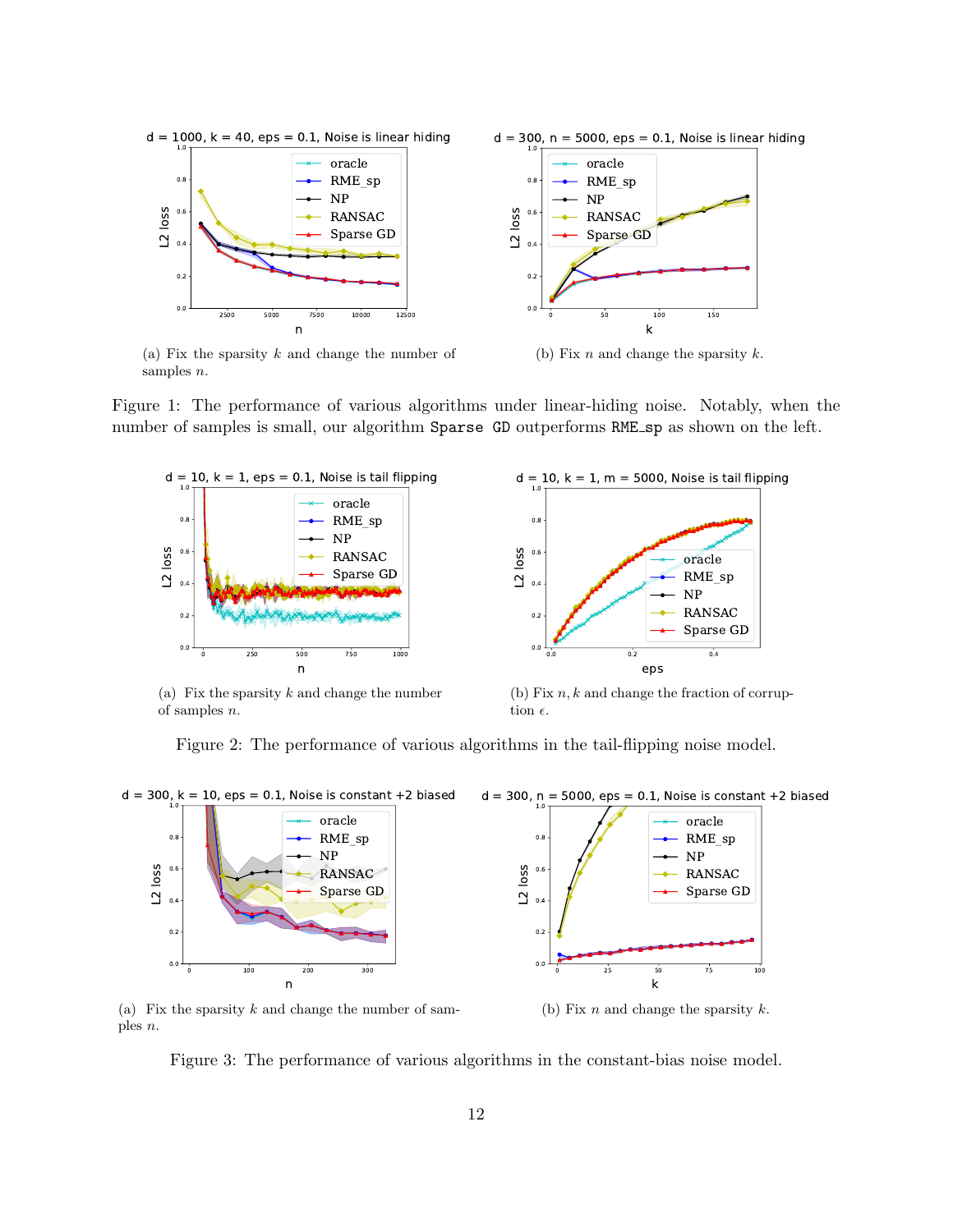## References

- <span id="page-13-9"></span>[BB20] M. Brennan and G. Bresler. Reducibility and statistical-computational gaps from secret leakage. In *Conference on Learning Theory, COLT 2020*, volume 125 of *Pro*ceedings of Machine Learning Research, pages 648–847. PMLR, 2020.
- <span id="page-13-7"></span>[BDLS17] S. Balakrishnan, S. S. Du, J. Li, and A. Singh. Computationally efficient robust sparse estimation in high dimensions. In Proc. 30th Annual Conference on Learning Theory, pages 169–212, 2017.
- <span id="page-13-0"></span>[BNJT10] M. Barreno, B. Nelson, A. D. Joseph, and J. D. Tygar. The security of machine learning. Machine Learning, 81(2):121–148, 2010.
- <span id="page-13-1"></span>[BNL12] B. Biggio, B. Nelson, and P. Laskov. Poisoning attacks against support vector machines. In Proceedings of the 29th International Conference on Machine Learning, ICML 2012, 2012.
- <span id="page-13-10"></span>[BR13] Q. Berthet and P. Rigollet. Complexity theoretic lower bounds for sparse principal component detection. In COLT 2013 - The 26th Annual Conference on Learning Theory, pages 1046–1066, 2013.
- <span id="page-13-12"></span>[Bub14] S. Bubeck. Convex optimization: Algorithms and complexity. arXiv preprint arXiv:1405.4980, 2014.
- <span id="page-13-6"></span>[CDGS20] Y. Cheng, I. Diakonikolas, R. Ge, and M. Soltanolkotabi. High-dimensional robust mean estimation via gradient descent. In Proc. 37th International Conference on Machine Learning (ICML), pages 1768–1778, 2020.
- <span id="page-13-11"></span>[DD18] D. Davis and D. Drusvyatskiy. Stochastic subgradient method converges at the rate  $o(k^{-1/4})$  on weakly convex functions. arXiv preprint arXiv:1802.02988, 2018.
- <span id="page-13-5"></span>[DK19] I. Diakonikolas and D. M. Kane. Recent advances in algorithmic high-dimensional robust statistics. CoRR, abs/1911.05911, 2019.
- <span id="page-13-4"></span>[DKK+16] I. Diakonikolas, G. Kamath, D. M. Kane, J. Li, A. Moitra, and A. Stewart. Robust estimators in high dimensions without the computational intractability. In Proc. 57th IEEE Symposium on Foundations of Computer Science (FOCS), pages 655–664, 2016.
- <span id="page-13-3"></span>[DKK+17] I. Diakonikolas, G. Kamath, D. M. Kane, J. Li, A. Moitra, and A. Stewart. Being robust (in high dimensions) can be practical. In *Proc.*  $34$ th International Conference on Machine Learning (ICML), pages 999–1008, 2017.
- <span id="page-13-2"></span>[DKK+19a] I. Diakonikolas, G. Kamath, D. M. Kane, J. Li, J. Steinhardt, and A. Stewart. SEVER: A robust meta-algorithm for stochastic optimization. In Proc. 36th International Conference on Machine Learning (ICML), pages 1596–1606, 2019.
- <span id="page-13-8"></span>[DKK+19b] I. Diakonikolas, S. Karmalkar, D. Kane, E. Price, and A. Stewart. Outlier-robust highdimensional sparse estimation via iterative filtering. In Advances in Neural Information Processing Systems 32, NeurIPS 2019, pages 10688–10699, 2019.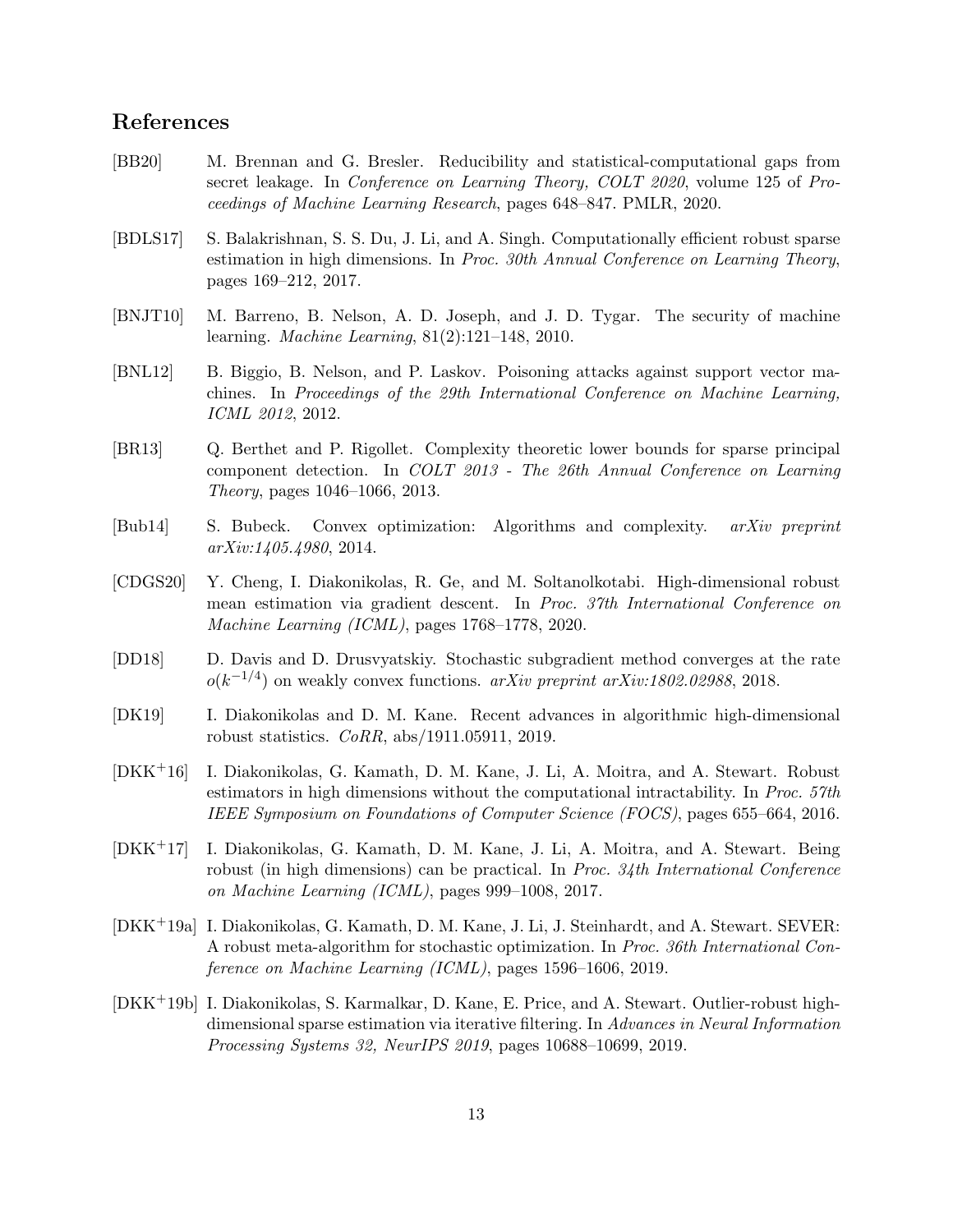- <span id="page-14-8"></span>[DKK+21] I. Diakonikolas, G. Kamath, D. M. Kane, J. Li, A. Moitra, and A. Stewart. Robustness meets algorithms. Commun. ACM, 64(5):107–115, 2021.
- <span id="page-14-12"></span>[DKS17] I. Diakonikolas, D. M. Kane, and A. Stewart. Statistical query lower bounds for robust estimation of high-dimensional Gaussians and Gaussian mixtures. In Proc. 58th IEEE Symposium on Foundations of Computer Science (FOCS), pages 73–84, 2017.
- <span id="page-14-14"></span>[HLZ20] S. B. Hopkins, J. Li, and F. Zhang. Robust and heavy-tailed mean estimation made simple, via regret minimization. In Advances in Neural Information Processing Systems 33: NeurIPS 2020, 2020.
- <span id="page-14-5"></span>[HR09] P. J. Huber and E. M. Ronchetti. Robust statistics. Wiley New York, 2009.
- <span id="page-14-4"></span>[HRRS86] F. R. Hampel, E. M. Ronchetti, P. J. Rousseeuw, and W. A. Stahel. Robust statistics. The approach based on influence functions. Wiley New York, 1986.
- <span id="page-14-9"></span>[HTW15] T. Hastie, R. Tibshirani, and M. Wainwright. Statistical Learning with Sparsity: The Lasso and Generalizations. Chapman & Hall/CRC, 2015.
- <span id="page-14-6"></span>[Hub64] P. J. Huber. Robust estimation of a location parameter. Ann. Math. Statist., 35(1):73– 101, 03 1964.
- <span id="page-14-11"></span>[Joh01] I. M. Johnstone. On the distribution of the largest eigenvalue in principal components analysis. The Annals of Statistics,  $29(2):295-327$ ,  $2001$ .
- <span id="page-14-10"></span>[Joh17] I. M. Johnstone. Gaussian estimation: Sequence and wavelet models. Available at [http://statweb.stanford.edu/~imj/GE\\_08\\_09\\_17.pdf](http://statweb.stanford.edu/~imj/GE_08_09_17.pdf), 2017.
- <span id="page-14-3"></span>[LAT+08] J.Z. Li, D.M. Absher, H. Tang, A.M. Southwick, A.M. Casto, S. Ramachandran, H.M. Cann, G.S. Barsh, M. Feldman, L.L. Cavalli-Sforza, and R.M. Myers. Worldwide human relationships inferred from genome-wide patterns of variation. Science, 319:1100–1104, 2008.
- <span id="page-14-13"></span>[LLC19] L. Liu, T. Li, and C. Caramanis. High dimensional robust estimation of sparse models via trimmed hard thresholding. CoRR, abs/1901.08237, 2019.
- <span id="page-14-7"></span>[LRV16] K. A. Lai, A. B. Rao, and S. Vempala. Agnostic estimation of mean and covariance. In Proc. 57th IEEE Symposium on Foundations of Computer Science (FOCS), pages 665–674, 2016.
- <span id="page-14-2"></span>[PLJD10] P. Paschou, J. Lewis, A. Javed, and P. Drineas. Ancestry informative markers for finescale individual assignment to worldwide populations. *Journal of Medical Genetics*, 47:835–847, 2010.
- <span id="page-14-1"></span>[RPW+02] N. Rosenberg, J. Pritchard, J. Weber, H. Cann, K. Kidd, L.A. Zhivotovsky, and M.W. Feldman. Genetic structure of human populations. Science, 298:2381–2385, 2002.
- <span id="page-14-0"></span>[SKL17] J. Steinhardt, P. W. Koh, and P. S. Liang. Certified defenses for data poisoning attacks. In Advances in Neural Information Processing Systems 30, pages 3520–3532, 2017.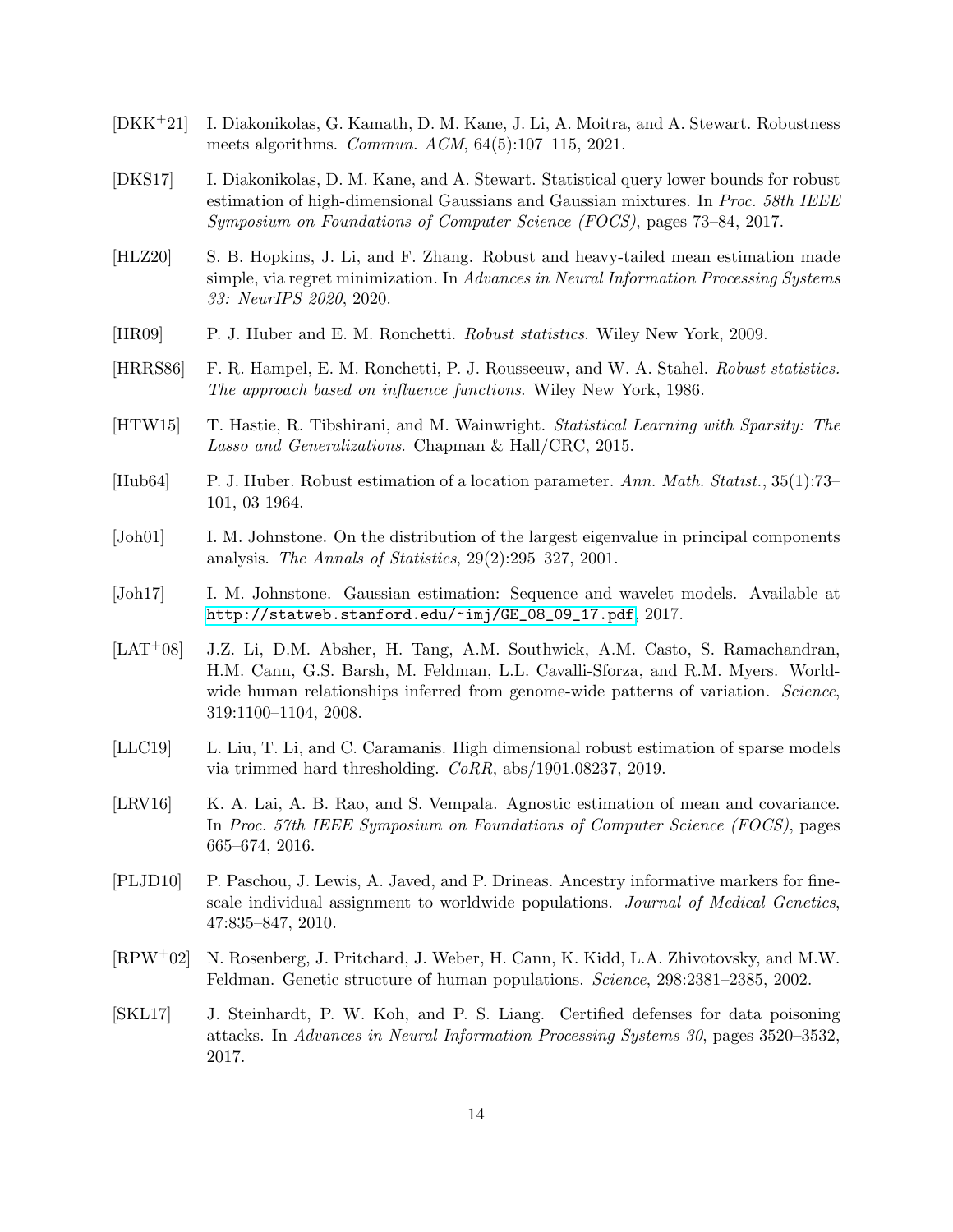<span id="page-15-3"></span><span id="page-15-1"></span><span id="page-15-0"></span>

| [Tsy08]                       | A. B. Tsybakov. <i>Introduction to Nonparametric Estimation</i> . Springer Publishing<br>Company, Incorporated, 2008.                                         |
|-------------------------------|---------------------------------------------------------------------------------------------------------------------------------------------------------------|
| $\lceil \text{Tuk60} \rceil$  | J. W. Tukey. A survey of sampling from contaminated distributions. Contributions to<br>probability and statistics, $2:448-485$ , 1960.                        |
| $\lceil \text{Tuk} 75 \rceil$ | J. W. Tukey. Mathematics and picturing of data. In <i>Proceedings of ICM</i> , volume 6,<br>pages 523–531, 1975.                                              |
| [Ver18]                       | R. Vershynin. <i>High-dimensional probability: An introduction with applications in data</i><br><i>science</i> , volume 47. Cambridge university press, 2018. |
| [ZJS20]                       | B. Zhu, J. Jiao, and J. Steinhardt. Robust estimation via generalized quasi-gradients.<br>$CoRR$ , abs/2005.14073, 2020.                                      |

## <span id="page-15-5"></span><span id="page-15-4"></span><span id="page-15-2"></span>A Omitted Proofs in Section [3](#page-6-1)

In this section, we provide the proofs omitted from Section [3.](#page-6-1)

We start with the key technical lemmas we used for our structural result for robust sparse mean estimation. The sample complexity and the stability conditions for sparse mean will be proved in Appendix [A.1.](#page-17-1)

We will restate the lemmas before proving them.

**Lemma [3.2.](#page-7-1)** Fix two vectors  $x, y$  with  $||x||_0 \le k$  and  $||x - y||_{2,k} \le \delta$ . Let z be a vector that keeps the k entries of y with largest absolute values and sets the rest to 0. We have  $||x - z||_2 \leq \sqrt{5\delta}$ .

*Proof.* Without loss of generality we assume  $||x||_0 = k$ . We partition the coordinates into three disjoint sets based on the sparsity of x and z. Let  $A = \{i : x_i \neq 0 \text{ and } z_i = 0\}, B = \{i : x_i = 0\}$ 0 and  $z_i \neq 0$ , and  $C = \{i : x_i \neq 0 \text{ and } z_i \neq 0\}.$ 

We know that  $|y_i| \le |y_j|$  for all  $i \in A$  and  $j \in B$  because the k largest entries of  $|y|$  are in  $B \cup C$ . Since  $|A \cup C| = |B \cup C| = k$ , we have  $|A| = |B|$  and therefore  $||y_A||_2 \le ||y_B||_2$ .

By the definition of z, we have  $z_i = 0$  for  $i \in A$  and  $z_i = y_i$  for all  $i \in B \cup C$ . We have

$$
||x - z||_2^2 = ||x_A||_2^2 + ||y_B||_2^2 + ||x_C - y_C||_2^2
$$
 (*y<sub>A</sub>* = 0 and *x<sub>B</sub>* = 0)  
\n
$$
\leq 2(||x_A - y_A||_2^2 + ||y_A||_2^2) + ||y_B||_2^2 + ||x_C - y_C||_2^2
$$
 (triangle inequality)  
\n
$$
\leq 2 ||x_A - y_A||_2^2 + 3 ||y_B||_2^2 + ||x_C - y_C||_2^2
$$
 (*||y<sub>A</sub>||<sub>2</sub>*  $\leq ||y_B||_2$ )  
\n
$$
\leq 2 ||x_{A \cup B \cup C} - y_{A \cup B \cup C}||_2^2 + ||y_B||_2^2
$$
 (*A, B, C* are disjoint)  
\n
$$
\leq 5 ||x - y||_{2,k}^2.
$$

 $\Box$ 

The last inequality uses  $|A \cup B \cup C| \leq 2k$  and  $||x - y||_{2,2k}^2 \leq 2 ||x - y||_{2,k}^2$ .

**Lemma [3.4.](#page-7-3)** Fix  $A \in \mathbb{R}^{d \times d}$ . We have  $|v^{\top}Av| \le ||A||_{F,k,k}$  for any k-sparse unit vector  $v \in \mathbb{R}^d$ .

*Proof.* Without loss of generality, we assume  $||v||_0 = k$ .

Let  $R \subseteq (d] \times [d]$  be the support of  $vv^{\top}$ . We have

$$
v^{\top}Av \le \|A_R\|_2 \le \|A_R\|_F \le \|A\|_{F,k,k}
$$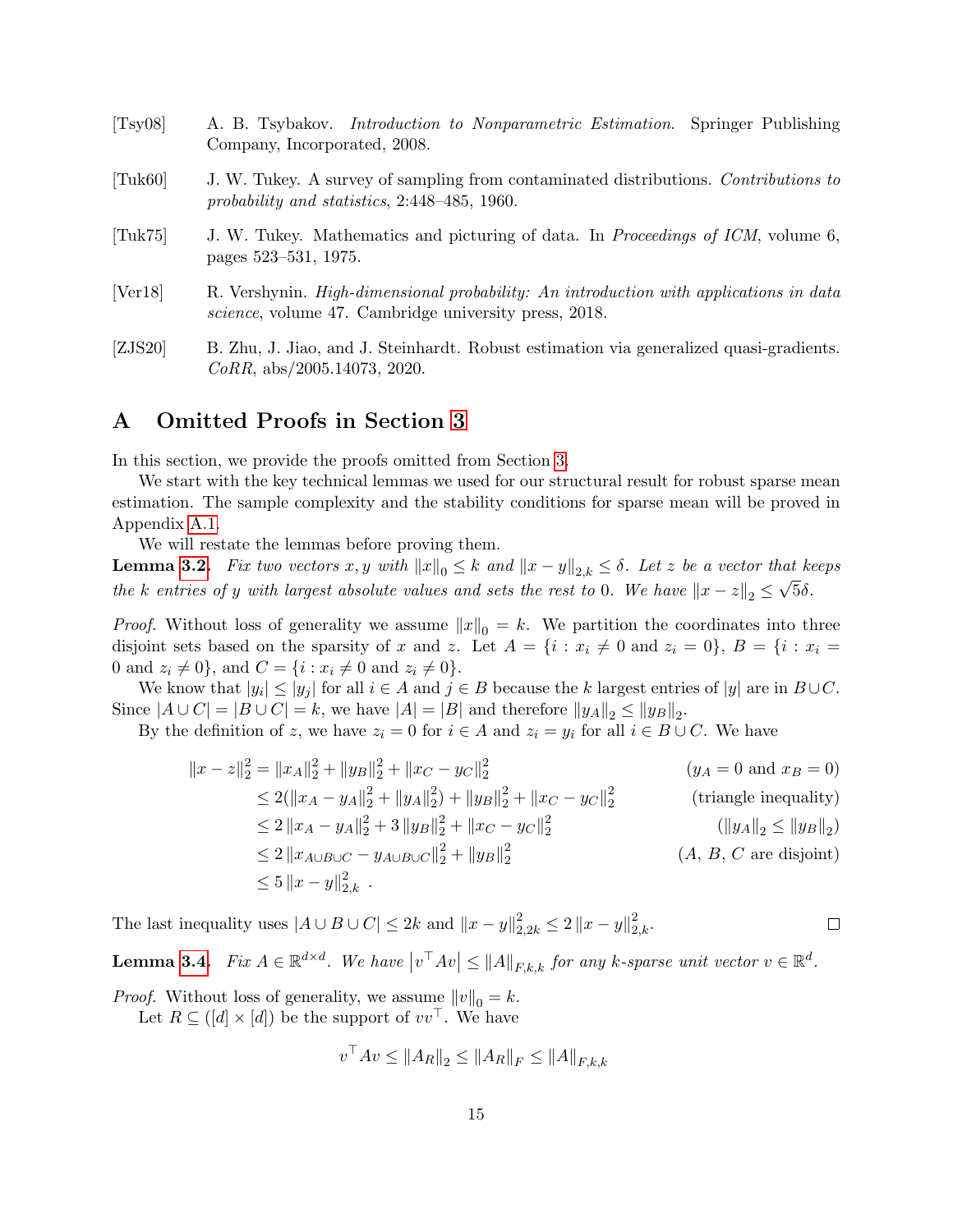The last inequality is because  $||A||_{F,k,k}$  chooses a set of  $k^2$  entries to maximize the  $\ell_2$ -norm of these entries, subject to choosing these entries from  $k$  rows with  $k$  entries on each row, and  $R$  is a feasible way to choose such  $k^2$  entries.  $\Box$ 

**Lemma [3.5.](#page-7-4)** Fix a vector  $v \in \mathbb{R}^d$ . We have  $||vv^\top||_{F,k,k} = ||v||_{2,k}^2$ .

*Proof.* Without loss of generality, we can assume  $v$  is non-negative because the norms on both sides are independent of signs. Moreover, we can assume w.l.o.g. that the coordinates of  $v$  are sorted from large to small, i.e.,  $v_1 \ge v_2 \ge \ldots \ge v_d \ge 0$ .

The rows are multiples of each other, so the k rows with largest  $(\ell_2, k)$ -norms are the first k rows, and the  $(\ell_2, k)$ -norm of each row is just the  $\ell_2$ -norm of the first k entries. Therefore, we have  $E_{F,k,k}^2 = \sum_{i=1}^k \sum_{j=1}^k (v_i v_j)^2 = \left(\sum_{i=1}^k v_i^2\right)^2 = ||v||_{2,k}^4$  as claimed.  $\|vv^\top\|$  $\Box$ 

**Lemma [3.7.](#page-8-1)** Let  $G^*$  be a  $(k, \epsilon, \delta)$ -stable set of samples with respect to the ground-truth distribution with  $0 < \epsilon \leq \delta$ . Let S be an  $\epsilon$ -corrupted version of  $G^*$ . Then, we have

$$
\left\| (\mu_w - \mu_{w_\star})(\mu_w - \mu_{w_\star})^\top \right\|_{F,k,k} \leq 4\epsilon \left( \|\Sigma_w - I\|_{F,k,k} + O(\tfrac{\delta^2}{\epsilon}) \right) .
$$

*Proof.* Recall that  $S = G \cup B$  where G is the set of (remaining) good samples and B is the set of corrupted samples. Let  $\alpha = ||w_G||_1$  and  $\beta = ||w_B||_1$ . Let  $\overline{w} = w_G/\alpha$  and  $\hat{w} = w_B/\beta$  denote the normalized version of  $w_G$  and  $w_B$ .

We can write  $w = \alpha \overline{w} + \beta \hat{w}$ , by Lemma [3.6,](#page-8-0) we know that

$$
\Sigma_w = \alpha \Sigma_{\overline{w}} + \beta \Sigma_{\widehat{w}} + \alpha \beta (\mu_{\overline{w}} - \mu_{\widehat{w}}) (\mu_{\overline{w}} - \mu_{\widehat{w}})^{\top} . \tag{6}
$$

Since  $\beta \leq ||w||_{\infty} |B| \leq \frac{\epsilon}{1-\epsilon}$ , we have  $||\overline{w}||_{\infty} = \frac{||w_G||_{\infty}}{\alpha} \leq \frac{1}{(1-2\epsilon)^{1/2}}$  $\frac{1}{(1-2\epsilon)n}$ . Because  $G^*$  is  $(k, \epsilon, \delta)$ -stable and  $\overline{w} \in \Delta_{n,2\epsilon}$  can be viewed as weights on  $G^*$ , by the stability condition in Definition [2.1,](#page-5-0)

<span id="page-16-3"></span><span id="page-16-2"></span><span id="page-16-1"></span><span id="page-16-0"></span>
$$
\|\Sigma_{\overline{w}} - I\|_{F,k,k} \le \frac{\delta^2}{\epsilon} \,. \tag{7}
$$

Using Lemma [3.4,](#page-7-3) Equations [\(6\)](#page-16-0) and [\(7\)](#page-16-1), and that  $\Sigma_{\widehat{w}} \succeq 0$ , for any k-sparse unit vector  $v \in \mathbb{R}^d$ ,

$$
\|\Sigma_w - I\|_{F,k,k} \ge v^\top (\Sigma_w - I) v = \alpha v^\top \Sigma_{\overline{w}} v + \beta v^\top \Sigma_{\widehat{w}} v + \alpha \beta \left( (\mu_{\overline{w}} - \mu_{\widehat{w}})^\top v \right)^2 - 1
$$
  
\n
$$
\ge \alpha \left( 1 + v^\top (\Sigma_{\overline{w}} - I) v \right) + \alpha \beta \left( (\mu_{\overline{w}} - \mu_{\widehat{w}})^\top v \right)^2 - 1
$$
  
\n
$$
\ge \alpha \left( 1 - \frac{\delta^2}{\epsilon} \right) - 1 + \alpha \beta \left( (\mu_{\overline{w}} - \mu_{\widehat{w}})^\top v \right)^2.
$$
 (8)

We know  $\alpha(1-\delta^2/\epsilon)$  is close to 1, so we are essentially left with only the last term on the right-hand side. We will relate this term to  $\|\mu_w - \mu_{w_{\star}}\|_{2,k}^2$ , which is what appears in the lemma statement.

Recall that  $\alpha + \beta = 1$  and  $w = \alpha \overline{w} + \beta \hat{w}$ , and thus

$$
\beta(\mu_{\widehat{w}} - \mu_{\overline{w}}) = \beta \mu_{\widehat{w}} + \alpha \mu_{\overline{w}} - \mu_{\overline{w}} = \mu_w - \mu_{\overline{w}} = (\mu_w - \mu_{w^*}) + (\mu_{w^*} - \mu_{\overline{w}}). \tag{9}
$$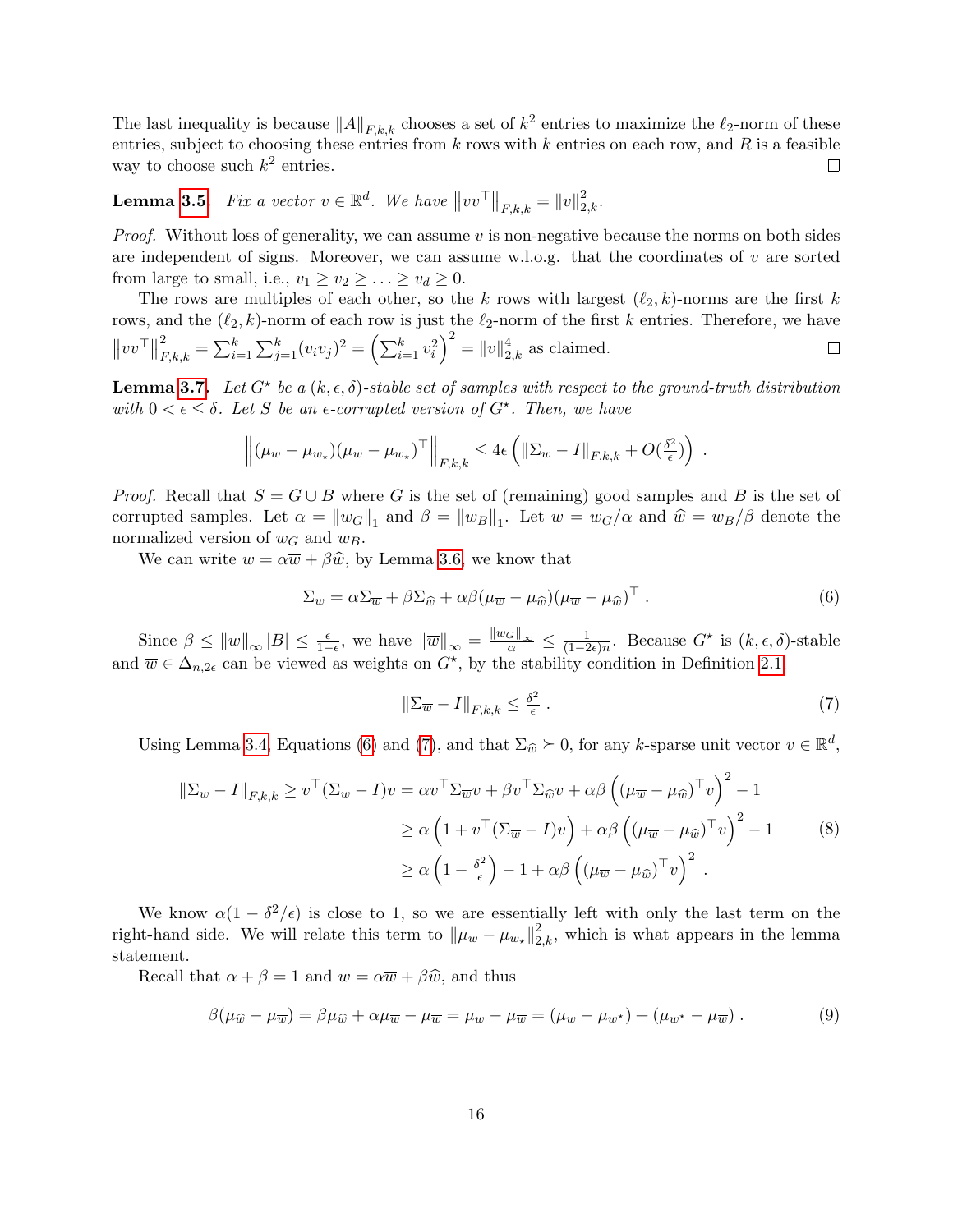Since  $\overline{w}, w^* \in \Delta_{n,2\epsilon}$  put weights only on G, it follows from the stability conditions (Definition [2.1\)](#page-5-0)

<span id="page-17-3"></span><span id="page-17-2"></span>
$$
\left| \left( \mu_{w^{\star}} - \mu_{\overline{w}} \right)^{\top} v \right| \leq \left| \mu_{w^{\star}} - \mu_{\overline{w}} \right|_{2} \leq \left| \mu_{w^{\star}} - \mu \right|_{2} + \left| \mu - \mu_{\overline{w}} \right|_{2} \leq 2\delta . \tag{10}
$$

Let  $u \in \mathbb{R}^d$  be a vector that keeps the k entries of  $(\mu_w - \mu_{w^*})$  with largest magnitude. We choose  $v = \frac{u}{\|u\|}$  $\frac{u}{\|u\|_2}$ . Notice that  $(\mu_w - \mu_{w^*})^\top v = \|\mu_w - \mu_{w^*}\|_{2,k}$ . From Equations [\(9\)](#page-16-2) and [\(10\)](#page-17-2), we have

$$
\left(\beta \cdot (\mu_{\widehat{w}} - \mu_{\overline{w}})^{\top} v\right)^{2} = \left((\mu_{w} - \mu_{w^{\star}})^{\top} v + (\mu_{w^{\star}} - \mu_{\overline{w}})^{\top} v\right)^{2}
$$

$$
\geq \frac{\left((\mu_{w} - \mu_{w_{\star}})^{\top} v\right)^{2}}{2} - \left((\mu_{\overline{w}} - \mu_{w^{\star}})^{\top} v\right)^{2} \geq \frac{\|\mu_{w} - \mu_{w_{\star}}\|_{2,k}^{2}}{2} - 4\delta^{2}.
$$

$$
(11)
$$

Putting Equations  $(8)$  and  $(11)$  together for our choice of v, we have

$$
\|\Sigma_{w} - I\|_{F,k,k} \ge \alpha \left(1 - \frac{\delta^2}{\epsilon}\right) - 1 + \frac{\alpha}{\beta} \left(\beta \cdot (\mu_{\overline{w}} - \mu_{\widehat{w}})^{\top} v\right)^2
$$
  

$$
\ge \frac{1 - 2\epsilon}{1 - \epsilon} \left(1 - \frac{\delta^2}{\epsilon}\right) - 1 + \frac{1 - 2\epsilon}{\epsilon} \left(\frac{\|\mu_{w} - \mu_{w_{\star}}\|_{2,k}^2}{2} - 4\delta^2\right)
$$
  

$$
\ge \frac{1}{4\epsilon} \|\mu_{w} - \mu_{w_{\star}}\|_{2,k}^2 - O\left(\frac{\delta^2}{\epsilon}\right).
$$

The lemma follows since  $\|\mu_w - \mu_{w_\star}\|_{2,k}^2 = \left\| (\mu_w - \mu_{w_\star})(\mu_w - \mu_{w_\star})^\top \right\|_{F,k,k}$  by Lemma [3.5.](#page-7-4)  $\Box$ 

<span id="page-17-0"></span>**Remark A.1.** To prove Theorem [3.1](#page-6-3) for  $\epsilon < 1/3$ , pick a constant  $c > 1$  and replace the inequality in Equation [\(11\)](#page-17-3) with  $\frac{c-1}{c}x^2 - (c-1)y^2 \ge 0$  to get  $\|\mu_w - \mu_{w_{\star}}\|_2^2 \le \frac{1-2\epsilon}{\epsilon}$  $\epsilon$  $c-1$  $\frac{-1}{c}\left(\left\|\Sigma_w-I\right\|_2+O(\frac{c\delta^2}{\epsilon})\right)$  $\left(\frac{\delta^2}{\epsilon}\right)\bigg)$ . One can show that  $f((1-\eta)w + \eta w^*) < (1-\frac{\eta}{c})$  $\frac{m}{c}$ )  $f(w)$ , which requires  $\left(\frac{c-1}{c} - \frac{\epsilon}{1-2\epsilon} \frac{c}{c-1}\right) ||\Sigma_w - I||_2 \geq \Theta(\frac{c\delta^2}{\epsilon}).$ This holds for any constant  $\epsilon < 1/3$  when the constants c and  $c_2$  are sufficiently large.

#### <span id="page-17-1"></span>A.1 Stability Conditions for Robust Sparse Mean

In this section, we prove Lemma [3.3,](#page-7-2) which states that stability conditions (Definition [2.1\)](#page-5-0) needed for our robust sparse mean algorithm is satisfied with a small number of samples (Lemma 3.3).

A version of the  $\lVert \cdot \rVert_{2,k}$  part of of Lemma [3.3](#page-7-2) was known in prior works (e.g., [\[BDLS17\]](#page-13-7)). In this paper, we define the stability conditions with weights and we include the proof for the  $\lVert \cdot \rVert_{2,k}$  part to be self-contained.

**Lemma [3.3.](#page-7-2)** Fix  $k > 0$ ,  $0 < \epsilon < 1/3$ . Let  $G^*$  be a set of n samples that is generated according to a subgaussian distribution with mean  $\mu$  and covariance I, if  $n = \Omega(k^2 \log d/\delta^2)$ , then with probability at least  $1 - \exp(-\Omega(k^2 \log d))$ ,  $G^*$  is  $(k, \epsilon, \delta)$ -stable (as in Definition [2.1\)](#page-5-0) for  $\delta = O(\epsilon \log(1/\epsilon))$ .

*Proof.* Recall that the stability conditions in Definition [2.1](#page-5-0) state that for all  $w \in \Delta_{n,2\epsilon}$ ,

$$
\|\mu_w - \mu\|_{2,k} \le \delta
$$
 and  $\|\Sigma_w - I\|_{F,k,k} \le \delta^2/\epsilon$ ,

Without loss of generality, we assume that the samples  $G^* = (X_i)_{i=1}^n$  are drawn from a subgaussian distribution with mean  $\mu = 0$  and identity covariance matrix. This is because shifting the samples by  $\mu$  does not change the lemma statement.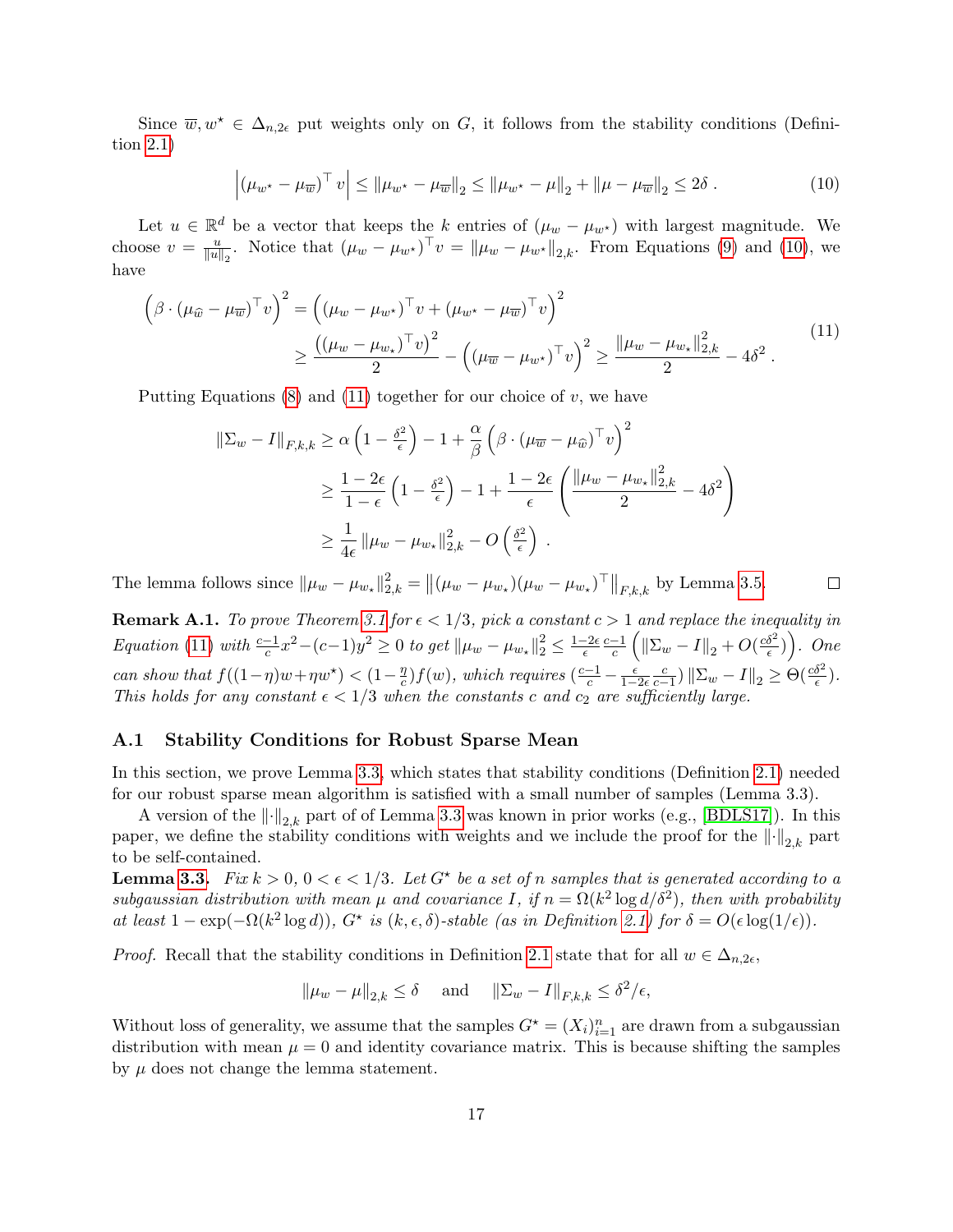For ease of presentation, we will upper bound the norms with  $O(\delta)$  and  $O(\delta^2/\epsilon)$  and prove the lemma for  $\Delta_{n,\epsilon}$  instead of  $\Delta_{n,2\epsilon}$ . This is sufficient because the constants in  $O(\cdot)$  and the constants due to changing  $\epsilon$  to  $2\epsilon$  can be put into  $\delta = O(\epsilon \log(1/\epsilon)).$ 

(i) First we prove  $\|\mu_w\|_{2,k} \leq O(\delta)$  with probability at least  $1 - \exp(k \log d - \Omega(n\delta^2))$ .

Due to convexity of  $\|\cdot\|_{2,k}$ , it is sufficient to upper bound  $\|\mu_w\|_{2,k}$  for all vertices of  $\Delta_{n,\epsilon}$ . In other words, we need to show that

$$
\left\| \frac{1}{(1-\epsilon)n} \sum_{i \in G^* \setminus L} X_i \right\|_{2,k} = O(\delta) \text{ for every } L \subseteq G^* \text{ with } |L| = \epsilon n.
$$

Ignoring the constants and by the triangle inequality, it suffices to show

<span id="page-18-1"></span><span id="page-18-0"></span> $\mathbf{H}$ 

$$
\left\| \frac{1}{n} \sum_{i \in G^*} X_i \right\|_{2,k} = O(\delta) \quad \text{and} \quad \left\| \frac{1}{n} \sum_{i \in L} X_i \right\|_{2,k} = O(\delta) \text{ for all } |L| = \epsilon n \,. \tag{12}
$$

By the definition of  $\|\cdot\|_{2,k}$ , we need to show that for all k-sparse unit vector v,

$$
v^{\top} \left( \frac{1}{n} \sum_{i \in G^*} X_i \right) = O(\delta) \quad \text{and} \quad v^{\top} \left( \frac{1}{n} \sum_{i \in L} X_i \right) = O(\delta) \text{ for all } |L| = \epsilon n \ . \tag{13}
$$

We first prove Equation [\(13\)](#page-18-0) for a fixed v and then a take union bound over a net of  $k$ -sparse vectors to prove Equation [\(12\)](#page-18-1).

Fix a unit vector  $v \in \mathbb{R}^d$ .

 $\overline{11}$ 

 $(i.a)$  For  $G^*$ , by the definition of subgaussian distributions and the Chernoff bound,

$$
\Pr\left[\left(\frac{1}{n}\sum_{i=1}^n v^\top X_i\right) > \delta\right] \le \exp(-\Omega(n\delta^2)) \; .
$$

(*i.b*) For L, in the worst case, L contains the samples with the largest  $(v^{\top} X_i)$ . We will show that very few  $(v^{\top} X_i)$  can be large. Let

$$
h_r(z) = \begin{cases} 0 & z \leq r , \\ z & z > r . \end{cases}
$$

We have that, for every L with  $|L| = \epsilon n$ ,

$$
\frac{1}{n} \sum_{i \in L} v^\top X_i \le \frac{1}{n} \sum_{i \in L} r + \frac{1}{n} \sum_{i \in L} h_r(v^\top X_i) \le \epsilon r + \frac{1}{n} \sum_{i=1}^n h_r(v^\top X_i) .
$$

We set  $r = \sqrt{\ln(1/\epsilon)}$ . The first term is  $\epsilon r = O(\epsilon \sqrt{\log(1/\epsilon)}) = O(\delta)$ , so we can focus on the second term. Note that  $h_r(v^{\top}X)$  is not bounded, but we can bound it using Chernoff-bound like arguments.

$$
\mathbb{E}_X \left[ \exp(h_r(v^\top X)) \right] \le \Pr[v^\top X \le r] + \int_r^\infty \exp(-z^2/2) z \, dz
$$
  

$$
\le 1 + \exp(-r^2)/2 \le \exp(\epsilon).
$$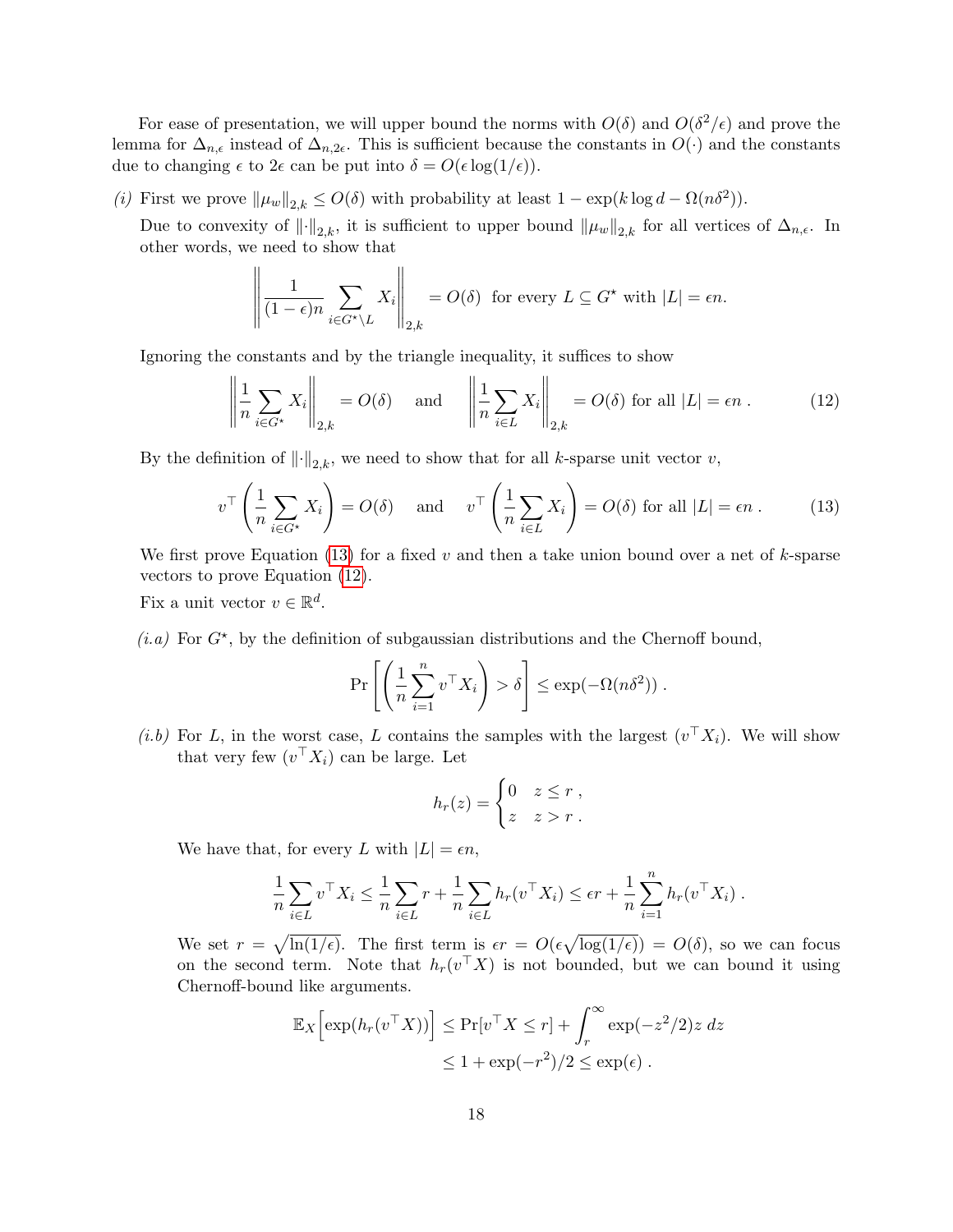Because the  $X_i$ 's are independent, we have

$$
\mathbb{E}\left[\exp\left(\sum_{i=1}^n h_r(v^\top X_i)\right)\right] = \mathbb{E}\left[\prod_{i=1}^n \exp\left(h_r(v^\top X_i)\right)\right] \leq \exp(\epsilon n) .
$$

By Markov's inequality,  $\sum_{i=1}^{n} h_r(v^\top X_i) > 2\delta n$  with probability at most  $\exp((\epsilon - 2\delta)n) \leq$  $\exp(-n\delta)$ .

Therefore, Equation [\(13\)](#page-18-0) hold for a fixed  $v \in \mathbb{R}^d$  with probability at least  $1 - \exp(-\Omega(n\delta^2))$ .

We conclude Part  $(i)$  via a union bound over a net of k-sparse vectors. Fix a sparsity pattern  $R \subseteq [d]$  with  $|R| = k$ . There exists a net  $\mathcal{C}_R$  of  $2^{O(k)}$  unit vectors such that for any  $y \in \mathbb{R}^d$ , there exists a vector  $v \in \mathcal{C}_R$  such that  $v^{\top} y \ge (1/2) ||y||_2$ . Consequently, for any  $y \in \mathbb{R}^d$ ,

$$
||y||_{2,k} = \max_{|R|=k} ||y_R||_2 \le 2 \max_{R} \max_{v \in C_R} v^\top y.
$$

Taking a union bound over  $\binom{d}{k}$  $\mathcal{L}_{k}^{d}$  sparsity patterns R and every  $v \in \mathcal{C}_R$ , we know that Equa-tion [\(12\)](#page-18-1) holds with probability at least  $1 - \exp(O(k \log d) - \Omega(n\delta^2))$ , which then immediately implies  $\|\mu_w\|_{2,k} \leq O(\delta).$ 

(*ii*) Next we prove  $\|\Sigma_w - I\|_{F,k,k} \leq O(\delta^2/\epsilon)$ . The proof structure is similar to Part (*i*). The main difference is that we will need concentration inequality and tail bounds for the second moment, and for  $\lVert \cdot \rVert_{F,k,k}$ , we will consider a fixed matrix U with  $\lVert U \rVert_F = 1$  (rather than a unit vector) and then union bound over all  $k^2$ -sparse matrices.

We first argue that it is sufficient to prove

$$
||M_w - I||_{F,k,k} = O(\delta^2/\epsilon) \text{ where } M_w = \sum_w w_i X_i X_i^{\top}.
$$

This is because

$$
\|\Sigma_w - I\|_{F,k,k} = \|M_w - \mu_w \mu_w^{\top} - I\|_{F,k,k}
$$
  
\n
$$
\leq \|M_w - I\|_{F,k,k} + \|\mu_w \mu_w^{\top}\|_{F,k,k}
$$
  
\n
$$
= \|M_w - I\|_{F,k,k} + \|\mu_w\|_{2,k}^2
$$
 (Lemma 3.5)  
\n
$$
\leq \|M_w - I\|_{F,k,k} + O(\delta^2)
$$
 ( $\|\mu_w\|_{2,k} \leq O(\delta)$  from Part (i))

Moreover, since  $\lVert \cdot \rVert_{F,k,k}$  is convex and  $(M_w - I)$  is linear in w, it is sufficient to consider all w that is a vertex of  $\Delta_{n,\epsilon}$ . In other words, we need to show for every  $|L| = \epsilon n$ ,

$$
\left\| \frac{1}{(1-\epsilon)n} \sum_{i \in G^* \setminus L} X_i X_i^\top - I \right\|_{F,k,k} = O(\delta^2/\epsilon).
$$

Notice that

$$
\frac{1}{(1-\epsilon)n} \sum_{i \in G^* \setminus L} X_i X_i^\top - I = \frac{1}{1-\epsilon} \left( \frac{1}{n} \sum_{i \in G^*} \left( X_i X_i^\top - I \right) - \frac{1}{n} \sum_{i \in L} \left( X_i X_i^\top - I \right) \right) .
$$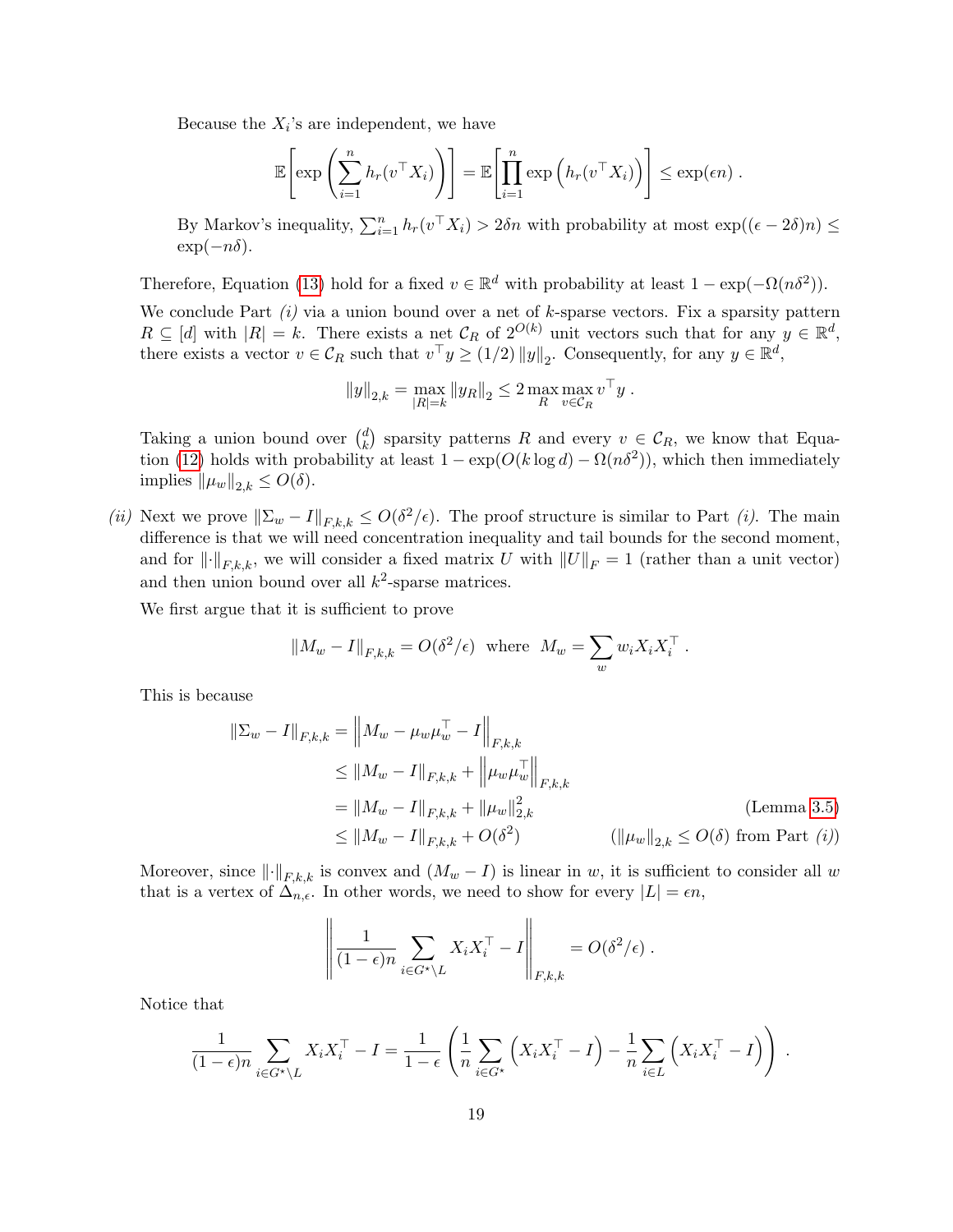Ignoring the constants and by the triangle inequality, it suffices to show

<span id="page-20-1"></span>
$$
\left\| \frac{1}{n} \sum_{i \in G^*} \left( X_i X_i^\top - I \right) \right\|_{F,k,k} = O(\delta^2/\epsilon) \text{ and}
$$
\n
$$
\left\| \frac{1}{n} \sum_{i \in L} \left( X_i X_i^\top - I \right) \right\|_{F,k,k} = O(\delta^2/\epsilon) \text{ for all } |L| = \epsilon n.
$$
\n(14)

Because  $||A||_{F,k,k} \leq ||A||_{F,k^2} = \max_{||U||_0 \leq k^2, ||U||_F = 1} (U \cdot A)$ , it is sufficient to show that for all  $k^2$ -sparse matrix  $U \in \mathbb{R}^{d \times d}$  with  $||U||_F = 1$ ,

<span id="page-20-0"></span>
$$
U \bullet \left(\frac{1}{n} \sum_{i \in G^*} \left(X_i X_i^\top - I\right)\right) = O(\delta^2/\epsilon) \text{ and}
$$
  

$$
U \bullet \left(\frac{1}{n} \sum_{i \in L} \left(X_i X_i^\top - I\right)\right) = O(\delta^2/\epsilon) \text{ for all } |L| = \epsilon n.
$$
 (15)

We first prove Equation [\(15\)](#page-20-0) for a fixed U and then a take union bound over a net of  $k^2$ -sparse matrices to prove Equation [\(14\)](#page-20-1).

Fix a matrix  $U \in \mathbb{R}^{d \times d}$  with  $||U||_F = 1$ .

(*ii.a*) Recall that  $G^* = (X_i)_{i=1}^n$  are drawn independently from a centered subgaussian distribution with covariance  $\Sigma = I$ . Note that  $\mathbb{E}_X[U \bullet (XX^\top - I)] = 0$ . By the Hanson-Wright inequality, for any  $||U||_F = 1$  and  $0 < t \leq 1$ , we have

$$
\Pr\left[U \bullet \left(\frac{1}{n} \sum_{i \in G^*} \left(X_i X_i^\top - I\right)\right) > t\right] \le \exp(-\Omega(nt^2))\;.
$$

Therefore,  $U \bullet \left(\frac{1}{n}\right)$  $\frac{1}{n}\sum_{i\in G^*}\left(X_iX_i^{\top}-I\right) = O(\delta^2/\epsilon)$  holds with probability at least 1 –  $\exp(-\Omega(n\delta^4/\epsilon^2)) \geq 1 - \exp(-\Omega(n\delta^2)).$ 

(ii.b) For L, we will show that very few  $U \bullet (X_i X_i^{\top} - I)$  can be large. Recall that

<span id="page-20-2"></span>
$$
h_r(z) = \begin{cases} 0 & z \leq r, \\ z & z > r. \end{cases}
$$

For every L with  $|L| = \epsilon n$ , we have

$$
\frac{1}{n}\sum_{i\in L} U \bullet (X_i X_i^\top - I) \le \frac{1}{n}\sum_{i\in L} r + \frac{1}{n}\sum_{i\in L} h_r (U \bullet (X_i X_i^\top - I))
$$
\n
$$
\le \epsilon r + \frac{1}{n}\sum_{i=1}^n h_r (U \bullet (X_i X_i^\top - I)) .
$$
\n(16)

We set  $r = \delta^2/\epsilon^2$ . The first term is  $\epsilon r = O(\delta^2/\epsilon)$ , so we focus on the second term. For the second term, let t be a small constant and consider  $\mathbb{E} \left[ \exp(t \cdot \sum_{i=1}^n h_r(U \bullet (X_i X_i^{\top} - I)) \right]$ .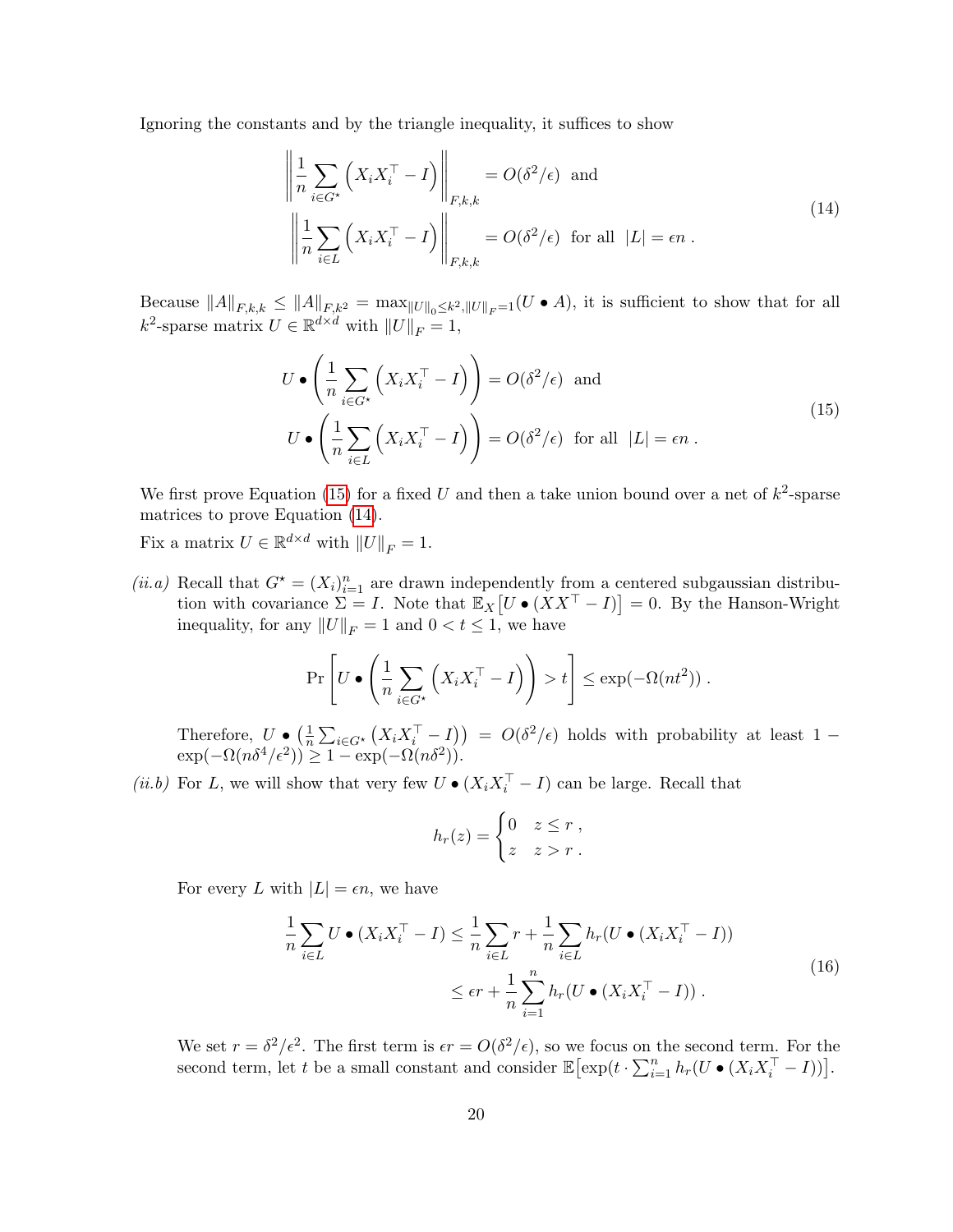Notice that by hypercontractivity,  $U \bullet (XX^\top - I)$  has exponential tails (see, e.g., [\[Ver18\]](#page-15-5)). If  $\delta$  is a sufficiently large multiple of  $\epsilon \sqrt{\ln(1/\epsilon)}$ , then r will be a large multiple of  $\ln(1/\epsilon)$ and it will be the case that  $h_r(U \bullet (XX^\top - I)) = 0$  except with probability at most  $\epsilon^3$ . Observe that  $\exp(t \cdot h_r(U \bullet (XX^\top - I))) > z$  iff  $(U \bullet (XX^\top - I)) > \max(r, \ln(z)/t)$ , which by the exponential tails (when  $t$  is small enough) happens with probability at most  $\min(\epsilon^3, 1/z^3).$ 

We are now ready to bound the second term in Equation [\(16\)](#page-20-2).

$$
\mathbb{E}\left[t \cdot \exp(h_r(U \bullet (XX^\top - I)))\right]
$$
  
\n
$$
\leq \Pr[U \bullet (XX^\top - I) < r] + \int_r^{1/\epsilon} \epsilon^3 \, dz + \int_{1/\epsilon}^\infty 1/z^3 \, dz
$$
  
\n
$$
\leq 1 + O(\epsilon^2) \leq \exp(O(\epsilon^2)).
$$

Because the  $X_i$ 's are independent, we have

$$
\mathbb{E}\left[\exp(t\cdot\sum_{i=1}^n h_r(U\bullet(X_iX_i^\top - I))\right] = \exp(O(n\epsilon^2)).
$$

By Markov's inequality,  $t \cdot \sum_{i=1}^n h_r(U \bullet (XX^\top - I)) > 2(\delta^2/\epsilon)n$  with probability at most  $\exp(n(\epsilon^2 - 2\delta^2/\epsilon)) \leq \exp(-n\delta^2/\epsilon) \leq \exp(-\Omega(n\delta^2)).$ 

Therefore, Equation [\(15\)](#page-20-0) hold for a fixed  $U \in \mathbb{R}^{d \times d}$  with probability at least  $1 - \exp(-\Omega(n\delta^2))$ . There is a set C of  $k^2$ -sparse matrices with unit Frobenius norm with size  $|\mathcal{C}| = d^{O(k^2)}$ , such that for any  $Y \in \mathbb{R}^{d \times d}$ , there exists a matrix  $U \in \mathcal{C}$  such that  $U \bullet Y \ge (1/2) ||Y||_{F,k^2}$ . Taking a union bound over C, we know that Equation [\(14\)](#page-20-1) holds with probability at least  $1 - \exp(O(k^2 \log d) \Omega(n\delta^2)$ , which then immediately implies  $\|\Sigma_w - I\|_{F,k,k} \leq O(\delta)$ .

Taking a union bound over Part (i) and (ii), we have that  $G^*$  is  $(k, \epsilon, \delta)$ -stable with probability at least  $1 - \exp(O(k^2 \log d) - \Omega(n\delta^2))$ . Therefore, when  $n = \Omega(k^2 \log d/\delta^2)$ ,  $G^*$  is  $(k, \epsilon, \delta)$ -stable with probability at least  $1 - \exp(-\Omega(k^2 \log d)).$  $\Box$ 

## <span id="page-21-0"></span>B Omitted Proofs in Section [4](#page-9-0)

In this section, we provide our main structural result for robust sparse PCA, which states that Algorithm [2](#page-10-1) works as long as the original good samples satisfy the stability conditions in Definition [2.2.](#page-6-0) The sample complexity and the stability conditions for sparse PCA will be proved in Appendix [B.1.](#page-24-0)

**Theorem [4.2.](#page-10-2)** Let  $0 < \rho \leq 1$ ,  $0 < \epsilon < \epsilon_0$ , and  $\delta > \epsilon$ . Let  $G^*$  be a set of n samples that is  $(k, \epsilon, \delta)$ -stable (as in Definition [2.2\)](#page-6-0) w.r.t. a centered distribution with covariance  $I + \rho v v^{\top}$  for an unknown k-sparse unit vector  $v \in \mathbb{R}^d$ . Let  $S = (X_i)_{i=1}^n$  be an  $\epsilon$ -corrupted version of  $G^*$ . Then the output u of Algorithm [2](#page-10-1) satisfies that  $\|uu^{\top} - vv^{\top}\|_F = O(\sqrt{\delta/\rho}).$ 

Recall that our objective function for sparse PCA is

$$
\min_{w} f(w) = \|M_w - I\|_{F, 2k^2} \quad \text{subject to } w \in \Delta_{n, \epsilon} ,
$$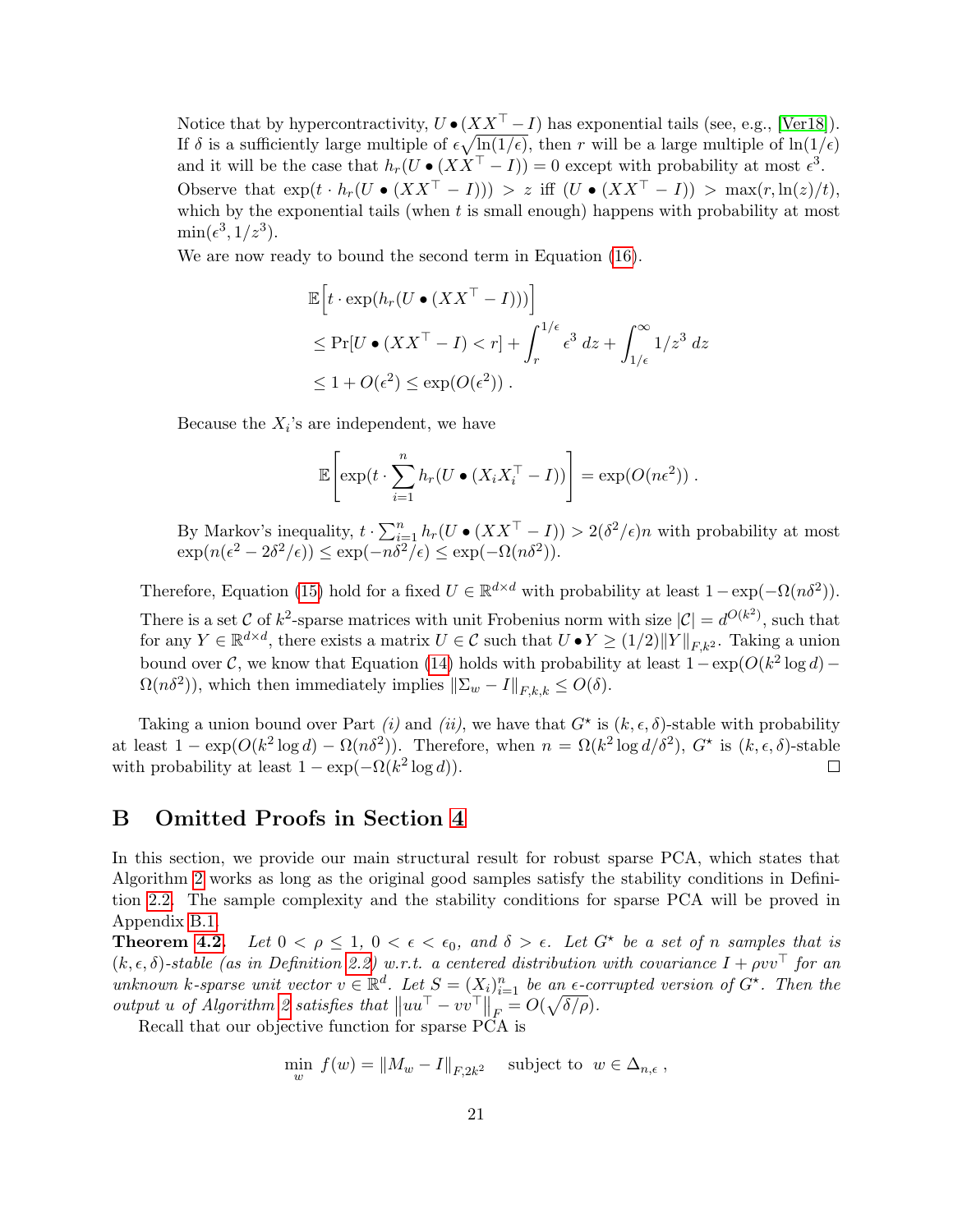where  $M_w = \sum_i w_i X_i X_i^{\top}$  and  $||A||_{F,2k^2} = \max_{Q \subseteq ( [d] \times [d]), |Q| = 2k^2} ||A_Q||_F$ .

We will in fact prove a stronger statement that any approximately optimal solution  $w$  suffices for robust sparse PCA. Formally, we show that the minimum objective value  $\min_w f(w) \leq \rho + \delta$ , and given any  $w \in \Delta_{n,\epsilon}$  with  $f(w) \leq \rho + O(\delta)$ , Algorithm [2](#page-10-1) can achieve the guarantee stated in Theorem [4.2.](#page-10-2)

Throughout this section, we fix an approximately optimal solution  $w \in \Delta_{n,\epsilon}$  with  $f(w) \leq$  $\rho + O(\delta)$ . Let  $A = M_w - I$ . Recall that R is the support of  $vv^{\top}$  and Q is the largest  $k^2$  entries of A.

*Proof of Theorem [4.2.](#page-10-2)* We assume without loss of generality that  $\rho = \Omega(\delta)$  for some sufficiently large constant. Otherwise, the theorem holds vacuously because  $||uu^\top - vv^\top||_F \leq 2 \leq O(\sqrt{\delta/\rho}).$ 

Let  $w^*$  be the uniform distribution over the remaining good samples G. By the stability condi-tions in Definition [2.2,](#page-6-0) we can upper bound the objective value at  $w^*$ .

$$
f(w^*) = ||M_{w^*} - I||_{F,2k^2} \le ||M_{w^*} - (I + \rho vv^\top)||_{F,2k^2} + ||\rho vv^\top||_{F,2k^2} \le \delta + \rho.
$$

We will show that given such any  $w \in \Delta_{n,\epsilon}$  with  $f(w) \leq \rho + O(\delta)$ , the output u of Algorithm [2](#page-10-1) satisfies that  $||uu^{\top} - vv^{\top}||_F = O(\sqrt{\delta/\rho}).$ 

Recall that u is the top eigenvector of  $\overline{A_Q} = (A_Q + A_Q^{\top})/2$ . At a high level, we will show that  $\overline{A_Q}$  is close to  $\rho v v^\top$  and then use matrix perturbation theorem to show their top eigenvectors are close.

We will show in Lemma [B.1](#page-22-0) that  $v^{\top} A_{Q}v \geq \rho - O(\delta)$ . Consequently, we can write  $A_{Q} = \lambda vv^{\top} + B$ , where  $v^{\top} B v = 0$  and  $\lambda \ge \rho - O(\delta)$ . Because  $v^{\top} B v = 0$  and  $||A_Q||_F = f(w) \le \rho + O(\delta)$ ,

$$
||B||_F^2 = ||A_Q||_F^2 - \lambda^2 \le (\rho + O(\delta))^2 - (\rho - O(\delta))^2 = O(\rho\delta + \delta^2) = O(\rho\delta).
$$

Let  $\overline{B} = (B + B^{\top})/2$ . We have  $v^{\top} \overline{B} v = 0$ ,  $\|\overline{B}\|_{F} \leq \|B\|_{F} = O(\sqrt{2})$  $\overline{\rho\delta}$ ), and

$$
\overline{A_Q} = \lambda v v^\top + \overline{B} .
$$

Notice that u is the top eigenvector of  $\overline{A_Q}$  and v is the top eigenvector of  $\rho v v^\top$ . By the matrix perturbation theorem (e.g., Davis-Kahan), we have

$$
\left\|uu^{\top}-vv^{\top}\right\|_2 = O\left(\frac{\left\|\overline{B}\right\|_2}{\lambda-\lambda_2}\right) \le O\left(\frac{\sqrt{\rho\delta}}{\rho}\right) = O(\sqrt{\delta/\rho}),
$$

where  $\lambda_2$  is the second largest eigenvalue of  $\overline{A_Q}$ . The eigengap  $\lambda - \lambda_2 = \Omega(\rho)$ , because the top eigenvalue of  $\overline{A_Q}$ , which is at least  $\lambda$ , is close to its Frobenius norm. More specifically, we can have say  $\lambda \geq \rho - O(\delta) \geq \frac{8}{9}$  $\frac{8}{9}\rho$ , and  $\lambda_2 \leq \frac{2}{3}$  $\frac{2}{3}\rho$  due to  $\lambda^2 + \lambda_2^2 \leq ||\overline{A_Q}||$ 2  $\frac{2}{F} \leq ||A_Q||_F^2 \leq (\rho + O(\delta))^2 \leq (\frac{10}{9})$  $\frac{10}{9}\rho)^2$ .

We conclude the proof by noticing that

$$
\left\|uu^{\top}-vv^{\top}\right\|_{F} \leq \sqrt{2}\left\|uu^{\top}-vv^{\top}\right\|_{2} = O(\sqrt{\delta/\rho}).
$$

We used the following lemma in the proof of Theorem [4.2,](#page-10-2) which intuitively states that  $A_Q$  is close to  $\rho v v^{\top}$  when measured by  $v v^{\top}$ .

<span id="page-22-0"></span>**Lemma B.1.** Consider the same setting as in Theorem [4.2.](#page-10-2) We have  $v^{\top} A_{Q} v \ge \rho - O(\delta)$ .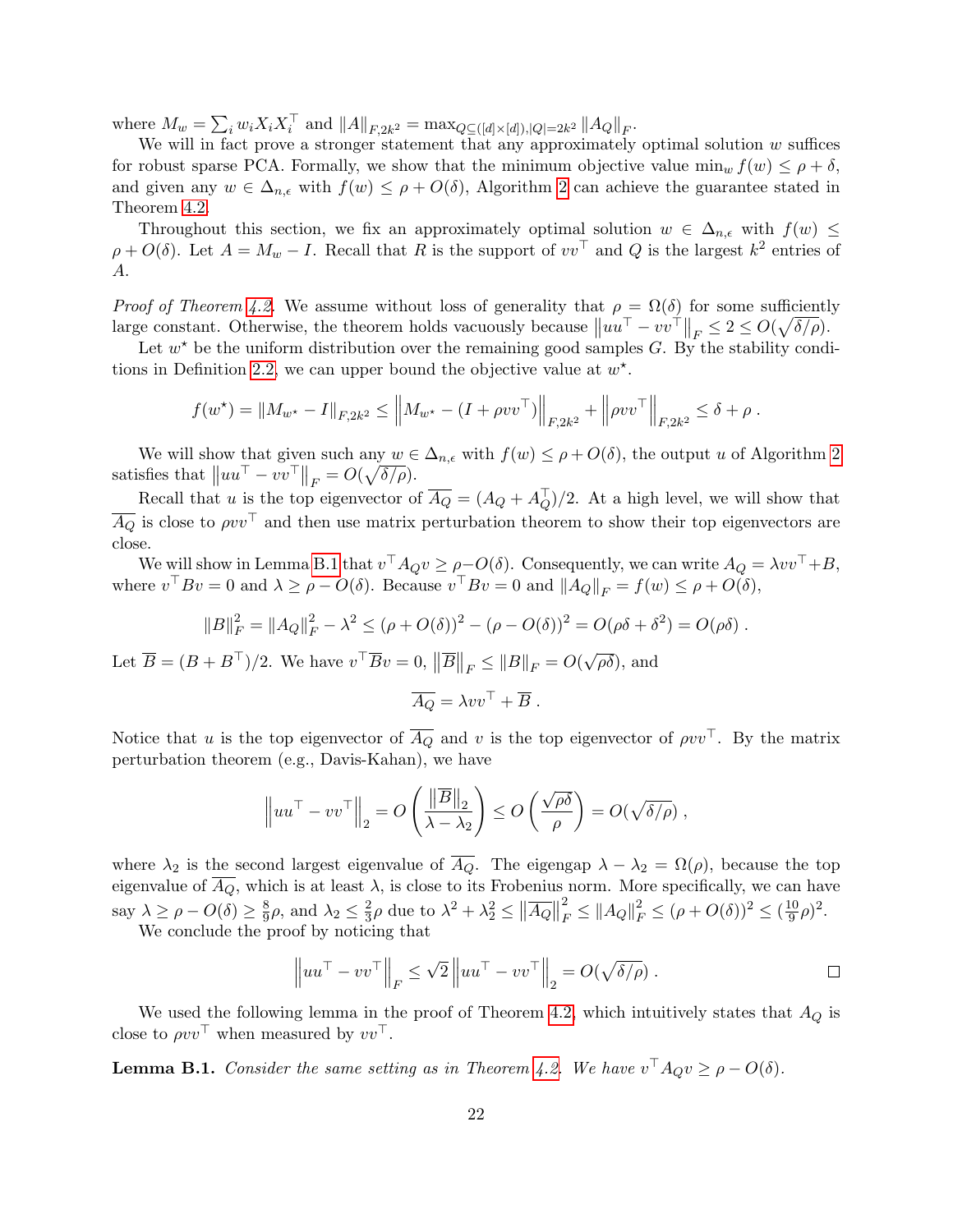*Proof.* Let  $A = \lambda vv^{\top} + B$  with  $v^{\top} Bv = 0$ . Recall that  $w_G = \sum_{i \in G} w_i \ge \frac{1-2\epsilon}{1-\epsilon}$  $rac{1-2\epsilon}{1-\epsilon}$ . By the stability conditions in Definition [2.2,](#page-6-0) we have

 $\lambda$ 

$$
= v^{\top}Av = v^{\top} \left( \sum_{i=1}^{n} w_i X_i X_i^{\top} - I \right) v
$$
  
\n
$$
\geq v^{\top} \left( \sum_{i \in G} w_i X_i X_i^{\top} - I \right) v
$$
  
\n
$$
= v^{\top} \left( \sum_{i \in G} w_i \left( X_i X_i^{\top} - I - \rho v v^{\top} \right) \right) v - (1 - w_G) + w_G \rho
$$
  
\n
$$
\geq w_G \rho - \left\| \sum_{i \in G} w_i (X_i X_i^{\top} - I - \rho v v^{\top}) \right\|_{F,k^2} - (1 - w_G)
$$
  
\n
$$
\geq \frac{1 - 2\epsilon}{1 - \epsilon} \rho - \frac{1 - \epsilon}{1 - 2\epsilon} O(\delta) - \frac{\epsilon}{1 - \epsilon} \geq \rho - O(\delta).
$$

The last inequality uses that  $\epsilon < \delta$  and  $\rho \leq 1$ . Note that this also implies

$$
||A_R||_F \ge v^\top A_R v = v^\top A_R v \ge \rho - O(\delta) .
$$

At a high level, we want to show that  $v^{\top} A_{Q} v$  is close to  $v^{\top} A_{R} v$ . Because

$$
v^{\top} A_Q v = v^{\top} A_R v - v^{\top} A_{R \setminus Q} v ,
$$

we will focus on the quadratic form  $v^{\top} A_{R\setminus Q}v = \text{vec}(A_{R\setminus Q})^{\top} \text{vec}(v v^{\top}),$  where  $\text{vec}(\cdot)$  is the vectorization of a matrix. We will upper bound this term by  $\left\|\text{vec}(A_{R\setminus Q})\right\|_{\infty} \left\|\text{vec}((vv^\top)_{R\setminus Q})\right\|_1$ .

(i) We first prove that every entry in  $A_{R\setminus Q}$  has magnitude at most  $O(q)$ √  $\overline{\rho\delta}/k$ ).

In particular, we will show that the smallest entry in  $Q$  has magnitude  $O($ √  $\overline{\rho\delta}/k$ ).

Let  $\overline{R} = ([d] \times [d]) \setminus R$ . We have  $||B_{\overline{R}}||_{F,k^2} = O(q)$ √  $\overline{\rho\delta}$ , otherwise  $f(w) = ||A||_F^2$  $_{F,2k^2}^2 \geq \|A_R\|_F^2 +$  $||B_{\overline{R}}||$  $_{F,k^2}^2$  would be larger than  $\rho + O(\delta)$ .

Observe that the  $2k^2$ -th largest entry of A (i.e., the smallest entry of A in Q) is upper bounded by the  $k^2$ -th largest entry of  $A_{\overline{R}} = B_{\overline{R}}$ , so its magnitude is at most  $\frac{\|B_{\overline{R}}\|_{F,k^2}}{k} = O(k)$ √  $\overline{\rho\delta}/k$ ).

(ii) Next we show that the average magnitude of  $(vv^{\top})_{R\setminus O}$  is small.

Let  $t = |R \setminus Q| > 0$ . (If  $t = 0$ , then  $Q = R$  and the lemma follows from previous calculations.) Let

$$
r = \frac{\sum_{(i,j)\in R\setminus Q} |v_i v_j|}{t}
$$

be the average magnitude of entries in  $(vv^{\top})_{R\setminus Q}$ . We will show that  $r = O(\sqrt{\delta/(\rho t)})$ . Notice that  $\left\|(\lambda vv^\top)_{R\setminus Q}\right\|_F = \Omega(\rho r \sqrt{t})$  (because  $\lambda = \Omega(\rho)$  and the Frobenius norm is minimized when all entries are equal) and  $||B_{R\setminus Q}||_F \leq ||B_R||_F = O$ √  $\overline{\rho\delta}$ ) (otherwise  $f(w) \geq ||A_R||_F^2 =$  $\lambda^2 + ||B_R||_F^2$  would be larger than  $\rho + O(\delta)$ .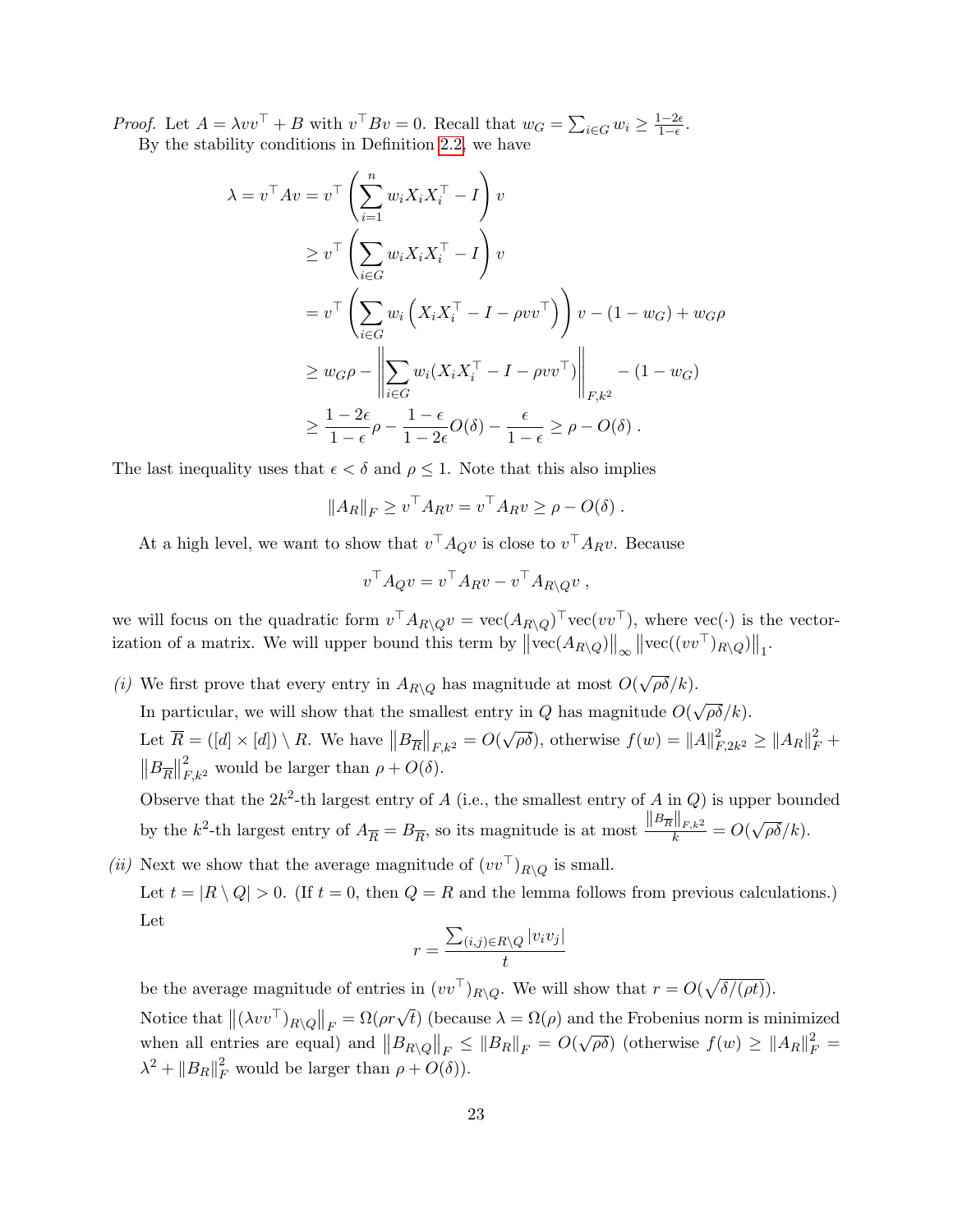By the triangle inequality,

$$
||A_{R\setminus Q}||_F = ||(\lambda vv^\top + B)_{R\setminus Q}||_F \geq \Omega(\rho r \sqrt{t}) - O(\sqrt{\rho \delta}).
$$

On the other hand, by Part  $(i)$ , we know that every entry of  $A_{R\setminus Q}$  is small,

$$
||A_{R\setminus Q}||_F \leq O(\sqrt{\rho\delta}/k \cdot \sqrt{t})
$$

Putting the above two inequalities together and solving for  $r$ , we get

$$
r \le \frac{\sqrt{\delta/\rho}}{k} + \frac{\sqrt{\delta/\rho}}{\sqrt{t}} = O\left(\sqrt{\frac{\delta/\rho}{t}}\right) .
$$

The last step uses  $t \leq |R| = k^2$ .

Finally, we can upper bound  $v^{\top} A_{R\setminus Q} v$  by

$$
v^{\top} A_{R \setminus Q} v = \text{vec}(A_{R \setminus Q})^{\top} \text{vec}((vv^{\top})_{R \setminus Q})
$$
  
\$\leq\$  $||\text{vec}(A_{R \setminus Q})||_{\infty} ||\text{vec}((vv^{\top})_{R \setminus Q})||_{1}$   
\$\leq\$  $O\left(\frac{\sqrt{\rho \delta}}{k}\right) \cdot (rt) \leq O\left(\frac{\sqrt{\rho \delta}}{k} \cdot \sqrt{\frac{\delta/\rho}{t}} \cdot t\right) = O(\delta)$.$ 

The lemma follows immediately because

$$
v^{\top} A_{Q} v = v^{\top} A_{R} v - v^{\top} A_{R \setminus Q} v \ge \rho - O(\delta) - O(\delta) = \rho - O(\delta) . \qquad \qquad \Box
$$

#### <span id="page-24-0"></span>B.1 Stability Conditions for Robust Sparse PCA

**Lemma [4.1.](#page-9-1)** Let  $0 < \rho \leq 1$  and  $0 < \epsilon < \epsilon_0$ . Let D be a centered subgaussian distribution with covariance  $I + \rho v v^{\top}$  for a k-sparse unit vector  $v \in \mathbb{R}^d$ . Let  $G^*$  be a set of  $n = \Omega(k^2 \log d/\delta^2)$  samples drawn from D. Then then with probability at least  $1 - \exp(-\Omega(k^2 \log d))$ ,  $G^*$  is  $(k, \epsilon, \delta)$ -stable (as in Definition [2.2\)](#page-6-0) w.r.t. D for  $\delta = O(\epsilon \log(1/\epsilon)).$ 

The proof of Lemma [4.1](#page-9-1) is almost identical to Part  $(ii)$  of Lemma [3.3.](#page-7-2) We give a proof sketch highlighting on the differences.

Notice that the PCA stability conditions are only on the second moment, and the  $\delta$  in the PCA stability conditions plays the role of the " $\delta^2/\epsilon$ " in the second-moment stability conditions for sparse mean.

Similar to the proof Lemma [4.1,](#page-9-1) it is sufficient to upper bound the norm with  $O(\delta)$  and for all vertices of  $\Delta_{n,\epsilon}$ . Or equivalently,

$$
\left\| \frac{1}{n} \sum_{i \in G^*} \left( X_i X_i^\top - I - \rho v v^\top \right) \right\|_{F, 2k^2} = O(\delta) \text{ and}
$$
  

$$
\left\| \frac{1}{n} \sum_{i \in L} \left( X_i X_i^\top - I - \rho v v^\top \right) \right\|_{F, 2k^2} = O(\delta) \text{ for all } |L| = \epsilon n.
$$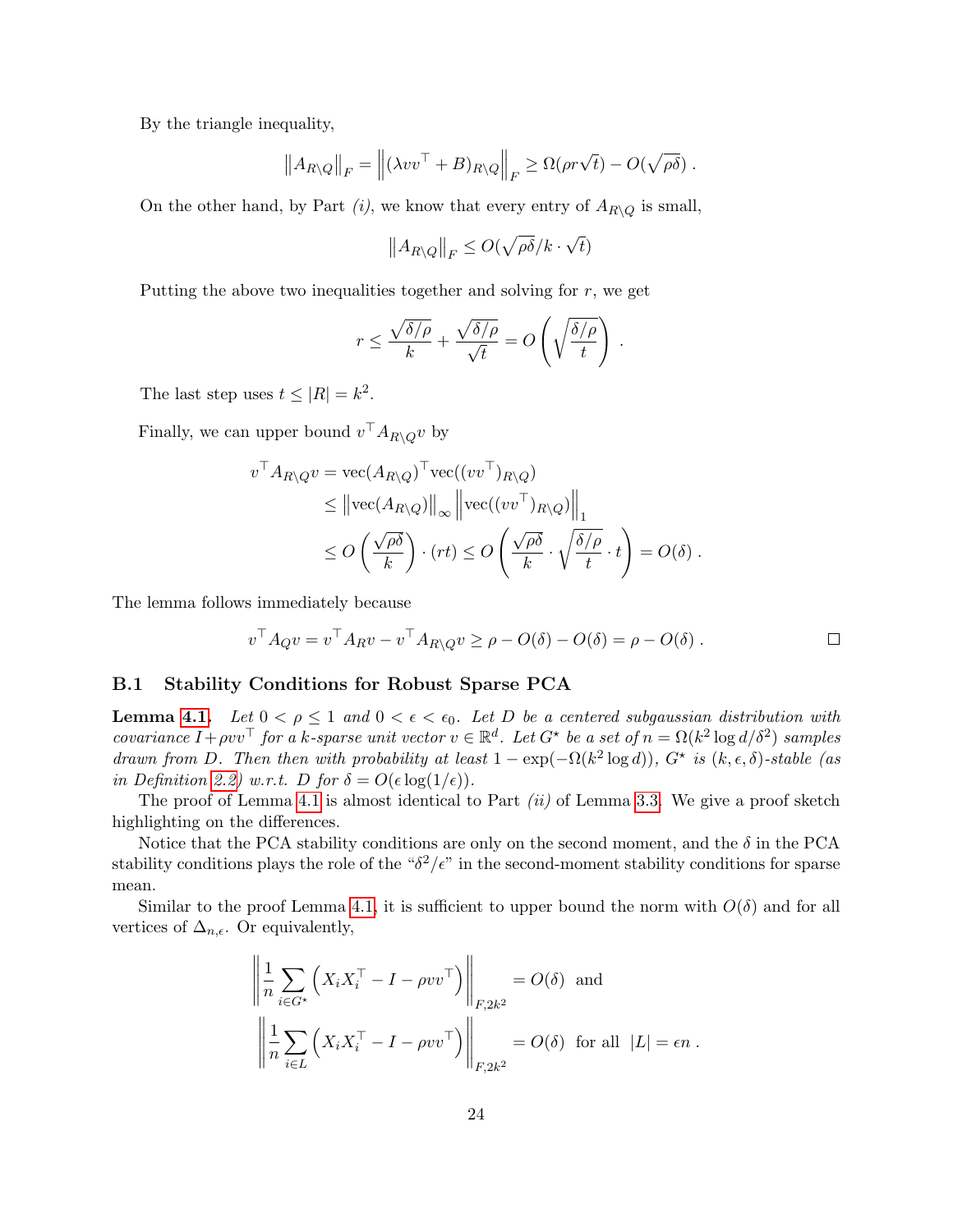Fix some  $U \in \mathbb{R}^{d \times d}$  with  $||U||_F = 1$ .

Notice that since  $0 < \rho \leq 1$ , the Hanson-Wright inequality continues to hold when the covariance matrix is  $\Sigma = I + \rho v v^{\top} \preceq 2I$ .

$$
\Pr\left[U\bullet\left(\frac{1}{n}\sum_{i\in G^\star}\left(X_iX_i^\top - (I+\rho vv^\top)\right)\right) > \delta\right] \leq \exp(-\Omega(n\delta^2))\;.
$$

By hypercontractivity that  $U \bullet (XX^{\top} - (I + \rho vv^{\top}))$  has exponential tails. Consequently, we can show that with probability at least  $1 - \exp(-\Omega(n\delta)),$ 

$$
U \bullet \left(\frac{1}{n} \sum_{i \in L} (X_i X_i^\top - (I + \rho v v^\top))\right) \leq O(\delta)
$$

for all  $|L| = \epsilon n$ . Therefore, the desired conditions hold for a fixed U with probability at least  $1 - \exp(-\Omega(n\delta^2)).$ 

We can then take a union bound over a net |C| of  $2k^2$ -sparse matrices U of size  $|\mathcal{C}| = d^{O(k^2)}$  to show that, when  $n = \Omega(k^2 \log d/\delta^2)$ ,

$$
\left\| \sum_{i \in G^* \setminus L} \frac{1}{(1 - \epsilon)n} X_i X_i^\top - (I + \rho v v^\top) \right\|_{F, 2k^2} \le O(\delta) \quad \text{ for all } |L| = \epsilon n,
$$

with probability at least  $1 - \exp(\Omega(-k^2 \log d)).$ 

## <span id="page-25-0"></span>C Algorithmic Results: Finding Stationary Points

In this section, we present our algorithmic results for robust sparse mean estimation and robust sparse PCA. We show that one can find an approximate stationary point that suffices for the underlying robust estimation problem in a polynomial number of iterations.

When the true distribution is subgaussian, we prove that projected gradient descent can compute a good stationary point in  $\tilde{O}(d^4/\epsilon^2)$  iterations for robust sparse mean estimation, and in  $\tilde{O}(nd^2/\epsilon)$ iterations for robust sparse PCA.

We note that our iteration complexity is fairly loose and we did not make an effort to optimize the polynomial dependence. [3](#page-25-1)

<span id="page-25-2"></span>**Theorem C.1.** Fix  $k > 0$  and  $0 < \epsilon < 1/3$ . Let  $S = (X_i)_{i=1}^n$  be an  $\epsilon$ -corrupted set of  $n =$  $\Omega(k^2\log d/\epsilon^2)$  samples drawn from a subgaussian distribution with unknown mean  $\mu \in \mathbb{R}^d$  and covariance I. Consider the optimization problem  $\min_{w \in \Delta_{n,\epsilon}} f(w)$  where  $f(w) = ||\Sigma_w - I||_{F,k,k}$ . After  $\widetilde{O}(d^4/\epsilon^2)$  iterations, projected subgradient descent can output  $w \in \Delta_{n,\epsilon}$  such that, with high probability,  $\|\mu_w - \mu\|_{2,k} = O(\epsilon \sqrt{\log(1/\epsilon)})$ .

<span id="page-25-3"></span>**Theorem C.2.** Let  $0 < \rho \leq 1$  and  $0 < \epsilon < \epsilon_0$ . Let  $S = (X_i)_{i=1}^n$  be an  $\epsilon$ -corrupted set of  $n =$  $\Omega(k^2\log d/\epsilon^2)$  samples drawn from a centered subgaussian distribution with covariance  $I + \rho v v^\top$  for an unknown k-sparse unit vector  $v \in \mathbb{R}^d$ . Consider the optimization problem  $\min_{w \in \Delta_{n,\epsilon}} f(w)$  where

<span id="page-25-1"></span><sup>&</sup>lt;sup>3</sup>We believe the iteration complexity of robust sparse mean estimation can be improved if we run mirror descent to minimize  $f$  (similar to the way [\[HLZ20\]](#page-14-14) improved the iteration complexity of [\[CDGS20\]](#page-13-6) for the non-sparse case).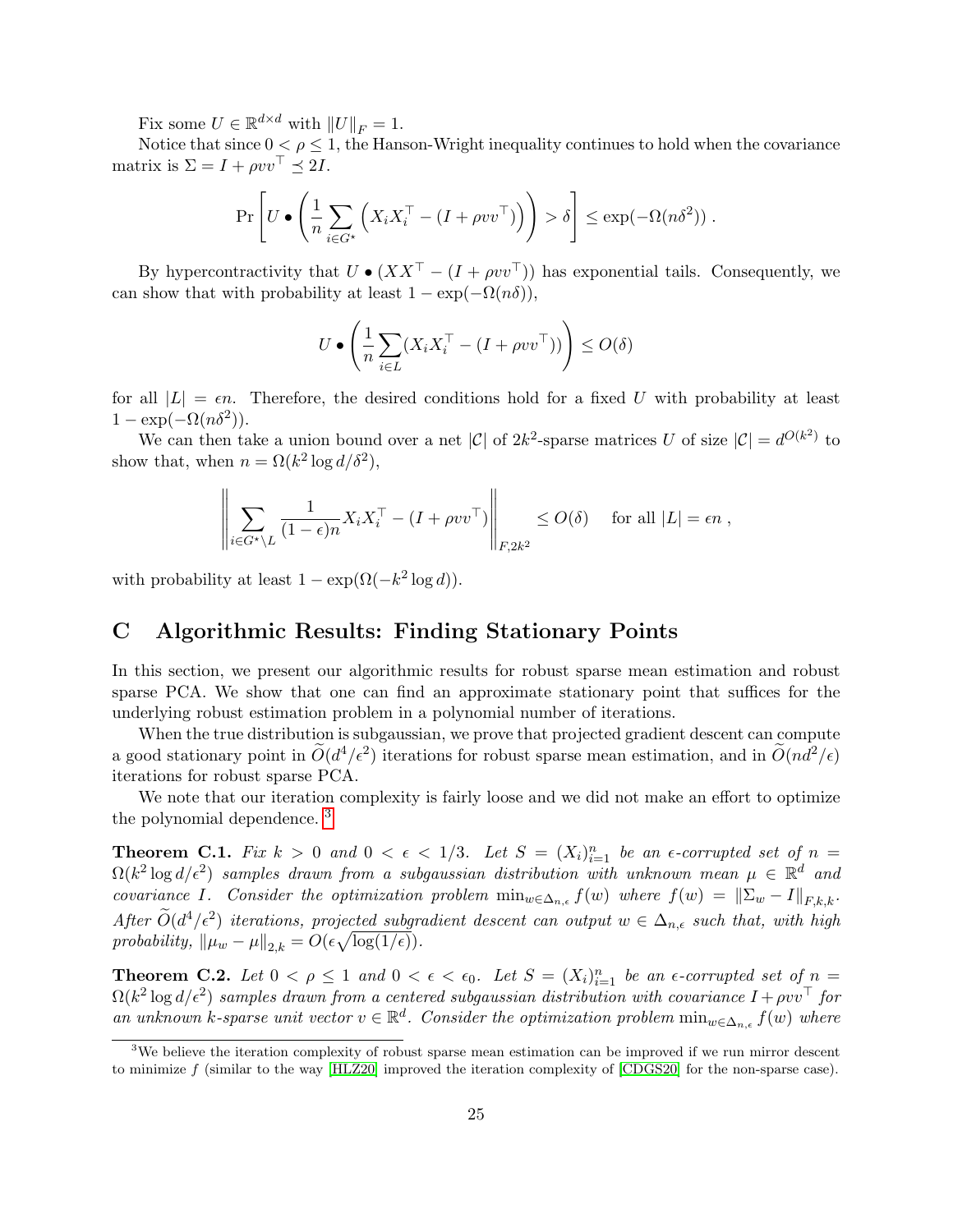$\mathcal{L}(w) = \|M_w - I\|_{F,2k^2}$ . After  $\widetilde{O}(d^2/\epsilon)$  iterations, projected subgradient descent can output  $w \in \Delta_{n,\epsilon}$ such that, with high probability, Algorithm [2](#page-10-1) can obtain  $u \in \mathbb{R}^d$  from w such that  $||uu^{\top} - vv^{\top}||_F =$  $O(\sqrt{\epsilon \log(1/\epsilon)/\rho}).$ 

#### C.1 Algorithmic Results: Robust Sparse Mean Estimation

Recall the objective function  $f(w) = \|\Sigma_w - I\|_{F,k,k}$  for robust sparse mean estimation.

Note that  $f(w)$  may not be differentiable. To circumvent this, we view  $\min_w f(w)$  as a minimax optimization problem:

$$
\min_{w \in \Delta_{n,\epsilon}} f(w) = \min_{w \in \Delta_{n,\epsilon}} \max_{Y \in \mathcal{Y}} F(w, Y) \quad \text{where} \quad F(w, Y) = (\Sigma_w - I) \bullet Y,
$$

and  $\mathcal{Y} = \{ Y \in \mathbb{R}^{d \times d} : ||Y||_F = 1 \text{ and } Y \text{ is non-zero in at most } k \text{ rows and } k \text{ entries in each row} \}.$ 

We use projected subgradient descent (PGD) to minimize  $f(w) = \max_{Y} F(w, Y)$  (a formal description of PGD is given in Lemma [C.4\)](#page-27-0). In each iteration, we first compute a matrix Y that maximizes  $F(w, Y)$  for the current w: Let Q denote the set of  $k^2$  entries that maximizes  $\|(\Sigma_w - I)_Q\|_F$ , with the constraint that Q contains entries from k rows with k entries in each row (breaking ties arbitrarily).

$$
f(w) = \|\Sigma_w - I\|_{F,k,k} = (\Sigma - I) \bullet Y \quad \text{where} \quad Y = \frac{(\Sigma_w - I)Q}{\|(\Sigma_w - I)Q\|_F}
$$

.

We then run (one iteration of) PGD to update w using the subgradient  $\nabla_w F(w, Y)$ :

$$
w \leftarrow \mathcal{P}_{\Delta_{n,\epsilon}}(w - \eta \nabla_w F(w, Y))
$$
  
where 
$$
\nabla_w F(w, Y) = \text{diag}(X^{\top} Y X) - X^{\top} (Y + Y^{\top}) X w,
$$

 $\eta$  is the step size of PGD that we will decide later, and  $\mathcal{P}_{\mathcal{K}}(\cdot)$  is the  $\ell_2$  projection operator onto K.

Because f may not be differentiable, we cannot use the notion of stationarity in Definition [2.3.](#page-6-5) Instead, to prove Theorem [C.1,](#page-25-2) we show that after we run PGD for a sufficient number of iterations, a different kind of approximate stationarity holds. For this notion of approximate stationarity, we need to work with a smoothed variant of the objective function known as the Moreau envelope.

<span id="page-26-0"></span>**Definition C.3** (Moreau Envelope). For any function f and closed convex set K, its associated Moreau envelope  $f_\beta(w)$  is defined as

$$
f_{\beta}(w) := \min_{\widetilde{w} \in \mathcal{K}} f(\widetilde{w}) + \beta \|w - \widetilde{w}\|_2^2.
$$

The Moreau envelope can be thought of as a form of convolution between the original function f and a quadratic, so as to smoothen the landscape. In particular, when  $f(w)$  takes the form of a maximization problem  $f(w) = \max_{Y} F(w, Y)$  with F a mapping that is β-smooth in the w parameter, the Moreau envelope is also  $\beta$ -smooth. Therefore, the approximate stationarity of the Moreau envelop can be directly defined through its gradient.

To continue, we state a result from [\[CDGS20\]](#page-13-6) to prove this form of approximate stationarity holds. We omit the proof of Lemma [C.4,](#page-27-0) which generalizes the analysis in recent work (e.g., [\[DD18\]](#page-13-11)) that provides convergence guarantees for weakly convex optimization problems.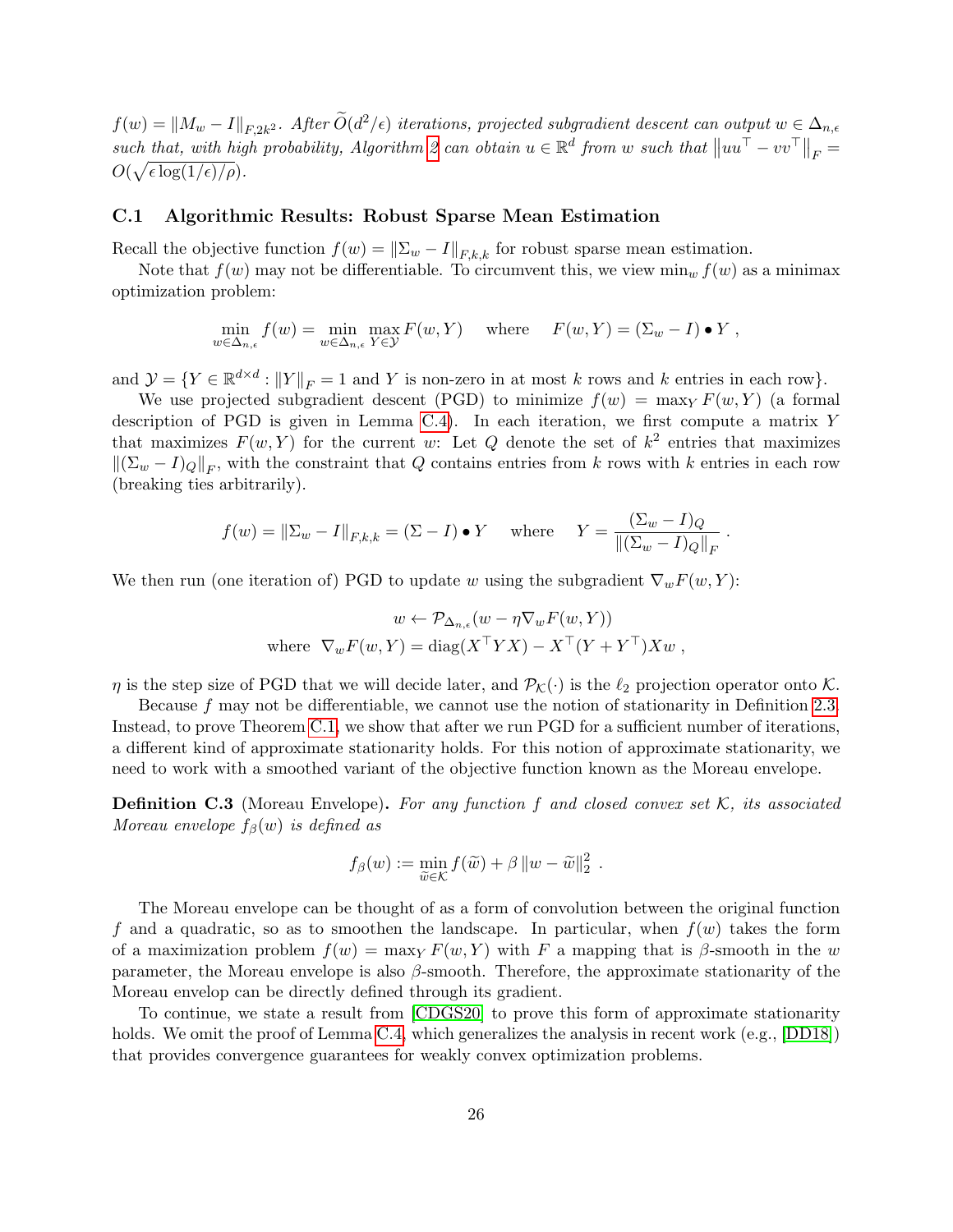<span id="page-27-0"></span>**Lemma C.4** (Lemma 4.2 of [\[CDGS20\]](#page-13-6)). Let K be a closed convex set. Let  $F(w, Y)$  be a function which is L-Lipschitz and β-smooth with respect to w. Consider the following optimization problem  $\min_{w \in \mathcal{K}} f(w)$  where  $f(w) = \max_{Y \in \mathcal{Y}} F(w, Y)$ .

Starting from any initial point  $w_0 \in \mathcal{K}$ , we run iterative updates of the form:

$$
Y_{\tau} = \arg \max_{Y \in \mathcal{Y}} F(w_{\tau}, Y)
$$

$$
w_{\tau+1} = \mathcal{P}_{\mathcal{K}}(w_{\tau} - \eta \nabla_w F(w_{\tau}, Y_{\tau}))
$$

for T iterations with step size  $\eta = \frac{\xi}{\sqrt{T}}$ . Then, we have

$$
\min_{0 \le \tau < T} \|\nabla f_{\beta}(w_{\tau})\|_{2}^{2} \le \frac{2}{\sqrt{T}} \left( \frac{f_{\beta}(w_{0}) - \min_{w} f(w)}{\xi} + \xi \beta L^{2} \right)
$$

where  $f_{\beta}(w)$  is the Moreau envelope of f as in Definition [C.3.](#page-26-0)

In our setting, we have  $f(w) = \max_{Y \in \mathcal{Y}} F(w, Y)$  with  $F(w, Y) = Y \bullet (\Sigma_w - I)$ . We will show in Lemma [C.5](#page-28-0) that  $F(w, Y)$  obeys the required Lipschitz and smoothness properties.

We are now ready to prove Theorem [C.1.](#page-25-2)

Proof of Theorem [C.1.](#page-25-2) Note that when  $n = \Omega(k^2 \log d/\epsilon^2)$ , the original good samples  $G^*$  is  $(k, \epsilon, \delta)$ stable for  $\delta = O(\epsilon \sqrt{\log(1/\epsilon)})$  with probability at least  $1 - \exp(-\Omega(k^2 \log d))$ .

In addition, we can assume without loss of generality that  $||X_i||_2 \leq O(\sqrt{d \log d})$  for all  $i \in S$ . In addition, we can assume without loss of generality that  $||A_i||_2 \leq U(\sqrt{a} \log a)$  for an  $i \in S$ .<br>We can throw away samples in S that are  $\Omega(\sqrt{d} \log d)$ -far from the empirical median, since with high probability, all good samples are  $O(\sqrt{d \log d})$ -close to the empirical median. Then we shift all samples by the empirical median, which does not affect the final error guarantee  $\|\mu_w - \mu\|_{2,k}$ .

We will show in Lemma [C.5](#page-28-0) that  $F(w, Y)$  is L-Lipschitz and  $\beta$ -smoothness with  $L = \widetilde{O}(\sqrt{n}d)$ and  $\beta = O(nd)$ . In addition, we have  $B := f_{\beta}(w_0) - \min_w f(w) \leq f_{\beta}(w_0) \leq f(w_0) \leq O(d)$ , and  $\gamma = O(n^{1/2} \delta^2 \epsilon^{-3/2})$  from Theorem [3.1.](#page-6-3)

Therefore, we can apply Lemma [C.4](#page-27-0) with  $\mathcal{K} = \Delta_{n,\epsilon}$  to obtain that after  $T \ge O(B\beta L^2/\gamma^4) =$  $\widetilde{O}(d^4/\epsilon^2)$  iterations, we have  $\|\nabla f_\beta(w_\tau)\|_2 \leq \gamma$ .

The condition  $\|\nabla f_{\beta}(w)\|_{2} \leq \gamma$  implies that there exists a vector  $\hat{w}$  such that

$$
\|\widehat{w} - w\|_2 = \frac{\gamma}{2\beta} \quad \text{and} \quad \min_{g \in \partial f(\widehat{w}) + \partial \mathcal{I}_\mathcal{K}(\widehat{w})} \|g\|_2 \le \gamma.
$$

We first show that  $\hat{w}$  is a good solution. We note that a similar argument was used in [\[CDGS20\]](#page-13-6) for working with Moreau envelope of the spectral norm.

It is well-known that the subdifferential of the support function is the normal cone, which is in turn the polar of the tangent cone. That is,

$$
\partial \mathcal{I}_{\mathcal{K}}(\widehat{w}) = \mathcal{N}_{\mathcal{K}}(\widehat{w}) = (\mathcal{C}_{\mathcal{K}}(\widehat{w}))^{\circ}.
$$

Thus, there exists a vector  $g = \nu + v$  with  $||g||_2 \leq \gamma$  such that  $\nu \in \partial f(\widehat{w})$  and  $v \in (\mathcal{C}_{\mathcal{K}}(\widehat{w}))^{\circ}$ . Now consider any unit vector  $u \in \mathcal{C}_{\mathcal{K}}(\widehat{w})$ :

$$
-\gamma \leq u^{\top}g = u^{\top}\nu + u^{\top}v \leq u^{\top}\nu ,
$$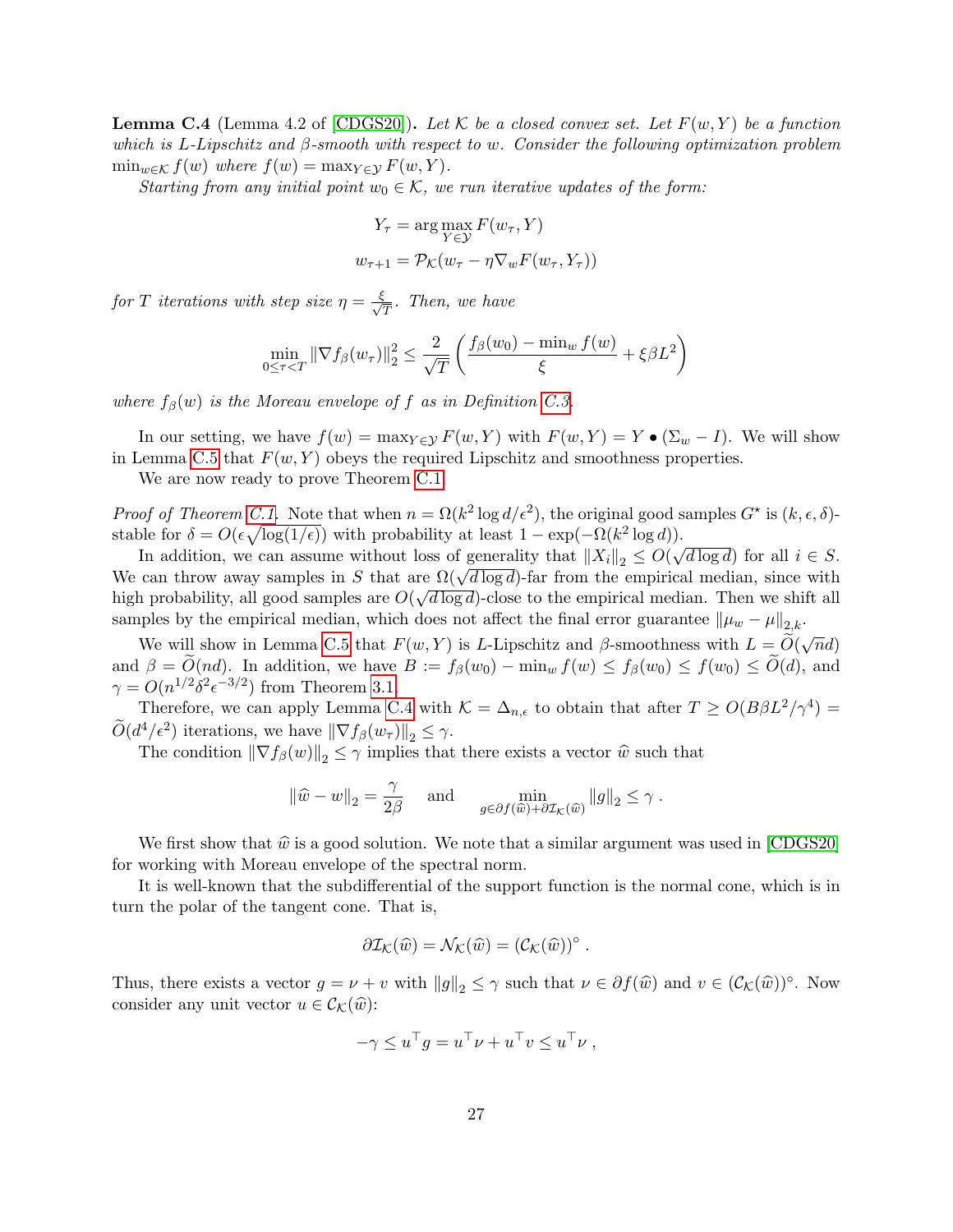where the last step follows from the definition of the polar set. In other words, there exists a vector  $\nu \in \partial f(\widehat{w})$  such that

 $-\nu^{\top} u \leq \gamma$  for all unit vectors  $u \in \mathcal{C}_{\mathcal{K}}(\widehat{w})$ . (17)

This is the notion of stationarity in Definition [2.3](#page-6-5) which is used in Theorem [3.1.](#page-6-3) Because  $G^*$  is  $(k, \epsilon, \delta)$ -stable, by Theorem [3.1,](#page-6-3) we must have  $\|\mu_{\hat{w}} - \mu\|_2 \leq O(\delta)$ .

We conclude the proof by noticing that w is very close to  $\hat{w}$ , so if  $\hat{w}$  is a good solution, then w must also be a good solution:

$$
\|\mu_w - \mu\|_2 \le \|\mu_w - \mu_{\widehat{w}}\|_2 + \|\mu_{\widehat{w}} - \mu\|_2
$$
  
\n
$$
\le \|X\|_2 \|w - \widehat{w}\|_2 + O(\delta) = O(\delta).
$$

The last step uses  $||X||_2 ||\hat{w} - w||_2 = \sqrt{n} \max_i ||X_i||_2 \cdot O(\gamma/\beta) = \tilde{O}(\delta^2 d^{-1/2} \epsilon^{-3/2}) = O(\delta).$  $\Box$ 

Lemma [C.5](#page-28-0) upper bounds the Lipschitzness and smoothness parameters of the function  $F(w, Y)$ with respect to  $w$ .

<span id="page-28-0"></span>**Lemma C.5.** Fix a set of samples  $(X_i)_{i=1}^n$  with  $\max_i ||X_i||_2 = \widetilde{O}(n)$  $\sqrt{d}$ ). Fix some  $Y \in \mathbb{R}^{d \times d}$  with  $||Y||_F = 1$ . The function  $F(w, Y) = (\Sigma_w - I) \cdot Y$  defined over  $w \in \Delta_{n, \epsilon}$  is L-Lipschitz and  $\beta$ -smooth with respect to w for  $L = \widetilde{O}(\sqrt{n}d)$  and  $\beta = \widetilde{O}(nd)$ .

*Proof.* Recall that  $X \in \mathbb{R}^{d \times n}$  is the sample matrix whose *i*-th column is  $X_i$ .

Fix any  $w \in \Delta_{n,\epsilon}$ .

Recall that

$$
\nabla_w F(w, Y) = \text{diag}(X^{\top} Y X) - X^{\top} (Y + Y^{\top}) X w.
$$

Therefore,

$$
\|\nabla_w F(w, Y)\|_2 \le \left\| \text{diag}(X^\top Y X)\right\|_2 + \left\| X^\top (Y + Y^\top) X w\right\|_2
$$
  
\n
$$
\le \sqrt{n} \max_i X_i^\top Y X_i + 2 \|X\|_2^2 \|Y\|_2 \|w\|_2
$$
  
\n
$$
\le \sqrt{n} \max_i \|X_i\|_2^2 \|Y\|_2 + 2n(\max_i \|X_i\|_2^2) \|Y\|_2 \|w\|_2
$$
  
\n
$$
\le \widetilde{O}(\sqrt{n}d).
$$

The last inequality uses the fact that  $\max_i ||X_i||_2 = O(e^{-\frac{1}{2}})$ √ The last inequality uses the fact that  $\max_i ||X_i||_2 = O(\sqrt{d}), ||Y||_2 \le ||Y||_F \le 1$ , and  $||w||_2 \le$  $\overline{n} ||w||_{\infty} = O(1/\sqrt{n}).$ 

For the smoothness parameter, note that

$$
\nabla_w^2 F(w, Y) = -X^\top (Y + Y^\top) X.
$$

Thus,

$$
\left\|\nabla_w^2 F(w, Y)\right\|_2 \leq 2 \left\|X\right\|_2^2 \left\|Y\right\|_2 \leq n(\max_i \|X_i\|_2^2) = \widetilde{O}(nd) .
$$

This concludes that  $L = \widetilde{O}(\sqrt{n}d)$  and  $\beta = \widetilde{O}(nd)$ .

28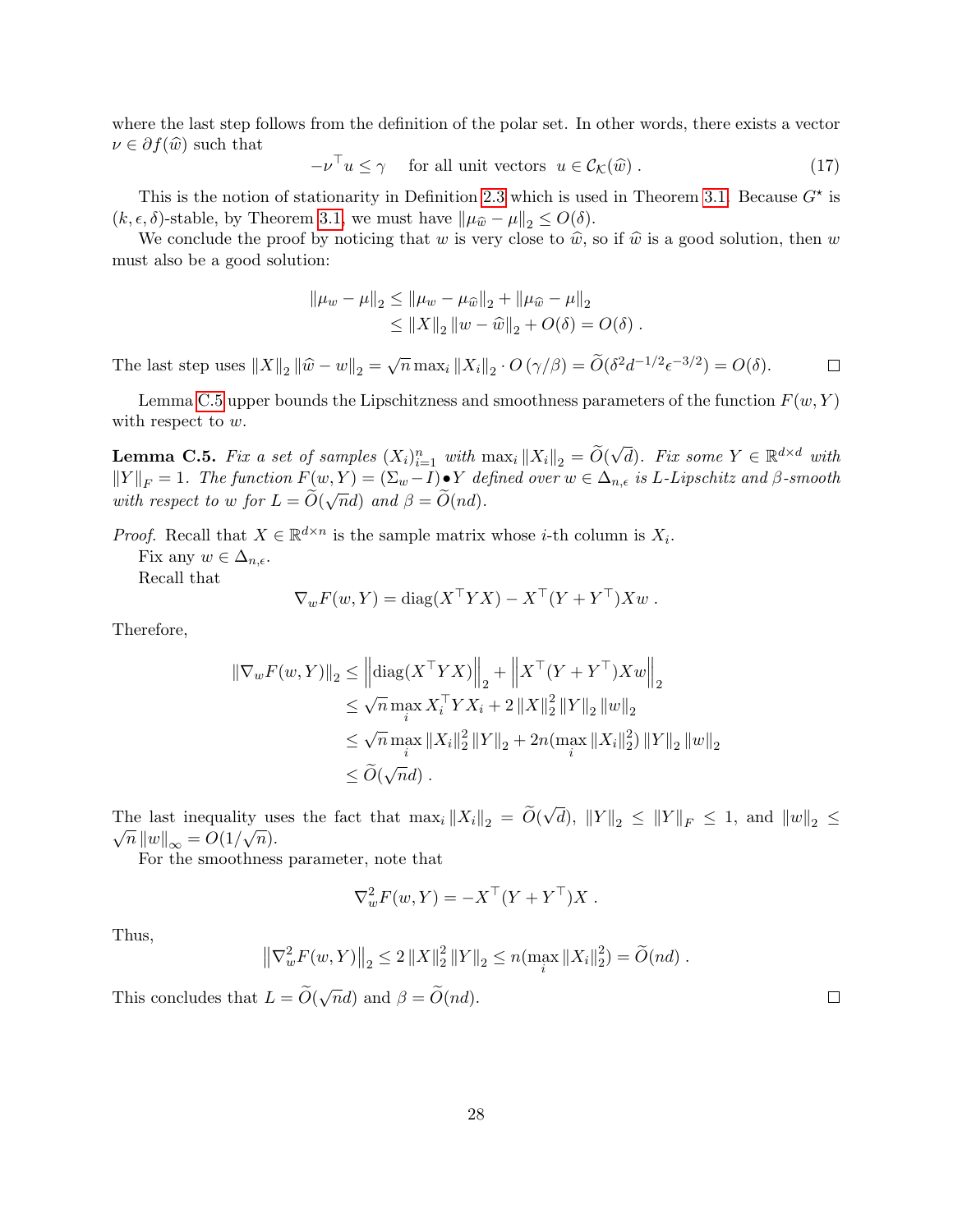### C.2 Algorithmic Results: Robust Sparse PCA

Recall that for robust sparse PCA, our objective function is  $f(w) = ||M_w - I||_{F,2k^2}$  where  $M_w =$  $\sum_i w_i X_i X_i^{\top}$ .

Note that  $f(w)$  is convex in w. Therefore, we can obtain an upper bound on the number of iterations from well-known results on the convergence of projected subgradient descent for L-Lipschitz convex functions (see, e.g., [\[Bub14\]](#page-13-12)).

*Proof of Theorem [C.2.](#page-25-3)* Similar to the proof of Theorem [C.1,](#page-25-2) we assume without loss of generality that  $G^*$  is  $(k, \epsilon, \delta)$ -stable for  $\delta = O(\epsilon \log(1/\epsilon))$  and  $\max_{i \in S} ||X_i||_2 = O(\sqrt{d})$ , which happens with probability at least  $1 - \exp(-\Omega(k^2 \log d)).$ 

We will show in Lemma [C.6](#page-29-0) that  $f(w)$  is L-Lipschitz for  $L = \widetilde{O}(\sqrt{n}d)$ . In the proof of The-orem [4.2](#page-10-2) in Appendix [B,](#page-21-0) we know that there exists  $w \in \Delta_{n,\epsilon}$  with  $f(w) \leq \rho + \delta$ , and moreover, given the stability of  $G^*$ , it is sufficient to find a weight vector w with  $f(w) \leq \rho + O(\delta)$  to obtain the claimed error guarantee  $||uu^{\top} - vv^{\top}||_F = O(\sqrt{\epsilon \log(1/\epsilon)/\rho}).$ 

Therefore, it is sufficient to compute a solution w with  $f(w) - \min_w f(w) \le O(\delta)$ . It is well-known that (e.g., Theorem 3.2 in [\[Bub14\]](#page-13-12)), the number of iterations required to compute such  $w$  is  $T \ge O(R^2L^2/\delta^2)$ , where R is the radius of the feasible region  $\Delta_{n,\epsilon}$ , and L is the Lipschitz parameter of f. Plugging in  $R = O(\sqrt{\epsilon/n})$  and  $L = \widetilde{O}(\sqrt{n}d)$ , the iteration complexity is  $T \geq \widetilde{O}(\frac{\epsilon}{n})$  $\frac{\epsilon}{n} \cdot nd^2 \cdot \delta^{-2}$ ) =  $\widetilde{O}(d^2/\epsilon).$ 

<span id="page-29-0"></span>**Lemma C.6.** Fix a set of samples  $(X_i)_{i=1}^n$  with  $\max_i ||X_i||_2 = \widetilde{O}(\frac{1}{n})$ √  $\overline{d}$ ). Let  $M_w = \sum_{i=1}^n w_i X_i X_i^{\top}$ . The function  $f(w) = ||M_w - I||_{F,2k^2}$  defined over  $w \in \Delta_{n,\epsilon}$  is L-Lipschitz for  $L = O(\sqrt{n}d)$ .

*Proof.* By the definition of the  $\|\cdot\|_{F,2k^2}$  norm, we can define

$$
f(w) = \max_{Y \in \mathcal{Y}} F(w, Y) \quad \text{where} \quad F(w, Y) = (M_w - I) \bullet Y
$$

and  $\mathcal{Y} = \{ Y \in \mathbb{R}^{d \times d} : ||Y||_F = 1 \text{ and } Y \text{ has at most } 2k^2 \text{ non-zeros} \}.$ 

Because the maximum of L-Lipschitz functions is still L-Lipschitz, it is sufficient to upper bound the Lipschitz parameter of  $F(w, Y)$  for fixed Y.

We have

$$
\nabla_w F(w, Y) = \text{diag}(X^\top Y X) .
$$

Therefore,

$$
\|\nabla_w F(w, Y)\|_2 \le \sqrt{n} \max_i X_i^{\top} Y X_i \le \sqrt{n} \max_i \|X_i\|_2^2 \|Y\|_2 \le \widetilde{O}(\sqrt{n}d) .
$$

This concludes that  $L = \widetilde{O}(\sqrt{n}d)$ .

# D Simpler Analysis for Robust Mean Estimation via Gradient Descent

Our analysis in Section [3](#page-6-1) can be applied almost directly to general (non-sparse) robust mean estimation. We present the corresponding structural results and proofs in this section. In the objective function we will instead use the spectral norm  $f(w) = ||\Sigma_w - I||_2$ . We can obtain the

 $\Box$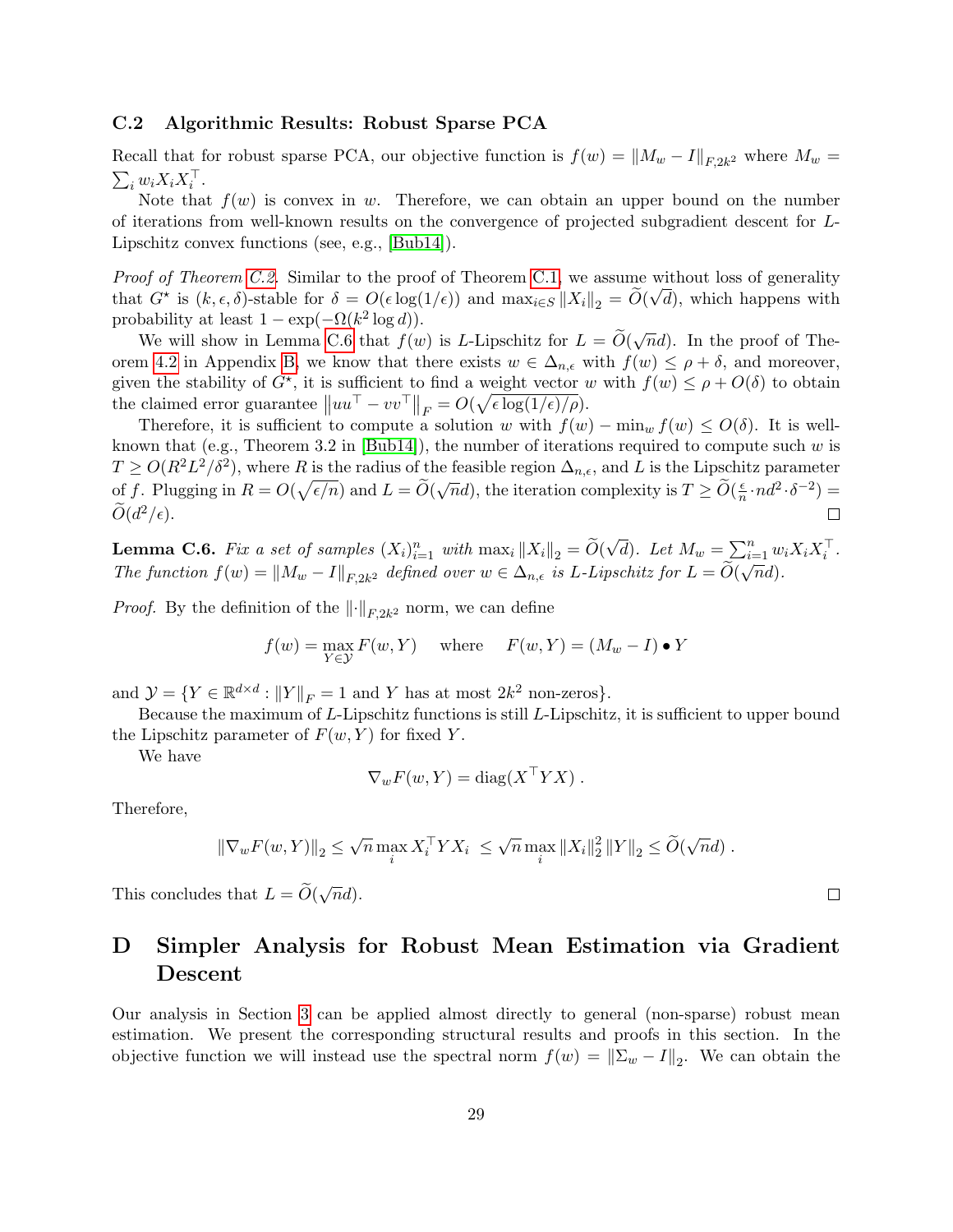main structural result of  $[CDGS20]$ , that any stationary point of  $f(w)$  yields a good weight vector such that  $\mu_w$  is close to the true mean  $\mu$ .

The main advantages of our analysis include: (1) our structural result holds under broader distributional assumptions (e.g., subgaussian and bounded covariance distributions), (2) our analysis is considerably simpler, and (3) we can show that any  $\gamma$ -approximate stationary point w suffices for a larger value of  $\gamma$ , and consequently, a good w can be found faster.

<span id="page-30-1"></span>**Theorem D.1.** Fix  $0 < \epsilon < 1/3$  and  $\delta > \epsilon$ . Let  $G^*$  be a set of n samples that is  $(\epsilon, \delta)$ -stable (as in Definition [D.2\)](#page-30-0) with respect to a d-dimensional ground-truth distribution with unknown mean  $\mu$ . Let  $S = (X_i)_{i=1}^n$  be an  $\epsilon$ -corrupted version of  $G^*$ . Let  $f(w) = ||\Sigma_w - I||_2$ . Let  $\gamma = O(n^{1/2} \delta^2 \epsilon^{-3/2})$ . Then, for any  $w \in \Delta_{n,\epsilon}$  that is a  $\gamma$ -stationary point of  $f(w)$ , we have  $\|\mu_w - \mu\|_2 = O(\delta)$ .

When the ground-truth distribution is a spherical Gaussian  $\mathcal{N}(\mu, I)$  as in [\[CDGS20\]](#page-13-6), our sample complexity  $n = \tilde{\Omega}(d/\epsilon^2)$  and error guarantee  $\delta = O(\epsilon \sqrt{\log(1/\epsilon)})$  both match those in prior works (which are optimal up to logarithmic factors). Moreover, our result (Theorem [D.1\)](#page-30-1) states that any (which are optimal up to logarithmic factors). Moreover, our result (Theorem D.1) states that any  $\gamma$ -stationary point suffices for  $\gamma = O(n^{1/2} \delta^2 \epsilon^{-3/2}) = O(n^{1/2} \epsilon^{1/2} \log(1/\epsilon))$ , which is  $\sqrt{\epsilon n}$  times larger than the  $\gamma = O(\log(1/\epsilon))$  in previous work [\[CDGS20\]](#page-13-6).

Overview. The high-level idea of our proof is identical to that in Section [3:](#page-6-1) Given a weight vector w, we show that if w is not a good solution, then moving toward  $w^*$  (the uniform distribution on the good input samples) will decrease the objective value. The changes in the proofs are mostly in using different norms and not having to handle sparsity. Formally, by Lemma [3.6,](#page-8-0) we get

$$
\Sigma_{(1-\eta)w+\eta w^*} = (1-\eta)\Sigma_w + \eta \Sigma_{w^*} + \eta(1-\eta)(\mu_w - \mu_{w^*})(\mu_w - \mu_{w^*})^\top.
$$

We can then take spectral norm on both sides (after subtracting the identity matrix) and show that the third term can be essentially ignored. Because  $w$  is a bad solution and  $w^*$  is a good solution,  $\|\Sigma_w - I\|_2$  must be much larger than  $\|\Sigma_{w^*} - I\|_2$ , so the objective function must decrease when we move from w to  $(1 - \eta)w + \eta w^*$ .

We start with the stability conditions we need for (non-sparse) robust mean estimation.

Deterministic Conditions. For (non-sparse) robust mean estimation, we require the following deterministic conditions (Definition [D.2\)](#page-30-0) on the original set of good samples  $G^*$ . We refer to these conditions as stability conditions because, at a high level, they state that the first and second moments of the good samples are stable when a small fraction of the samples are removed.

<span id="page-30-0"></span>**Definition D.2** (Stability Conditions). A set of n samples  $G^* = (X_i)_{i=1}^n$  is said to be  $(\epsilon, \delta)$ -stable (with respect to a distribution with mean  $\mu$ ) iff for any weight vector  $w \in \Delta_{n,2\epsilon}$ , we have

$$
\|\mu_w - \mu\|_2 \le \delta \quad \text{and} \quad \|\Sigma_w - I\|_2 \le \delta^2/\epsilon.
$$

Key Lemma. We use Lemma [D.3](#page-30-2) to relate the spectral norm of the rank-one matrix  $(\mu_w (\mu_{w^*})(\mu_w - \mu_{w^*})^{\top}$  to that of  $(\Sigma_w - I)$ , showing that we can essentially ignore this term.

<span id="page-30-2"></span>**Lemma D.3.** Let  $G^*$  be an  $(\epsilon, \delta)$ -stable set of n samples with  $0 < \epsilon \leq \delta$ . Let S be an  $\epsilon$ -corrupted version of  $G^*$ . Then, for any  $w \in \Delta_{n,\epsilon}$ , we have

$$
\|\mu_w - \mu_{w_{\star}}\|_2^2 \le 4\epsilon \left( \|\Sigma_w - I\|_2 + O(\tfrac{\delta^2}{\epsilon}) \right) .
$$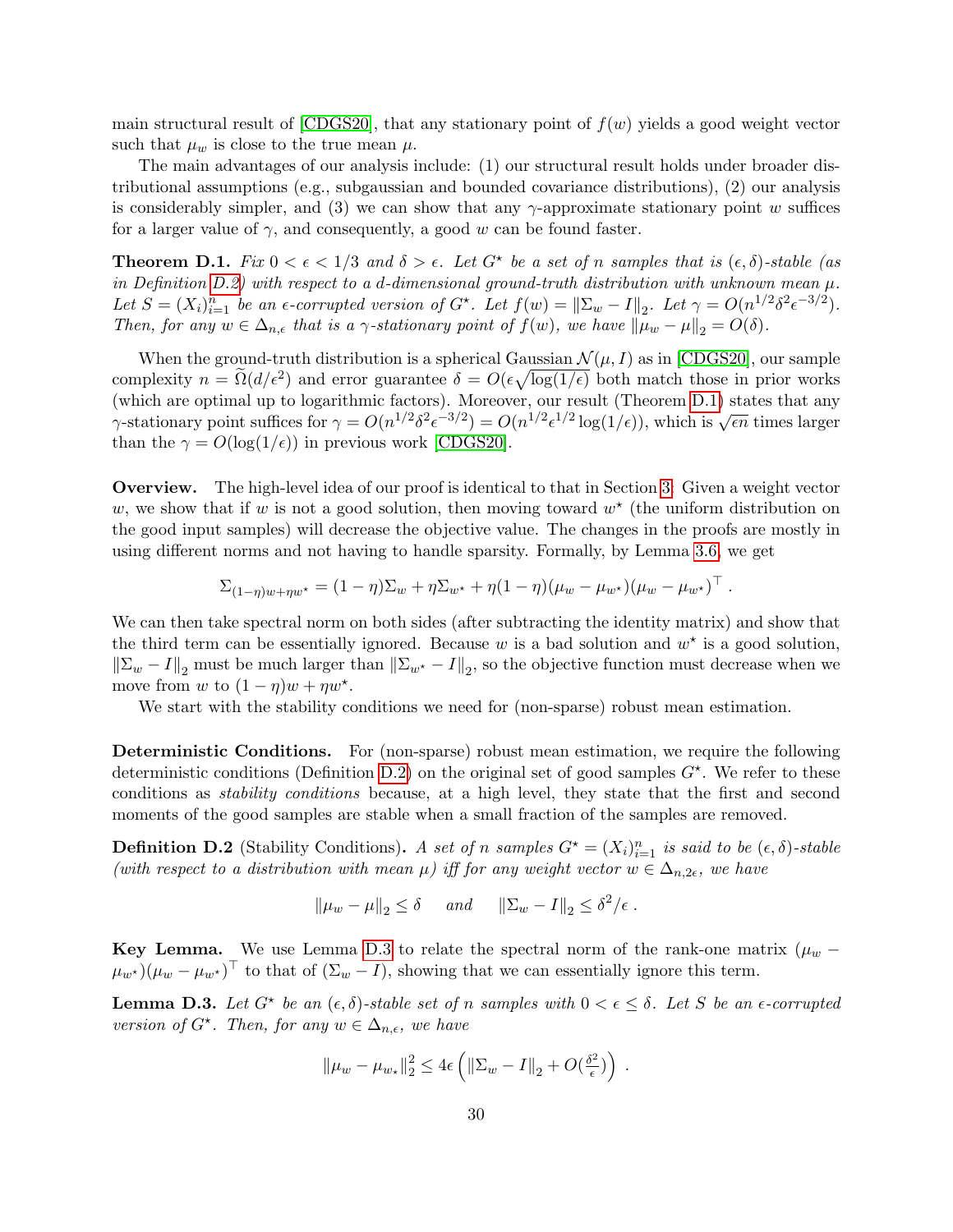*Proof.* Recall that  $S = G \cup B$  where G is the set of (remaining) good samples and B is the set of corrupted samples. Let  $\alpha = ||w_G||_1$  and  $\beta = ||w_B||_1$ . Let  $\overline{w} = w_G/\alpha$  and  $\hat{w} = w_B/\beta$  denote the normalized version of  $w_G$  and  $w_B$ .

We can write  $w = \alpha \overline{w} + \beta \hat{w}$ , by Lemma [3.6,](#page-8-0) we know that

$$
\Sigma_w = \alpha \Sigma_{\overline{w}} + \beta \Sigma_{\widehat{w}} + \alpha \beta (\mu_{\overline{w}} - \mu_{\widehat{w}}) (\mu_{\overline{w}} - \mu_{\widehat{w}})^{\top} . \tag{18}
$$

Since  $\beta \leq ||w||_{\infty} \cdot |B| \leq \frac{\epsilon}{1-\epsilon}$ , we have  $||\overline{w}||_{\infty} = \frac{||w_G||_{\infty}}{\alpha} \leq \frac{1}{(1-\epsilon)}$  $\frac{1}{(1-\epsilon)n} \cdot \frac{1}{1-\beta} \leq \frac{1}{(1-2)}$  $\frac{1}{(1-2\epsilon)n}$ . Because  $G^*$ is  $(\epsilon, \delta)$ -stable and we can view  $\overline{w} \in \Delta_{n,2\epsilon}$  as a weight vector on  $G^*$ , by the stability conditions in Definition [D.2,](#page-30-0)

<span id="page-31-5"></span><span id="page-31-3"></span><span id="page-31-2"></span><span id="page-31-1"></span><span id="page-31-0"></span>
$$
\|\Sigma_{\overline{w}} - I\|_2 \le \frac{\delta^2}{\epsilon} \,. \tag{19}
$$

Using Equations [\(18\)](#page-31-0) and [\(19\)](#page-31-1) and that  $\Sigma_{\hat{w}} \succeq 0$ , for any unit vector  $v \in \mathbb{R}^d$ ,

$$
\|\Sigma_w - I\|_2 \ge v^\top (\Sigma_w - I)v = \alpha v^\top \Sigma_{\overline{w}} v + \beta v^\top \Sigma_{\widehat{w}} v + \alpha \beta \left( (\mu_{\overline{w}} - \mu_{\widehat{w}})^\top v \right)^2 - 1
$$
  
 
$$
\ge \alpha \left( 1 - \frac{\delta^2}{\epsilon} \right) - 1 + \alpha \beta \left( (\mu_{\overline{w}} - \mu_{\widehat{w}})^\top v \right)^2.
$$
 (20)

We know  $\alpha(1-\delta^2/\epsilon)$  is close to 1, so we are essentially left with only the last term on the right-hand side. We will relate this term to  $\|\mu_w - \mu_{w_*}\|_2^2$  $2<sub>2</sub>$ , which is what appears in the lemma statement.

Recall that  $\alpha + \beta = 1$  and  $w = \alpha \overline{w} + \beta \hat{w}$ , and thus

$$
\beta(\mu_{\widehat{w}} - \mu_{\overline{w}}) = \beta \mu_{\widehat{w}} + \alpha \mu_{\overline{w}} - \mu_{\overline{w}} = \mu_w - \mu_{\overline{w}} = (\mu_w - \mu_{w^*}) + (\mu_{w^*} - \mu_{\overline{w}}). \tag{21}
$$

Since  $\overline{w}, w^* \in \Delta_{n,2\epsilon}$  and both only put positive weight on samples in G, it follows from the stability conditions (Definition [D.2\)](#page-30-0) that

<span id="page-31-4"></span>
$$
\left| (\mu_{w^*} - \mu_{\overline{w}})^{\top} v \right| \leq \|\mu_{w^*} - \mu_{\overline{w}}\|_2 \leq \|\mu_{w^*} - \mu\|_2 + \|\mu - \mu_{\overline{w}}\|_2 \leq 2\delta.
$$
 (22)

We choose  $v = \frac{\mu_w - \mu_w \star}{\|\mu_w - \mu_w\star\|}$  $\frac{\mu_w-\mu_{w^*}}{\|\mu_w-\mu_{w^*}\|_2}$ . From Equations [\(21\)](#page-31-2) and [\(22\)](#page-31-3), we have

$$
\left(\beta \cdot (\mu_{\widehat{w}} - \mu_{\overline{w}})^{\top} v\right)^{2} = \left((\mu_{w} - \mu_{w^{*}})^{\top} v + (\mu_{w^{*}} - \mu_{\overline{w}})^{\top} v\right)^{2}
$$

$$
\geq \frac{\left((\mu_{w} - \mu_{w_{*}})^{\top} v\right)^{2}}{2} - \left((\mu_{\overline{w}} - \mu_{w^{*}})^{\top} v\right)^{2} \geq \frac{\|\mu_{w} - \mu_{w_{*}}\|_{2}^{2}}{2} - 4\delta^{2}.
$$

$$
(23)
$$

The first inequality in Equation [\(23\)](#page-31-4) uses the fact that  $(x + y)^2 \ge \frac{x^2}{2} - y^2$  for any  $x, y \in \mathbb{R}$ .

Putting Equations [\(20\)](#page-31-5) and [\(23\)](#page-31-4) together for our choice of  $v$ , we have

$$
\|\Sigma_{w} - I\|_{2} \geq \alpha \left(1 - \frac{\delta^{2}}{\epsilon}\right) - 1 + \frac{\alpha}{\beta} \left(\beta \cdot (\mu_{\overline{w}} - \mu_{\widehat{w}})^{\top} v\right)^{2}
$$
  

$$
\geq \frac{1 - 2\epsilon}{1 - \epsilon} \left(1 - \frac{\delta^{2}}{\epsilon}\right) - 1 + \frac{1 - 2\epsilon}{\epsilon} \left(\frac{\|\mu_{w} - \mu_{w_{\star}}\|_{2}^{2}}{2} - 4\delta^{2}\right)
$$
  

$$
\geq \frac{1}{4\epsilon} \|\mu_{w} - \mu_{w_{\star}}\|_{2}^{2} - O\left(\frac{\delta^{2}}{\epsilon}\right).
$$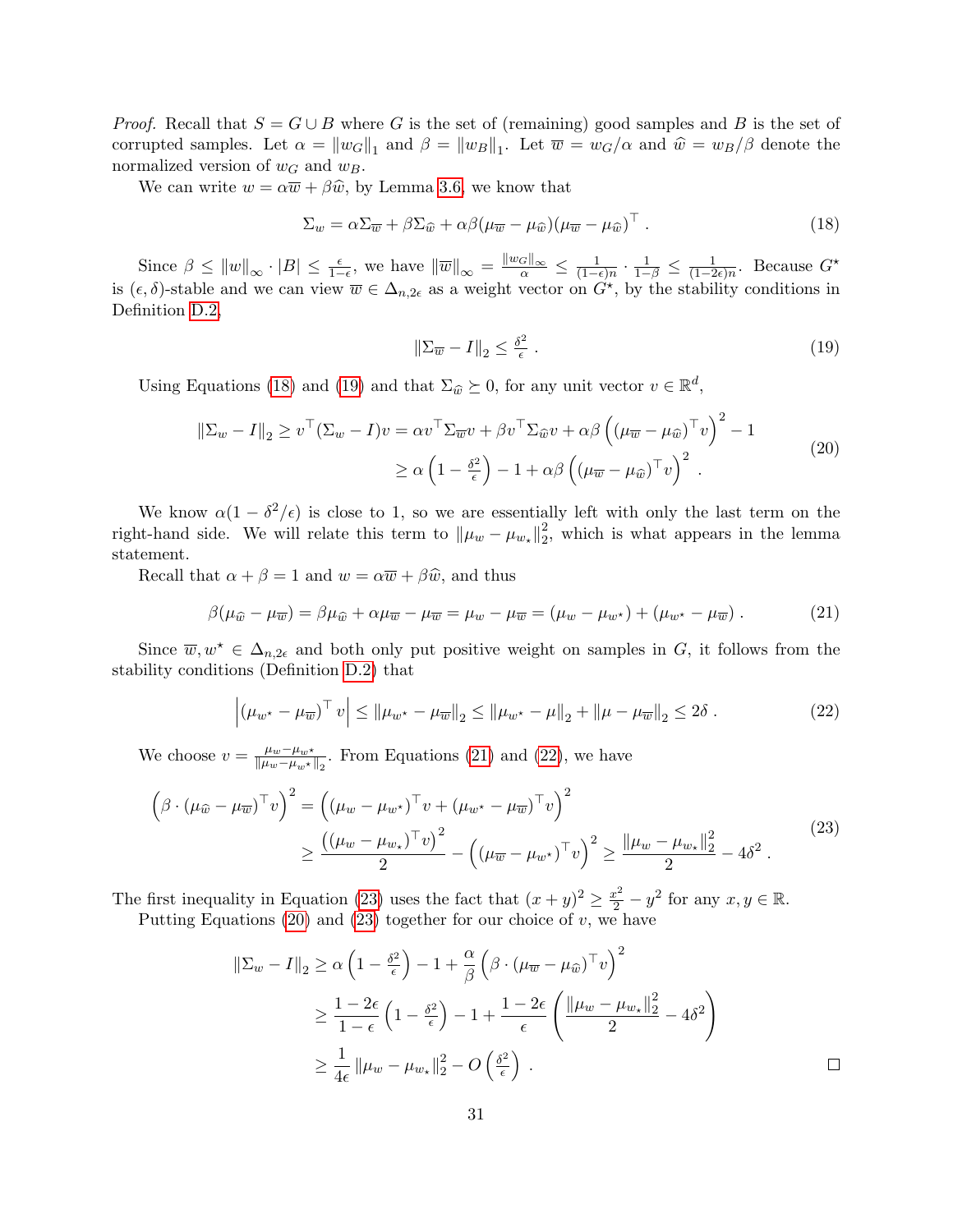**Proof of Theorem [D.1.](#page-30-1)** We are now ready to prove our main result of this section.

*Proof of Theorem [D.1.](#page-30-1)* Fix any weight vector  $w \in \Delta_{n,\epsilon}$ . We will show that if w is a bad solution, then w cannot be an approximate first-order stationary point.

Let  $c_1$  be the constant in  $O(\cdot)$  in Lemma [D.3.](#page-30-2) By Lemma [D.3,](#page-30-2) we know that if  $\|\mu_w - \mu\|_2 \geq c_2 \delta$ for a sufficiently large constant  $c_2$ , then we have  $\|\Sigma_w - I\|_2 \ge \frac{\|\mu_w - \mu\|_2^2}{4\epsilon} - c_1 \delta^2 \ge (\frac{c_2^2}{4} - c_1) \frac{\delta^2}{\epsilon} = \Omega(\frac{\delta^2}{\epsilon})$  $\frac{\partial^2}{\partial \epsilon}\Big).$ 

Recall that  $w^*$  is the uniform distribution on G. We will show that  $f(w) = ||\Sigma_w - I||_2$  decreases if w moves toward  $w^*$ . By Lemma [3.6,](#page-8-0)

$$
\Sigma_{(1-\eta)w+\eta w^*} - I = (1-\eta)(\Sigma_w - I) + \eta(\Sigma_{w^*} - I) + \eta(1-\eta)(\mu_w - \mu_{w^*})(\mu_w - \mu_{w^*})^\top.
$$

Using the triangle inequality for the spectral norm, we have

$$
\left\|\Sigma_{(1-\eta)w+\eta w^*} - I\right\|_2 \leq (1-\eta) \left\|\Sigma_w - I\right\|_2 + \eta \left\|\Sigma_{w^*} - I\right\|_2 + \eta (1-\eta) \left\|\mu_w - \mu_{w^*}\right\|_2^2.
$$

We know that  $\|\Sigma_{w^*} - I\|_2 \leq \delta^2 \leq \epsilon$  by the stability conditions in Definition [D.2.](#page-30-0) Using Lemma [D.3](#page-30-2) and that  $f(w) = ||\Sigma_w - I||_2 = \Omega(\frac{\delta^2}{\epsilon})$  $(\frac{\mu}{\epsilon})$ , we can show that for all  $0 < \eta < 1$ ,

$$
f((1 - \eta)w + \eta w^*) = ||\Sigma_{(1 - \eta)w + \eta w^*} - I||_2
$$
  
\n
$$
\leq (1 - \eta) ||\Sigma_w - I||_2 + \frac{\eta \delta^2}{\epsilon} + 4\epsilon \eta (1 - \eta) \left( ||\Sigma_w - I||_2 + O(\frac{\delta^2}{\epsilon}) \right)
$$
  
\n
$$
\leq (1 - \eta + 4\epsilon \eta) ||\Sigma_w - I||_2 + (4c_1 + 1)\frac{\eta \delta^2}{\epsilon}
$$
  
\n
$$
\leq (1 - \frac{\eta}{2}) ||\Sigma_w - I||_2
$$
  
\n
$$
= (1 - \frac{\eta}{2}) f(w).
$$
 (24)

The last inequality requires  $(\frac{1}{2} - 4\epsilon) \|\Sigma_w - I\|_2 \ge (4c_1 + 1)\frac{\delta^2}{\epsilon}$  $\frac{\partial^2}{\partial \epsilon}$ , which holds if  $\epsilon \leq 1/10$  and we choose  $c_2^2 \ge 164 c_1 + 40.$ 

It follows immediately that w cannot be a stationary point of f. Let  $u = \frac{w^* - w}{\|w^* - w\|}$  $\frac{w^{\star}-w}{\|w^{\star}-w\|_2}$  and  $h =$  $\eta \|w^* - w\|_2$ . When  $h \to 0$ , we have  $w + hu = (1 - \eta)w + \eta w^* \in \Delta_{n,\epsilon}$  because  $w, w^* \in \Delta_{n,\epsilon}$  and  $\Delta_{n,\epsilon}$  is convex. Moreover, we have  $||w^* - w||_2 = O(\sqrt{\epsilon/n})$  and therefore

$$
u^{\top} \nabla f(w) = \lim_{h \to 0} \frac{f(w + hu) - f(w)}{h} \le \lim_{\eta \to 0} \frac{-(\eta/2) f(w)}{\eta \|w^* - w\|_2} \le -\frac{\Omega(\delta^2/\epsilon)}{\|w^* - w\|_2} \le -\Omega(n^{1/2} \delta^2 \epsilon^{-3/2}).
$$

By Definition [2.3,](#page-6-5) we know w cannot be a  $\gamma$ -stationary point of f for some  $\gamma = O(n^{1/2} \delta^2 \epsilon^{-3/2})$ .

This proof can be modified slightly to prove for all  $\epsilon < 1/3$  as in Remark [A.1.](#page-17-0)

### E Structural Results for Robust PCA

In this section, we consider (non-sparse) robust PCA with spiked covariance. In this model, the good samples are drawn from a centered subgaussian distribution with covariance  $\Sigma = I + \rho v v^{\top}$ where  $0 < \rho \leq 1$  and  $v \in \mathbb{R}^d$  is a unit vector.

We show that our idea in Section [4](#page-9-0) for robust sparse PCA can be applied to the non-sparse case. This leads to a new objective function [\(25\)](#page-32-0) and a simple analysis showing a similar structural result. Consider the following optimization problem:

$$
\min_{w} f(w) = \|M_w - I\|_{\star,2} \quad \text{subject to } w \in \Delta_{n,\epsilon},\tag{25}
$$

<span id="page-32-0"></span> $\Box$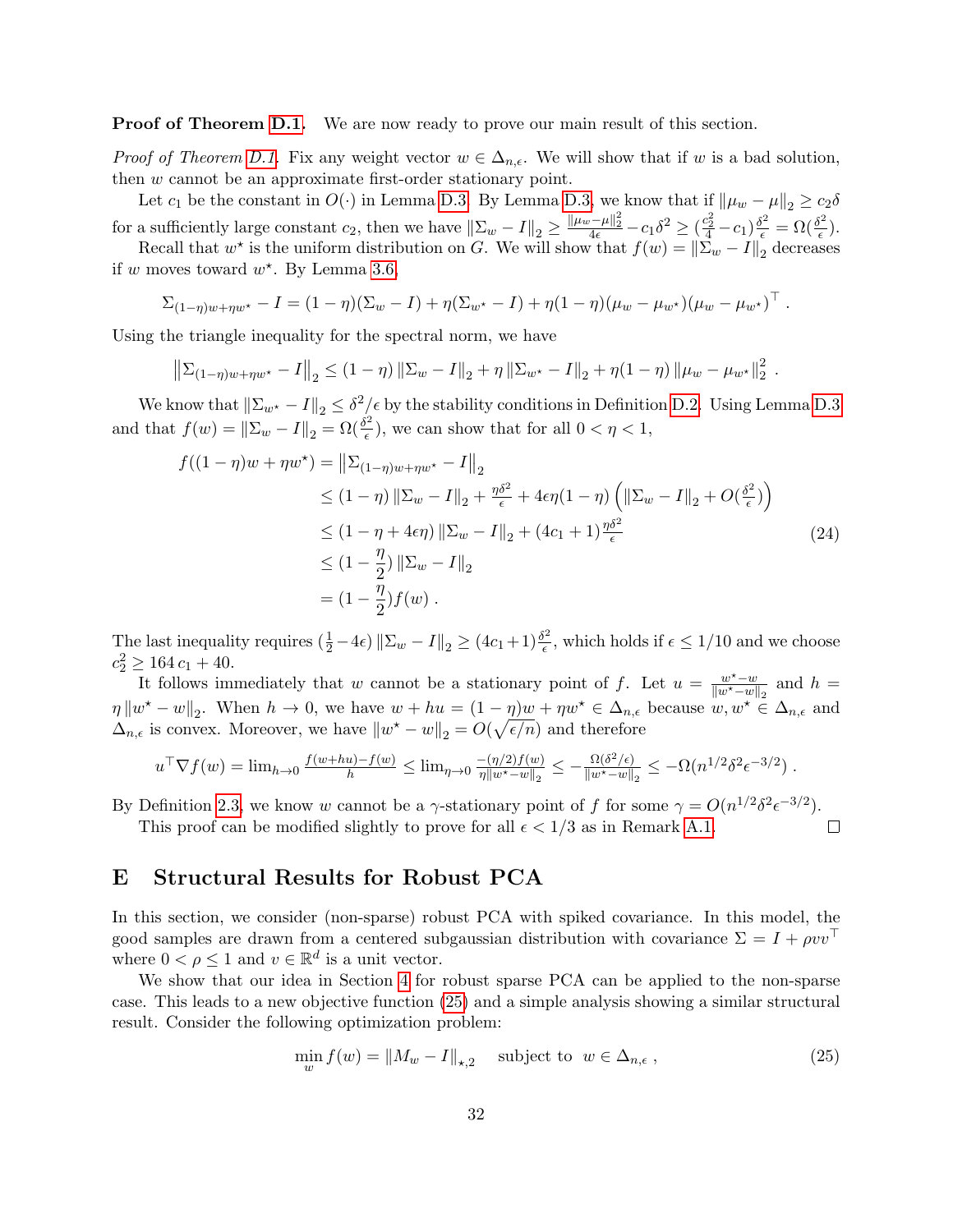where  $M_w = \sum_i w_i X_i X_i^{\top}$  and  $||A||_{\star,2}$  is the Ky Fan 2-norm of A (i.e., the sum of the largest two singular values of  $A$ ).

Because  $(M_w - I)$  is always symmetric, we can equivalently define

$$
f(w) = \max_{\|u\|_2 = \|v\|_2 = 1, u \perp v} \left| u^\top (M_w - I) u \right| + \left| v^\top (M_w - I) v \right|.
$$

Note that  $f(w)$  is convex in w.

We give some intuition for this objective function. When  $w = w^*$ , the uniform distribution on the good samples,  $(M_w-I)$  is very close to  $\rho vv^{\top}$ . To find a good weight vector with  $M_w-I \approx \rho vv^{\top}$ , we minimize the sum of (the absolute values of) the largest two eigenvalues of  $(\Sigma_w - I)$ . We expect the top eigenvalue to be close to  $\rho$ , and consequently, the second largest eigenvalue must be small, which would ensure that  $(M_w - I - \rho vv^{\top}) \approx 0$ .

We show that any approximate stationary point  $w$  of  $f(w)$  yields a good solution for robust PCA. In particular, the algorithm simply outputs the top eigenvector u of  $(M_w - I)$ .

<span id="page-33-1"></span>**Theorem E.1.** Let  $0 < \rho \leq 1$ ,  $0 < \epsilon < \epsilon_0$ , and  $\delta > \epsilon$ . Let  $G^*$  be a set of n samples that is  $(\epsilon, \delta)$ -stable (as in Definition [E.2\)](#page-33-0) w.r.t. a centered distribution with covariance  $I + \rho v v^{\top}$  for an unknown unit vector  $v \in \mathbb{R}^d$ . Let  $S = (X_i)_{i=1}^n$  be an  $\epsilon$ -corrupted version of  $G^*$ .

Let  $f(w)$  be the objective function defined in Equation [\(25\)](#page-32-0). Then, there exists some  $w^* \in \Delta_{n,\epsilon}$ with  $f(w^*) \leq \rho + \delta$ . Moreover, given any weight vector  $w \in \Delta_{n,\epsilon}$  with  $f(w) \leq \rho + O(\delta)$ , we can show that for the top eigenvector u of  $(M_w - I)$  satisfies that  $||uu<sup>T</sup> - vv<sup>T</sup>||_F = O(\delta/\rho)$ .

Theorem [E.1](#page-33-1) requires the following deterministic conditions on the original good samples.

<span id="page-33-0"></span>**Definition E.2.** A set of n samples  $G^* = (X_i)_{i=1}^n$  is said to be  $(\epsilon, \delta)$ -stable (with respect to a centered distribution with covariance  $\Sigma = I + \rho v v^{\top}$ ) iff for any weight vector  $w \in \Delta_{n,2\epsilon}$ , we have

$$
||M_w - I||_{\star,2} \leq \delta.
$$

where  $M_w = \sum_i w_i X_i X_i^{\top}$  and  $||\cdot||_{\star,2}$  is the Ky Fan 2-norm.

In particular, when the ground-truth distribution is subgaussian, a set of  $n = \Omega(d/\delta^2)$  samples satisfies the stability conditions in [E.2](#page-33-0) with high probability.

*Proof of Theorem [E.1.](#page-33-1)* Recall that  $w^*$  is the uniform distribution on the remaining good samples. By the stability conditions in Definition [E.2,](#page-33-0) we know

$$
f(w^*) = ||M_w - I||_{\star,2} \le ||M_w - I - \rho vv^\top||_{\star,2} + ||\rho vv^\top||_{\star,2} \le \delta + \rho.
$$

Fix a  $w \in \Delta_{n,\epsilon}$  with  $f(w) \leq \rho + O(\delta)$ . Let  $A = M_w - I$ . We can write

$$
A = \lambda v v^\top + B
$$

where  $v^{\top} B v = 0$ .